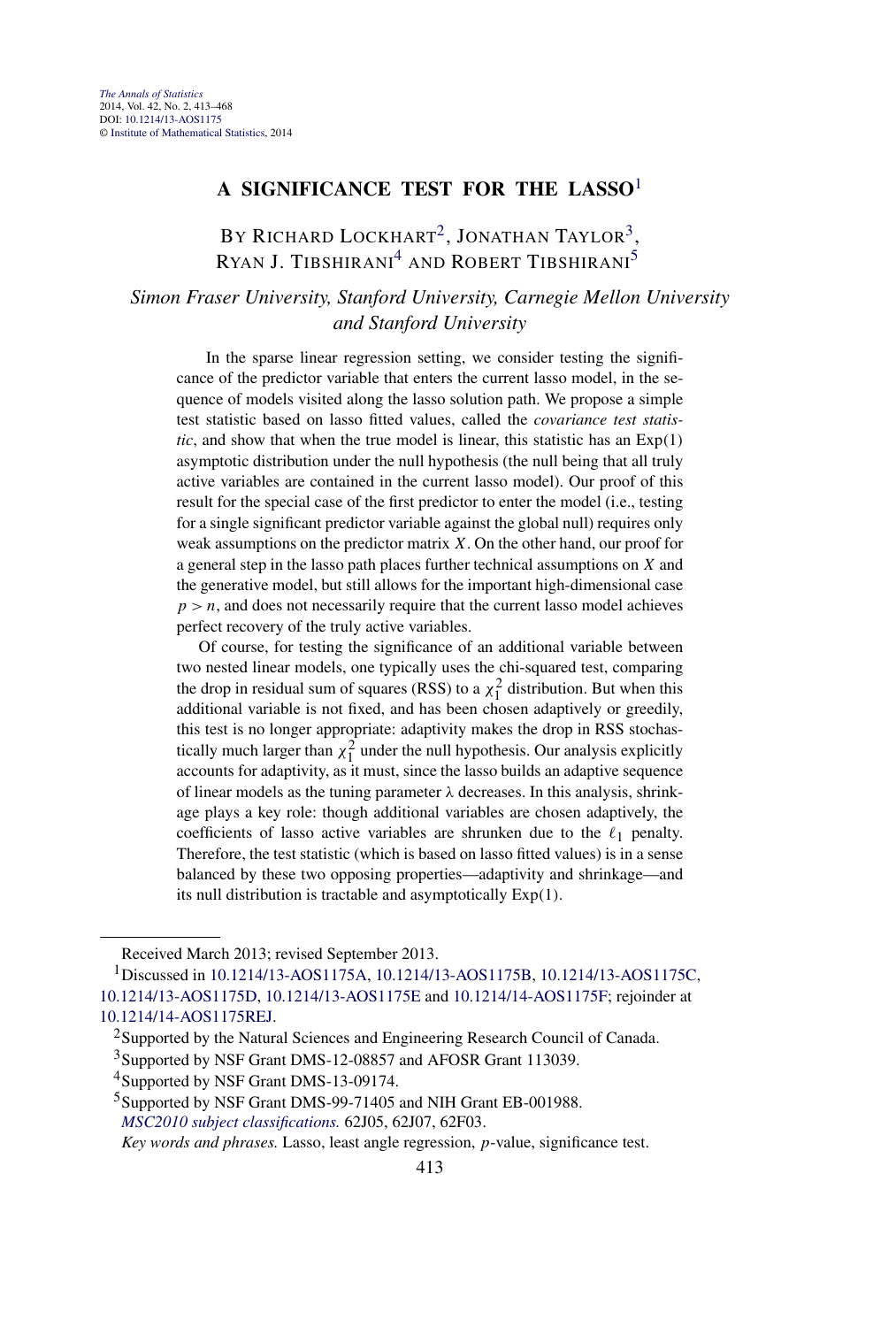<span id="page-1-0"></span>**1. Introduction.** We consider the usual linear regression setup, for an outcome vector  $y \in \mathbb{R}^n$  and matrix of predictor variables  $X \in \mathbb{R}^{n \times p}$ :

(1) 
$$
y = X\beta^* + \varepsilon, \qquad \varepsilon \sim N(0, \sigma^2 I),
$$

where  $\beta^* \in \mathbb{R}^p$  are unknown coefficients to be estimated. [If an intercept term is desired, then we can still assume a model of the form (1) after centering *y* and the columns of *X*; see Section [2.2](#page-6-0) for more details.] We focus on the lasso estimator [\[Tibshirani](#page-55-0) [\(1996\)](#page-55-0), [Chen, Donoho and Saunders](#page-54-0) [\(1998\)](#page-54-0)], defined as

(2) 
$$
\hat{\beta} = \underset{\beta \in \mathbb{R}^p}{\text{argmin}} \frac{1}{2} \|y - X\beta\|_2^2 + \lambda \|\beta\|_1,
$$

where  $\lambda \geq 0$  is a tuning parameter, controlling the level of sparsity in  $\hat{\beta}$ . Here, we assume that the columns of *X* are in general position in order to ensure uniqueness of the lasso solution [this is quite a weak condition, to be discussed again shortly; see also [Tibshirani](#page-55-0) [\(2013\)](#page-55-0)].

There has been a considerable amount of recent work dedicated to the lasso problem, both in terms of computation and theory. A comprehensive summary of the literature in either category would be too long for our purposes here, so we instead give a short summary: for computational work, some relevant contributions are [Friedman et al.](#page-54-0) [\(2007\)](#page-54-0), [Beck and Teboulle](#page-53-0) [\(2009\)](#page-53-0), [Friedman, Hastie](#page-54-0) [and Tibshirani](#page-54-0) [\(2010\)](#page-54-0), [Becker, Bobin and Candès](#page-53-0) [\(2011\)](#page-53-0), [Boyd et al.](#page-54-0) [\(2011\)](#page-54-0), [Becker, Candès and Grant](#page-54-0) [\(2011\)](#page-54-0); and for theoretical work see, for example, [Greenshtein and Ritov](#page-54-0) [\(2004\)](#page-54-0), [Fuchs](#page-54-0) [\(2005\)](#page-54-0), [Donoho](#page-54-0) [\(2006\)](#page-54-0), [Candes and Tao](#page-54-0) [\(2006\)](#page-54-0), [Zhao and Yu](#page-55-0) [\(2006\)](#page-55-0), [Wainwright](#page-55-0) [\(2009\)](#page-55-0), [Candès and Plan](#page-54-0) [\(2009\)](#page-54-0). Generally speaking, theory for the lasso is focused on bounding the estimation error  $||X\hat{\beta} - X\beta^*||_2^2$  or  $||\hat{\beta} - \beta^*||_2^2$ , or ensuring exact recovery of the underlying model,  $\text{supp}(\hat{\beta}) = \text{supp}(\beta^*)$  [with supp(·) denoting the support function]; favorable results in both respects can be shown under the right assumptions on the generative model (1) and the predictor matrix *X*. Strong theoretical backing, as well as fast algorithms, have made the lasso a highly popular tool.

Yet, there are still major gaps in our understanding of the lasso as an estimation procedure. In many real applications of the lasso, a practitioner will undoubtedly seek some sort of inferential guarantees for his or her computed lasso model—but, generically, the usual constructs like *p*-values, confidence intervals, etc., do not exist for lasso estimates. There is a small but growing literature dedicated to inference for the lasso, and important progress has certainly been made, with many methods being based on resampling or data splitting; we review this work in Section [2.5.](#page-11-0) The current paper focuses on a significance test for lasso models that does not employ resampling or data splitting, but instead uses the full data set as given, and proposes a test statistic that has a simple and exact asymptotic null distribution.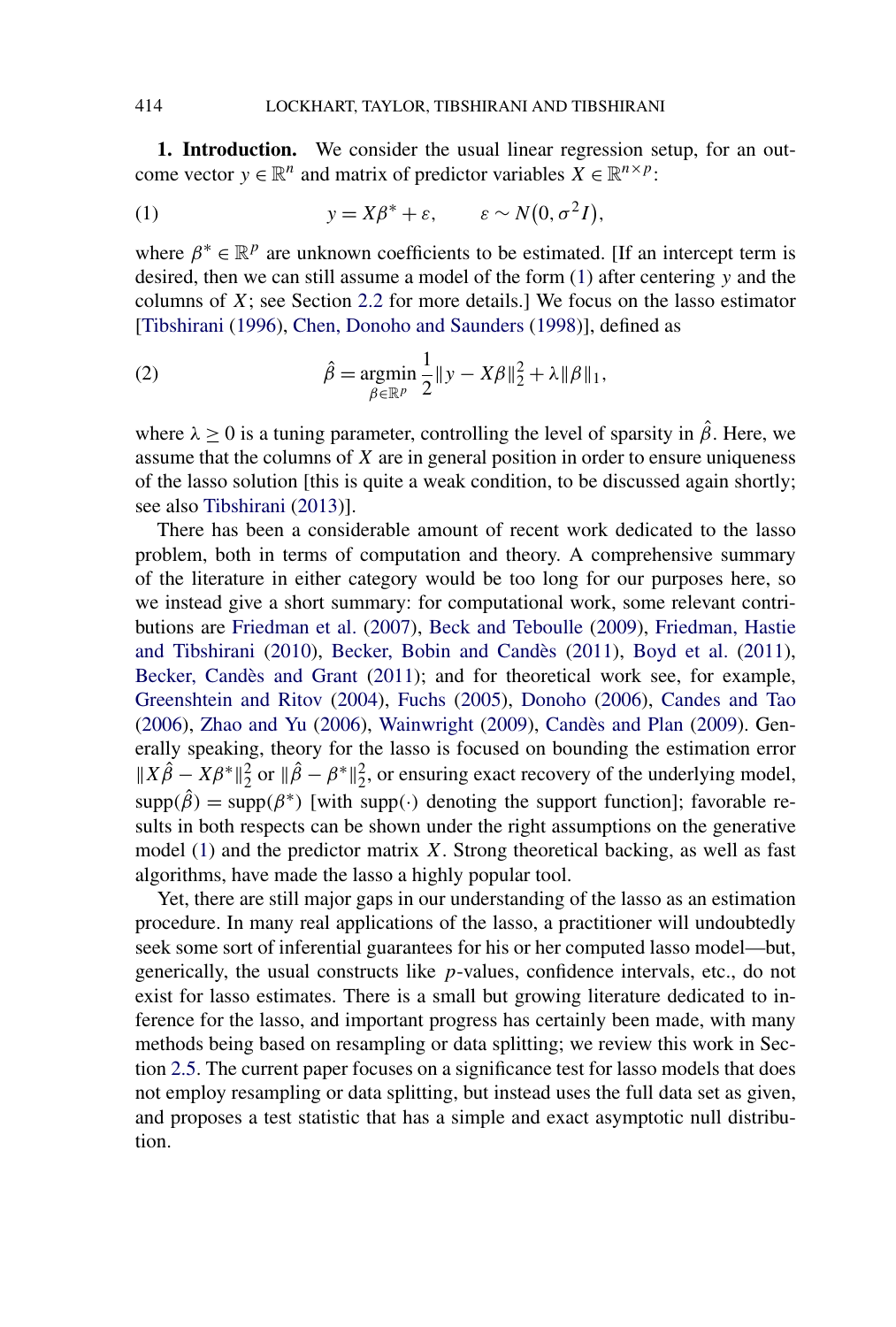<span id="page-2-0"></span>Section 2 defines the problem that we are trying to solve, and gives the details of our proposal—the covariance test statistic. Section [3](#page-12-0) considers an orthogonal predictor matrix  $X$ , in which case the statistic greatly simplifies. Here, we derive its Exp*(*1*)* asymptotic distribution using relatively simple arguments from extreme value theory. Section [4](#page-17-0) treats a general (nonorthogonal) *X*, and under some regularity conditions, derives an Exp*(*1*)* limiting distribution for the covariance test statistic, but through a different method of proof that relies on discrete-time Gaussian processes. Section [5](#page-28-0) empirically verifies convergence of the null distribution to Exp*(*1*)* over a variety of problem setups. Up until this point, we have assumed that the error variance  $\sigma^2$  is known; in Section [6,](#page-31-0) we discuss the case of unknown  $\sigma^2$ . Section [7](#page-33-0) gives some real data examples. Section [8](#page-35-0) covers extensions to the elastic net, generalized linear models, and the Cox model for survival data. We conclude with a discussion in Section [9.](#page-39-0)

**2. Significance testing in linear modeling.** Classic theory for significance testing in linear regression operates on two fixed nested models. For example, if *M* and  $M \cup \{j\}$  are fixed subsets of  $\{1, \ldots, p\}$ , then to test the significance of the *j*th predictor in the model (with variables in)  $M \cup \{j\}$ , one naturally uses the chi-squared test, which computes the drop in residual sum of squares (RSS) from regression on  $M \cup \{i\}$  and  $M$ ,

(3) 
$$
R_j = (\text{RSS}_M - \text{RSS}_{M \cup \{j\}})/\sigma^2
$$

and compares this to a  $\chi_1^2$  distribution. (Here,  $\sigma^2$  is assumed to be known; when  $\sigma^2$  is unknown, we use the sample variance in its place, which results in the *F*-test, equivalent to the *t*-test, for testing the significance of variable *j* .)

Often, however, one would like to run the same test for *M* and  $M \cup \{i\}$  that are not fixed, but the outputs of an adaptive or greedy procedure. Unfortunately, adaptivity invalidates the use of a  $\chi_1^2$  null distribution for the statistic (3). As a simple example, consider forward stepwise regression: starting with an empty model  $M = \emptyset$ , we enter predictors one at a time, at each step choosing the predictor *j* that gives the largest drop in residual sum of squares. In other words, forward stepwise regression chooses  $j$  at each step in order to maximize  $R_j$  in (3), over all  $j \notin M$ . Since  $R_j$  follows a  $\chi_1^2$  distribution under the null hypothesis for each fixed *j*, the maximum possible  $R_j$  will clearly be stochastically larger than  $\chi_1^2$ under the null. Therefore, using a chi-squared test to evaluate the significance of a predictor entered by forward stepwise regression would be far too liberal (having type I error much larger than the nominal level). Figure  $1(a)$  $1(a)$  demonstrates this point by displaying the quantiles of  $R_1$  in forward stepwise regression (the chisquared statistic for the first predictor to enter) versus those of a  $\chi_1^2$  variate, in the fully null case (when  $\beta^* = 0$ ). A test at the 5% level, for example, using the  $\chi_1^2$ cutoff of 3*.*84, would have an actual type I error of about 39%.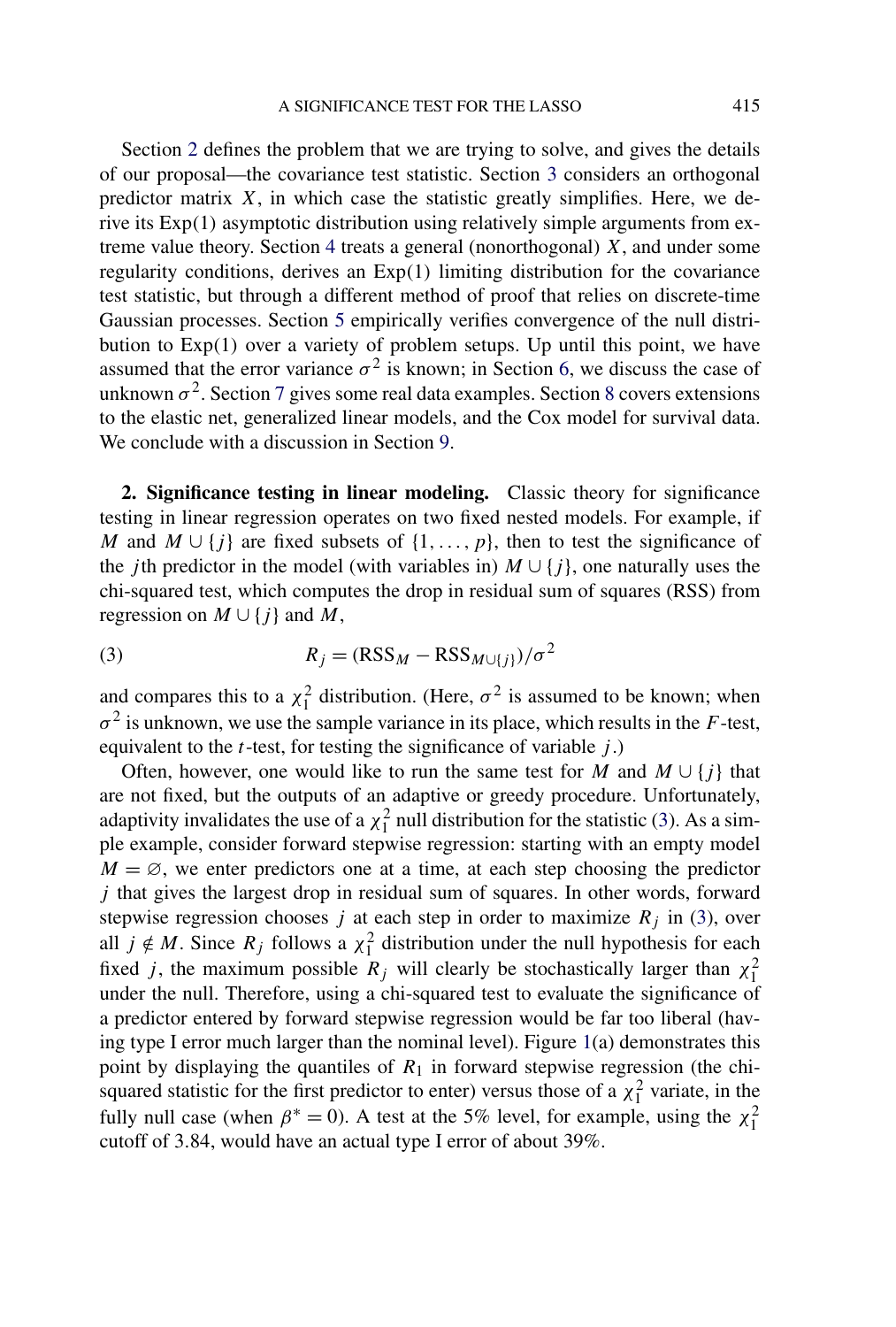<span id="page-3-0"></span>

FIG. 1. *A simple example with n* = 100 *observations and p* = 10 *orthogonal predictors*. *All true regression coefficients are zero,*  $\beta^* = 0$ . *On the left is a quantile–quantile plot, constructed over* 1000 *simulations*, *of the standard chi-squared statistic R*1 *in* [\(3\)](#page-2-0), *measuring the drop in residual sum of squares for the first predictor to enter in forward stepwise regression, versus the*  $\chi_1^2$  *distribution. The dashed vertical line marks the* 95% quantile of the  $\chi_1^2$  distribution. The right panel shows a *quantile–quantile plot of the covariance test statistic*  $T_1$  *in* [\(5\)](#page-5-0) *for the first predictor to enter in the lasso path*, *versus its asymptotic null distribution* Exp*(*1*)*. *The covariance test explicitly accounts for the adaptive nature of lasso modeling*, *whereas the usual chi-squared test is not appropriate for adaptively selected models*, *for example*, *those produced by forward stepwise regression*.

The failure of standard testing methodology when applied to forward stepwise regression is not an anomaly—in general, there seems to be no direct way to carry out the significance tests designed for fixed linear models in an adaptive setting.<sup>6</sup> Our aim is hence to provide a (new) significance test for the predictor variables chosen adaptively by the lasso, which we describe next.

2.1. *The covariance test statistic*. The test statistic that we propose here is constructed from the lasso solution path, that is, the solution  $\hat{\beta}(\lambda)$  in [\(2\)](#page-1-0) a function of the tuning parameter  $\lambda \in [0, \infty)$ . The lasso path can be computed by the wellknown LARS algorithm of [Efron et al.](#page-54-0) [\(2004\)](#page-54-0) [see also [Osborne, Presnell and](#page-54-0) [Turlach](#page-54-0) [\(2000a,](#page-54-0) [2000b\)](#page-55-0)], which traces out the solution as  $\lambda$  decreases from  $\infty$ to 0. Note that when rank $(X) < p$  there are possibly many lasso solutions at each  $\lambda$ 

 $<sup>6</sup>$ It is important to mention that a simple application of sample splitting can yield proper  $p$ -values</sup> for an adaptive procedure like forward stepwise: for example, run forward stepwise regression on one-half of the observations to construct a sequence of models, and use the other half to evaluate significance via the usual chi-squared test. Some of the related work mentioned in Section [2.5](#page-11-0) does essentially this, but with more sophisticated splitting schemes. Our proposal uses the entire data set as given, and we do not consider sample splitting or resampling techniques. Aside from adding a layer of complexity, the use of sample splitting can result in a loss of power in significance testing.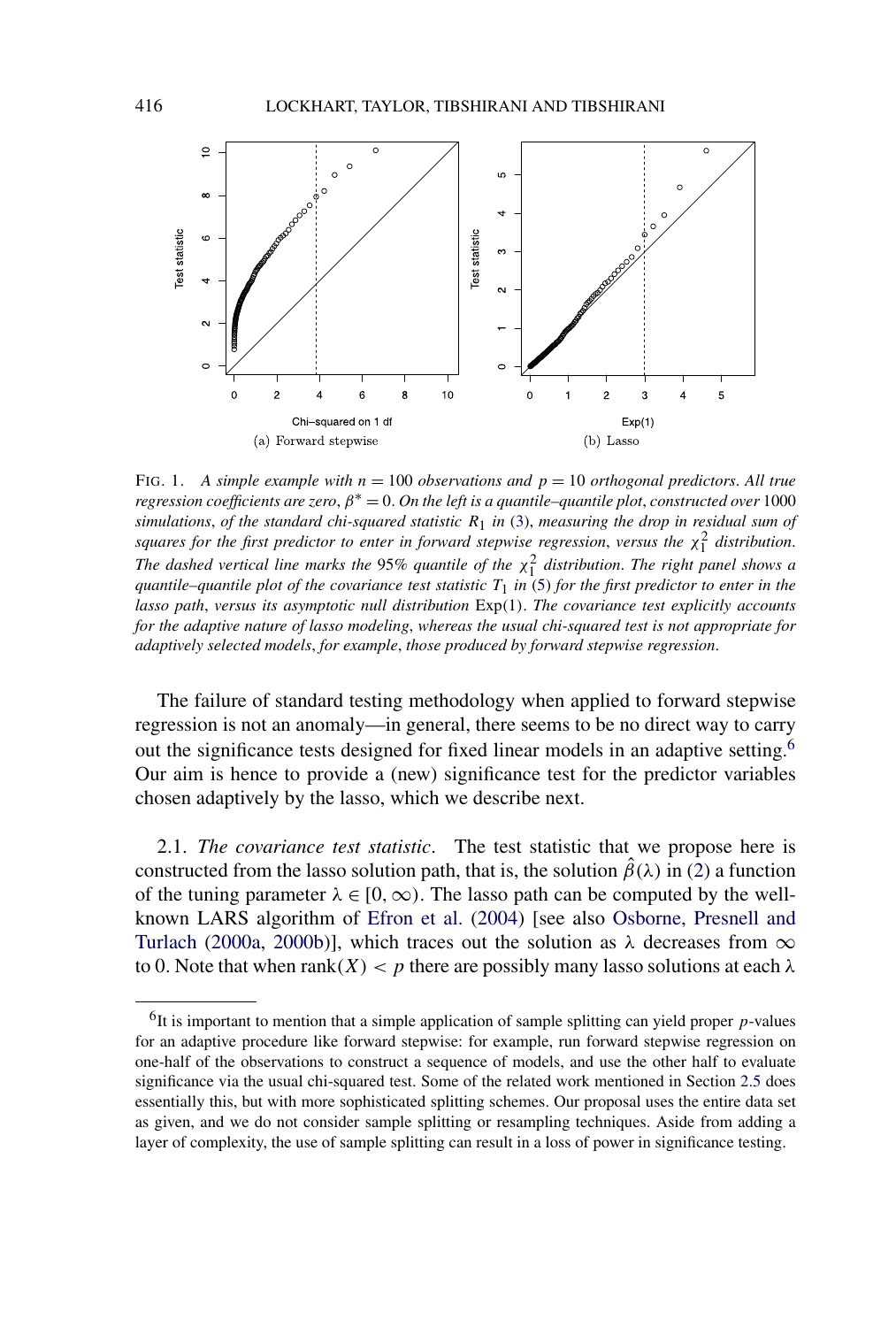and, therefore, possibly many solution paths; we assume that the columns of *X* are in general position,<sup>7</sup> implying that there is a unique lasso solution at each  $\lambda > 0$ , and hence a unique path. The assumption that *X* has columns in general position is a very weak one [much weaker, e.g., than assuming that  $rank(X) = p$ ]. For example, if the entries of *X* are drawn from a continuous probability distribution on  $\mathbb{R}^{np}$ , then the columns of *X* are almost surely in general position, and this is true regardless of the sizes of *n* and *p*; see [Tibshirani](#page-55-0) [\(2013\)](#page-55-0).

Before defining our statistic, we briefly review some properties of the lasso path.

- The path  $\hat{\beta}(\lambda)$  is a continuous and piecewise linear function of  $\lambda$ , with knots (changes in slope) at values  $\lambda_1 \geq \lambda_2 \geq \cdots \geq \lambda_r \geq 0$  (these knots depend on *y,X*).
- At  $\lambda = \infty$ , the solution  $\hat{\beta}(\infty)$  has no active variables (i.e., all variables have zero coefficients); for decreasing  $\lambda$ , each knot  $\lambda_k$  marks the entry or removal of some variable from the current active set (i.e., its coefficient becomes nonzero or zero, resp.). Therefore, the active set, and also the signs of active coefficients, remain constant in between knots.
- At any point  $\lambda$  in the path, the corresponding active set  $A = \text{supp}(\hat{\beta}(\lambda))$  of the lasso solution indexes a linearly independent set of predictor variables, that is, rank $(X_A) = |A|$ , where we use  $X_A$  to denote the columns of X in A.
- For a general *X*, the number of knots in the lasso path is bounded by  $3^p$  (but in practice this bound is usually very loose). This bound comes from the following realization: if at some knot  $\lambda_k$ , the active set is  $A = \text{supp}(\hat{\beta}(\lambda_k))$  and the signs of active coefficients are  $s_A = sign(\hat{\beta}_A(\lambda_k))$ , then the active set and signs cannot again be *A* and  $s_A$  at some other knot  $\lambda_\ell \neq \lambda_k$ . This in particular means that once a variable enters the active set, it cannot immediately leave the active set at the next step.
- For a matrix *X* satisfying the positive cone condition (a restrictive condition that covers, e.g., orthogonal matrices), there are no variables removed from the active set as *λ* decreases and, therefore, the number of knots is *p*.

We can now precisely define the problem that we are trying to solve: at a given step in the lasso path (i.e., at a given knot), we consider testing the significance of the variable that enters the active set. To this end, we propose a test statistic defined at the *k*th step of the path.

First, we define some needed quantities. Let *A* be the active set just before  $\lambda_k$ , and suppose that predictor *j* enters at  $\lambda_k$ . Denote by  $\hat{\beta}(\lambda_{k+1})$  the solution at the next knot in the path  $\lambda_{k+1}$ , using predictors  $A \cup \{j\}$ . Finally, let  $\tilde{\beta}_A(\lambda_{k+1})$  be the

<sup>&</sup>lt;sup>7</sup>Points  $X_1, \ldots, X_p \in \mathbb{R}^n$  are said to be in *general position* provided that no *k*-dimensional affine subspace  $L \subseteq \mathbb{R}^n$ ,  $k < \min\{n, p\}$ , contains more than  $k + 1$  elements of  $\{\pm X_1, \ldots, \pm X_p\}$ , excluding antipodal pairs. Equivalently: the affine span of any  $k + 1$  points  $s_1 X_{i_1}, \ldots, s_{k+1} X_{i_{k+1}}$ , for any signs *s*<sub>1</sub>*,...,s*<sub>*k*+1</sub> ∈ {−1*,* 1}, does not contain any element of the set { $\pm X_i$  :  $i \neq i_1, ..., i_{k+1}$ }.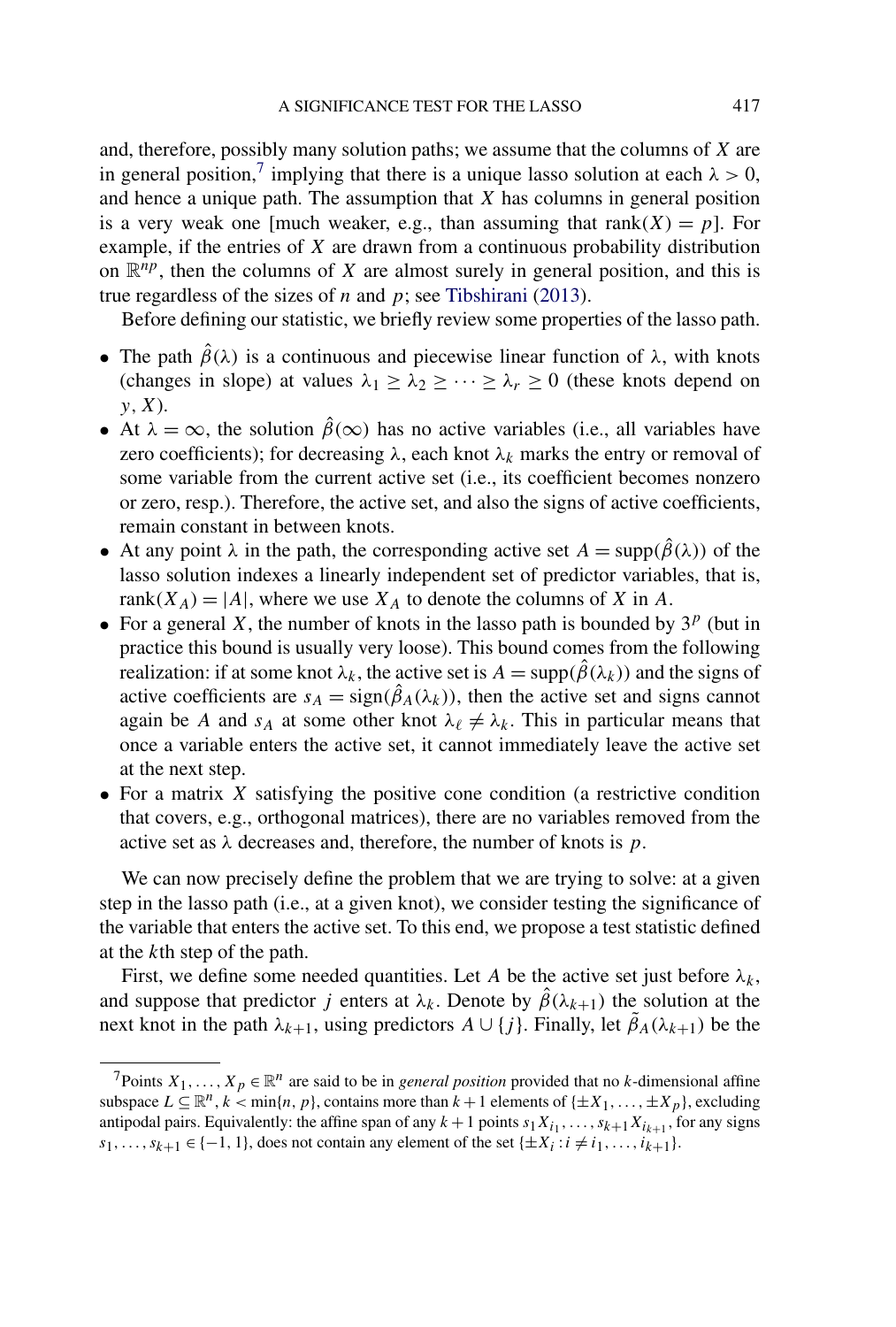<span id="page-5-0"></span>solution of the lasso problem using only the active predictors  $X_A$ , at  $\lambda = \lambda_{k+1}$ . To be perfectly explicit,

(4) 
$$
\tilde{\beta}_A(\lambda_{k+1}) = \underset{\beta_A \in \mathbb{R}^{|A|}}{\text{argmin}} \frac{1}{2} \|y - X_A \beta_A\|_2^2 + \lambda_{k+1} \|\beta_A\|_1.
$$

We propose the *covariance test statistic* defined by

(5) 
$$
T_k = (\langle y, X\hat{\beta}(\lambda_{k+1})\rangle - \langle y, X_A\tilde{\beta}_A(\lambda_{k+1})\rangle)/\sigma^2.
$$

Intuitively, the covariance statistic in (5) is a function of the difference between  $X\hat{\beta}$  and  $X_A\tilde{\beta}_A$ , the fitted values given by incorporating the *j*th predictor into the current active set, and leaving it out, respectively. These fitted values are parameterized by  $\lambda$ , and so one may ask: at which value of  $\lambda$  should this difference be evaluated? Well, note first that  $\tilde{\beta}_A(\lambda_k) = \hat{\beta}_A(\lambda_k)$ , that is, the solution of the reduced problem at  $\lambda_k$  is simply that of the full problem, restricted to the active set *A* (as verified by the KKT conditions). Clearly then, this means that we cannot evaluate the difference at  $\lambda = \lambda_k$ , as the *j*th variable has a zero coefficient upon entry at  $\lambda_k$ , and hence

$$
X\hat{\beta}(\lambda_k) = X_A\hat{\beta}_A(\lambda_k) = X_A\tilde{\beta}_A(\lambda_k).
$$

Indeed, the natural choice for the tuning parameter in (5) is  $\lambda = \lambda_{k+1}$ : this allows the *j*th coefficient to have its fullest effect on the fit  $X\hat{\beta}$  before the entry of the next variable at  $\lambda_{k+1}$  (or possibly, the deletion of a variable from *A* at  $\lambda_{k+1}$ ).

Secondly, one may also ask about the particular choice of function of  $X\hat{\beta}(\lambda_{k+1}) - X_A\tilde{\beta}_A(\lambda_{k+1})$ . The covariance statistic in (5) uses an inner product of this difference with *y*, which can be roughly thought of as an (uncentered) covariance, hence explaining its name.<sup>8</sup> At a high level, the larger the covariance of *y* with  $X\hat{\beta}$  compared to that with  $X_A\tilde{\beta}_A$ , the more important the role of variable *j* in the proposed model  $A \cup \{j\}$ . There certainly may be other functions that would seem appropriate here, but the covariance form in (5) has a distinctive advantage: this statistic admits a simple and exact asymptotic null distribution. In Sections [3](#page-12-0) and [4,](#page-17-0) we show that under the null hypothesis that the current lasso model contains all truly active variables,  $A \supseteq \text{supp}(\beta^*)$ ,

$$
T_k \stackrel{d}{\to} \text{Exp}(1),
$$

that is,  $T_k$  is asymptotically distributed as a standard exponential random variable, given reasonable assumptions on *X* and the magnitudes of the nonzero true coefficients. [In some cases, e.g., when we have a strict inclusion  $A \supsetneq \text{supp}(\beta^*)$ , the

<sup>8</sup>From its definition in (5), we get  $T_k = \langle y - \mu, X \hat{\beta}(\lambda_{k+1}) \rangle - \langle y - \mu, X_A \tilde{\beta}_A(\lambda_{k+1}) \rangle +$  $\langle \mu, X \hat{\beta}(\lambda_{k+1}) - X_A \tilde{\beta}_A(\lambda_{k+1}) \rangle$  by expanding  $y = y - \mu + \mu$ , with  $\mu = X\beta^*$  denoting the true mean. The first two terms are now really empirical covariances, and the last term is typically small. In fact, when *X* is orthogonal, it is not hard to see that this last term is exactly zero under the null hypothesis.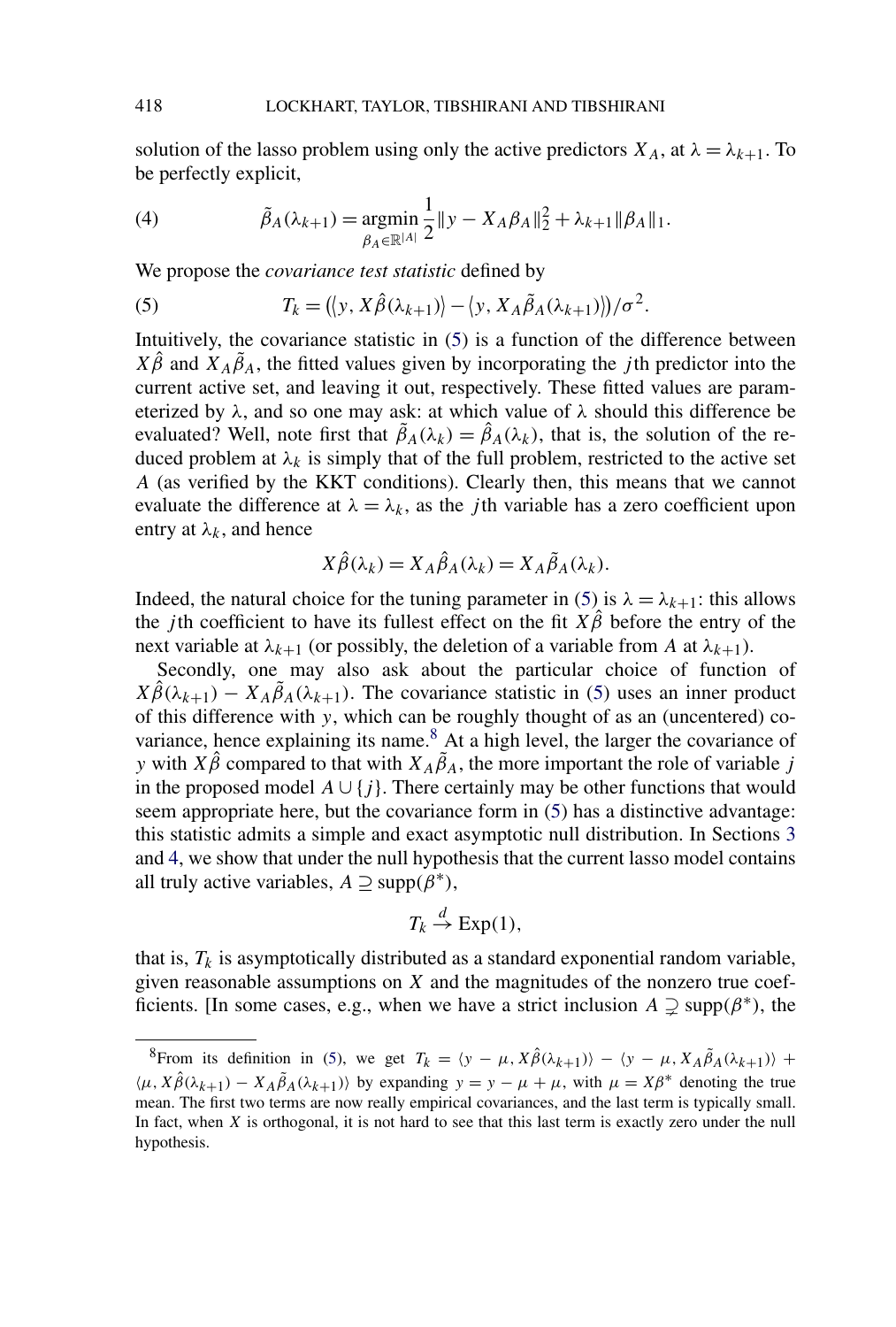<span id="page-6-0"></span>use of an Exp*(*1*)* null distribution is actually conservative, because the limiting distribution of  $T_k$  is stochastically smaller than  $Exp(1)$ . In the above limit, we are considering both *n*,  $p \rightarrow \infty$ ; in Section [4,](#page-17-0) we allow for the possibility  $p > n$ , the high-dimensional case.

See Figure [1\(](#page-3-0)b) for a quantile–quantile plot of  $T_1$  versus an  $Exp(1)$  variate for the same fully null example ( $\beta^* = 0$ ) used in Figure [1\(](#page-3-0)a); this shows that the weak convergence to Exp*(*1*)* can be quite fast, as the quantiles are decently matched even for  $p = 10$ . Before proving this limiting distribution in Sections [3](#page-12-0) (for an orthogonal *X*) and [4](#page-17-0) (for a general *X*), we give an example of its application to real data, and discuss issues related to practical usage. We also derive useful alternative expressions for the statistic, present a connection to degrees of freedom, review related work, and finally, discuss the null hypothesis in more detail.

2.2. *Prostate cancer data example and practical issues*. We consider a training set of 67 observations and 8 predictors, the goal being to predict log of the PSA level of men who had surgery for prostate cancer. For more details, see [Hastie,](#page-54-0) [Tibshirani and Friedman](#page-54-0) [\(2008\)](#page-54-0) and the references therein. Table 1 shows the results of forward stepwise regression and the lasso. Both methods entered the same predictors in the same order. The forward stepwise *p*-values are smaller than the lasso *p*-values, and would enter four predictors at level 0*.*05. The latter would enter only one or maybe two predictors. However, we know that the forward stepwise *p*-values are inaccurate, as they are based on a null distribution that does not account for the adaptive choice of predictors. We now make several remarks.

| Forward stepwise and lasso applied to the prostate cancer data                     |  |
|------------------------------------------------------------------------------------|--|
| example. The error variance is estimated by $\hat{\sigma}^2$ , the MSE of the full |  |
| model. Forward stepwise regression p-values are based on                           |  |
| comparing the drop in residual sum of squares (divided by $\hat{\sigma}^2$ ) to an |  |
| $F(1, n-p)$ distribution (using $\chi_1^2$ instead produced slightly smaller       |  |
| p-values). The lasso p-values use a simple modification of the                     |  |
| covariance test (5) for unknown variance, given in Section 6. All                  |  |
| p-values are rounded to 3 decimal places                                           |  |

|--|--|

| <b>Step</b>    | <b>Predictor entered</b> | <b>Forward stepwise</b> | Lasso |  |
|----------------|--------------------------|-------------------------|-------|--|
| 1              | lcavol                   | 0.000                   | 0.000 |  |
| $\overline{2}$ | lweight                  | 0.000                   | 0.052 |  |
| 3              | svi                      | 0.041                   | 0.174 |  |
| $\overline{4}$ | lbph                     | 0.045                   | 0.929 |  |
| 5              | pgg45                    | 0.226                   | 0.353 |  |
| 6              | age                      | 0.191                   | 0.650 |  |
| 7              | lcp                      | 0.065                   | 0.051 |  |
| 8              | gleason                  | 0.883                   | 0.978 |  |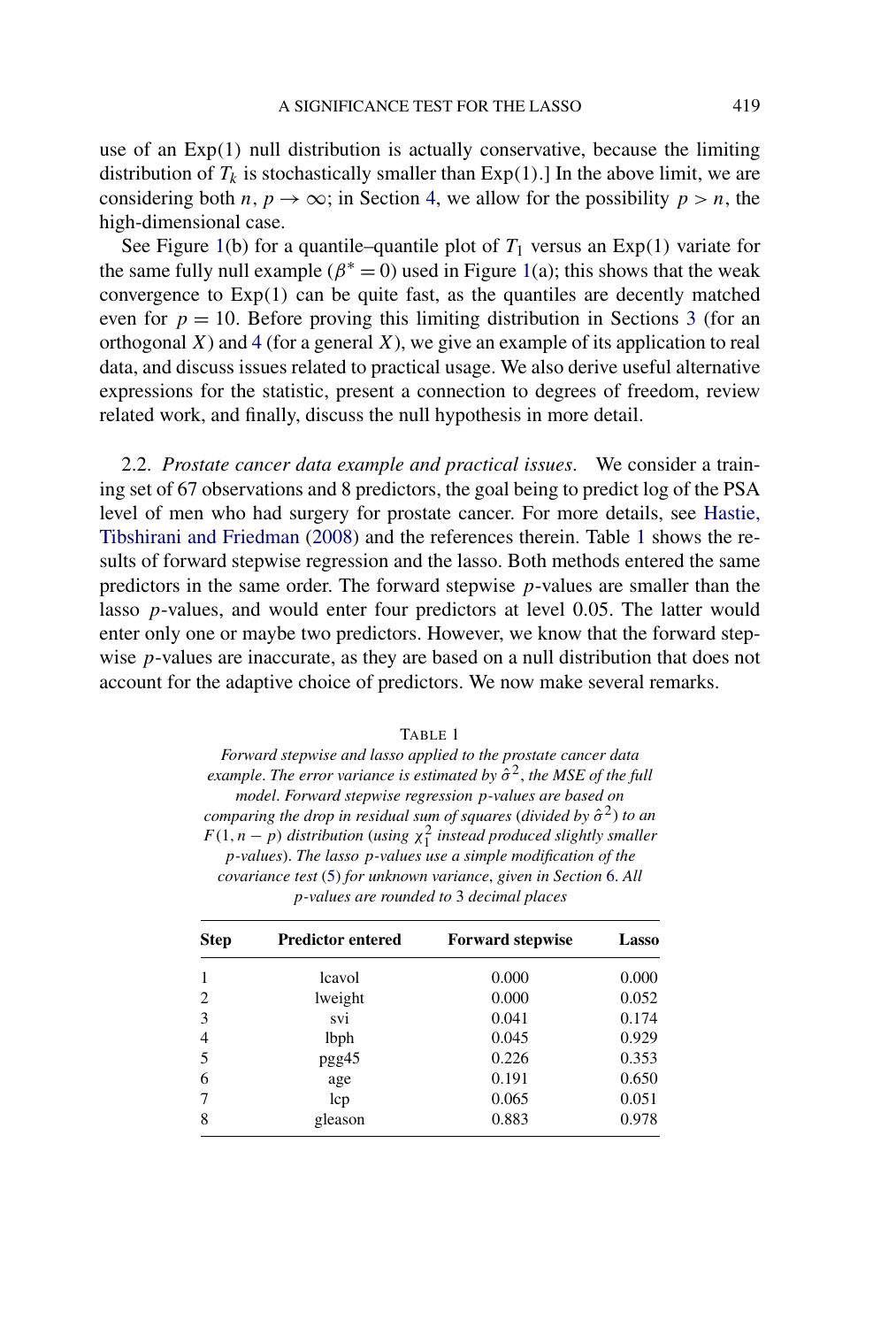REMARK 1. The above example implicitly assumed that one might stop entering variables into the model when the computed *p*-value rose above some threshold. More generally, our proposed test statistic and associated *p*-values could be used as the basis for multiple testing and false discovery rate control methods for this problem; we leave this to future work.

REMARK 2. In the example, the lasso entered a predictor into the active set at each step. For a general *X*, however, a given predictor variable may enter the active set more than once along the lasso path, since it may leave the active set at some point. In this case, we treat each entry as a separate problem. Our test is specific to a step in the path, and not to a predictor variable at large.

REMARK 3. For the prostate cancer data set, it is important to include an intercept in the model. To accommodate this, we ran the lasso on centered *y* and column-centered *X* (which is equivalent to including an unpenalized intercept term in the lasso criterion), and then applied the covariance test (with the centered data). In general, centering *y* and the columns of *X* allows us to account for the effect of an intercept term, and still use a model of the form [\(1\)](#page-1-0). From a theoretical perspective, this centering step creates a weak dependence between the components of the error vector  $\varepsilon \in \mathbb{R}^n$ . If originally we assumed i.i.d. errors,  $\varepsilon_i \sim N(0, \sigma^2)$ , then after centering *y* and the columns of *X*, our new errors are of the form  $\tilde{\varepsilon}_i = \varepsilon_i - \bar{\varepsilon}$ , where  $\bar{\varepsilon} = \sum_{j=1}^{n} \varepsilon_j / n$ . It is easy see that these new errors are correlated:

$$
Cov(\tilde{\varepsilon}_i, \tilde{\varepsilon}_j) = -\sigma^2/n \quad \text{for } i \neq j.
$$

One might imagine that such correlation would cause problems for our theory in Sections [3](#page-12-0) and [4,](#page-17-0) which assumes i.i.d. normal errors in the model [\(1\)](#page-1-0). However, a careful look at the arguments in these sections reveals that the only dependence on *y* is through  $X^T y$ , the inner products of *y* with the columns of *X*. Furthermore,

$$
Cov(X_i^T \tilde{\varepsilon}, X_j^T \tilde{\varepsilon}) = \sigma^2 X_i^T \left(I - \frac{1}{n} \mathbb{1} \mathbb{1}^T\right) X_j = \sigma^2 X_i^T X_j \quad \text{for all } i, j,
$$

which is the same as it would have been without centering (here  $\mathbb{1} \mathbb{1}^T$  is the matrix of all 1s, and we used that the columns of *X* are centered). Therefore, our arguments in Sections [3](#page-12-0) and [4](#page-17-0) apply equally well to centered data, and centering has no effect on the asymptotic distribution of  $T_k$ .

REMARK 4. By design, the covariance test is applied in a sequential manner, estimating *p*-values for each predictor variable as it enters the model along the lasso path. A more difficult problem is to test the significance of any of the active predictors in a model fit by the lasso, at some arbitrary value of the tuning parameter *λ*. We discuss this problem briefly in Section [9.](#page-39-0)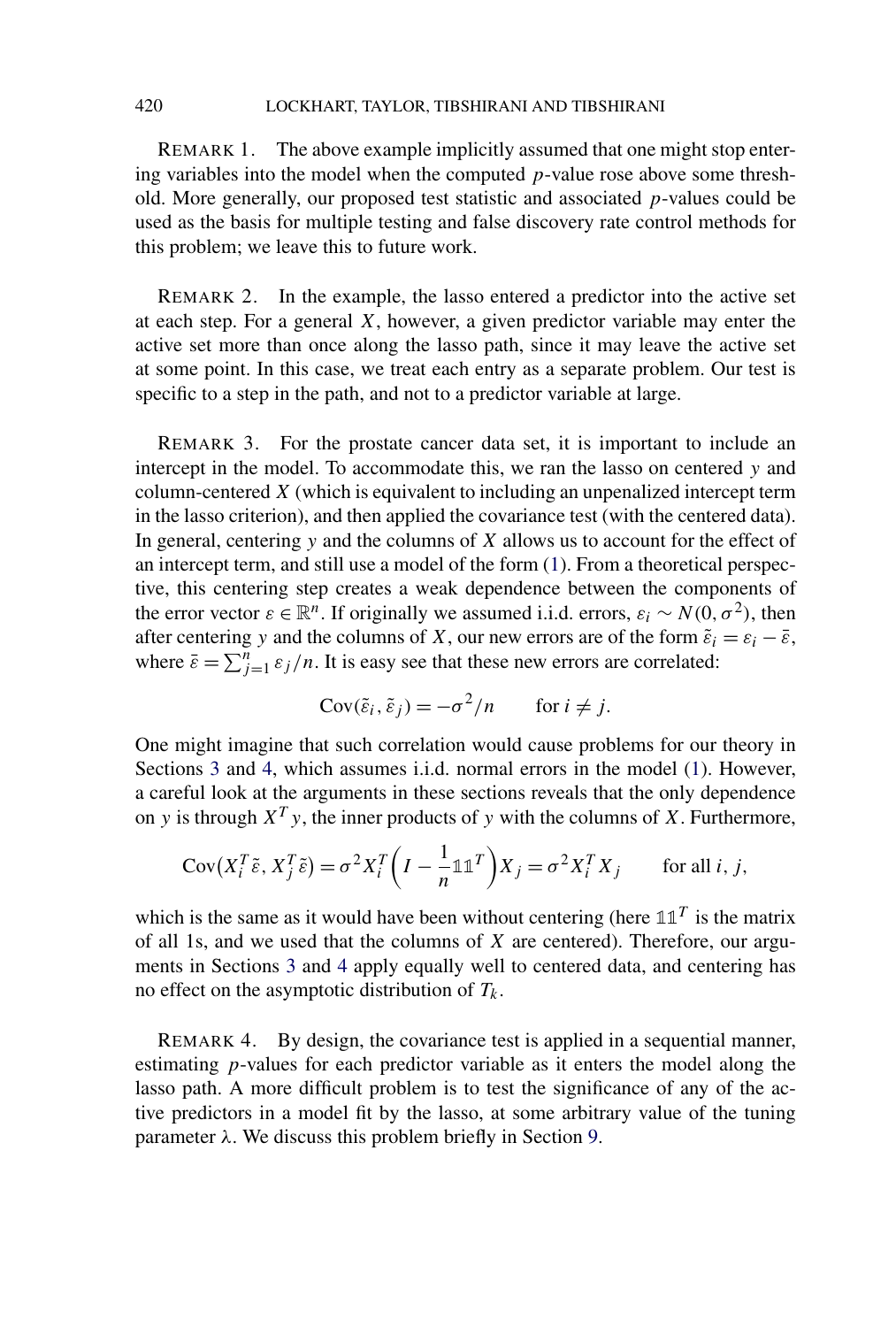<span id="page-8-0"></span>2.3. *Alternate expressions for the covariance statistic*. Here, we derive two alternate forms for the covariance statistic in [\(5\)](#page-5-0). The first lends some insight into the role of shrinkage, and the second is helpful for the convergence results that we establish in Sections [3](#page-12-0) and [4.](#page-17-0) We rely on some basic properties of lasso solutions; see, for example, [Tibshirani and Taylor](#page-55-0) [\(2012\)](#page-55-0), [Tibshirani](#page-55-0) [\(2013\)](#page-55-0). To remind the reader, we are assuming that *X* has columns in general position.

For any fixed  $\lambda$ , if the lasso solution has active set  $A = \text{supp}(\hat{\beta}(\lambda))$  and signs  $s_A = sign(\hat{\beta}_A(\lambda))$ , then it can be written explicitly (over active variables) as

$$
\hat{\beta}_A(\lambda) = (X_A^T X_A)^{-1} X_A^T y - \lambda (X_A^T X_A)^{-1} s_A.
$$

In the above expression, the first term  $(X_A^T X_A)^{-1} X_A^T y$  simply gives the regression coefficients of *y* on the active variables  $X_A$ , and the second term  $-\lambda (X_A^T X_A)^{-1} s_A$ can be thought of as a shrinkage term, shrinking the values of these coefficients toward zero. Further, the lasso fitted value at *λ* is

(6) 
$$
X\hat{\beta}(\lambda) = P_A y - \lambda (X_A^T)^{+} s_A,
$$

where  $P_A = X_A (X_A^T X_A)^{-1} X_A^T$  denotes the projection onto the column space of  $X_A$ , and  $(X_A^T)^+ = X_A(X_A^T X_A)^{-1}$  is the (Moore–Penrose) pseudoinverse of  $X_A^T$ .

Using the representation  $\hat{r}(6)$  for the fitted values, we can derive our first alternate expression for the covariance statistic in  $(5)$ . If *A* and  $s_A$  are the active set and signs just before the knot  $\lambda_k$ , and *j* is the variable added to the active set at  $\lambda_k$ , with sign *s* upon entry, then by (6),

$$
X\hat{\beta}(\lambda_{k+1}) = P_{A\cup\{j\}}y - \lambda_{k+1}(X_{A\cup\{j\}}^T)^{+} s_{A\cup\{j\}},
$$

where  $s_{A \cup \{j\}} = \text{sign}(\hat{\beta}_{A \cup \{j\}}(\lambda_{k+1}))$ . We can equivalently write  $s_{A \cup \{j\}} = (s_A, s)$ , the concatenation of *sA* and the sign *s* of the *j* th coefficient when it entered (as no sign changes could have occurred inside of the interval  $[\lambda_k, \lambda_{k+1}]$ , by definition of the knots). Let us assume for the moment that the solution of reduced lasso problem [\(4\)](#page-5-0) at  $\lambda_{k+1}$  has all variables active and  $s_A = sign(\tilde{\beta}_A(\lambda_{k+1}))$ —remember, this holds for the reduced problem at  $\lambda_k$ , and we will return to this assumption shortly. Then, again by (6),

$$
X_A \tilde{\beta}_A(\lambda_{k+1}) = P_A y - \lambda_{k+1} (X_A^T)^{+} s_A
$$

and plugging the above two expressions into [\(5\)](#page-5-0),

(7) 
$$
T_{k} = y^{T} (P_{A \cup \{j\}} - P_{A}) y / \sigma^{2} - \lambda_{k+1} \cdot y^{T} ((X_{A \cup \{j\}}^{T})^{+} s_{A \cup \{j\}} - (X_{A}^{T})^{+} s_{A}) / \sigma^{2}.
$$

Note that the first term above is  $y^T (P_{A \cup \{j\}} - P_A) y / \sigma^2 = (\|y - P_A y\|_2^2 - \|y - P_A y\|_2^2)$  $P_{A\cup\{j\}}y\|_2^2/\sigma^2$ , which is exactly the chi-squared statistic for testing the significance of variable  $j$ , as in [\(3\)](#page-2-0). Hence, if  $A$ ,  $j$  were fixed, then without the second term,  $T_k$  would have a  $\chi_1^2$  distribution under the null. But of course A, j are not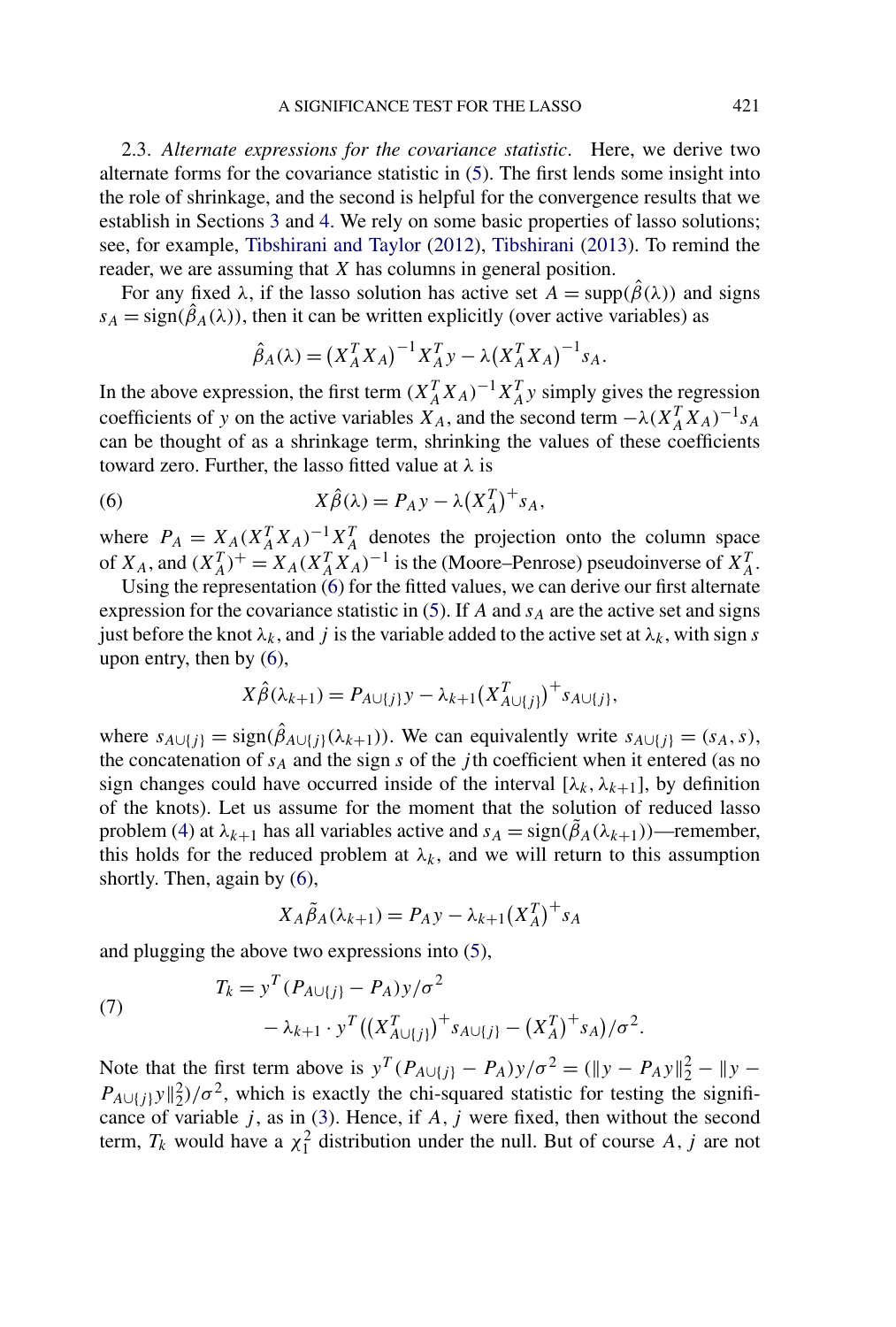<span id="page-9-0"></span>fixed, and so much like we saw previously with forward stepwise regression, the first term in [\(7\)](#page-8-0) will be generically larger than  $\chi_1^2$ , because *j* is chosen adaptively based on its inner product with the current lasso residual vector. Interestingly, the second term in [\(7\)](#page-8-0) adjusts for this adaptivity: with this term, which is composed of the shrinkage factors in the solutions of the two relevant lasso problems (on *X* and  $X_A$ ), we prove in the coming sections that  $T_k$  has an asymptotic Exp(1) null distribution. Therefore, the presence of the second term restores the (asymptotic) mean of  $T_k$  to 1, which is what it would have been if  $A$ ,  $j$  were fixed and the second term were missing. In short, adaptivity and shrinkage balance each other out.

This insight aside, the form [\(7\)](#page-8-0) of the covariance statistic leads to a second representation that will be useful for the theoretical work in Sections [3](#page-12-0) and [4.](#page-17-0) We call this the *knot form* of the covariance statistic, described in the next lemma.

LEMMA 1. *Let A be the active set just before the kth step in the lasso path*, *that is*,  $A = \text{supp}(\hat{\beta}(\lambda_k))$ , *with*  $\lambda_k$  *being the kth knot. Also, let s<sub>A</sub> denote the signs of the active coefficients,*  $s_A = sign(\hat{\beta}_A(\lambda_k))$ , *j be the predictor that enters the active set at λk*, *and s be its sign upon entry*. *Then*, *assuming that*

(8) 
$$
s_A = sign(\tilde{\beta}_A(\lambda_{k+1}))
$$

*or in other words*, *all coefficients are active in the reduced lasso problem* [\(4\)](#page-5-0) *at λk*<sup>+</sup><sup>1</sup> *and have signs sA*, *we have*

(9) 
$$
T_k = C(A, s_A, j, s) \cdot \lambda_k (\lambda_k - \lambda_{k+1}) / \sigma^2,
$$

*where*

$$
C(A, s_A, j, s) = ||(X_{A \cup \{j\}}^T)^{+} s_{A \cup \{j\}} - (X_A^T)^{+} s_A||_2^2
$$

*and*  $s_{A \cup \{j\}}$  *is the concatenation of*  $s_A$  *and*  $s$ .

The proof starts with expression  $(7)$ , and arrives at  $(9)$  through simple algebraic manipulations. We defer it until Appendix [A.1.](#page-41-0)

When does the condition (8) hold? This was a key assumption behind both of the forms [\(7\)](#page-8-0) and (9) for the statistic. We first note that the solution  $\tilde{\beta}_A$  of the reduced lasso problem has signs  $s_A$  at  $\lambda_k$ , so it will have the same signs  $s_A$  at  $\lambda_{k+1}$ provided that no variables are deleted from the active set in the solution path  $\tilde{\beta}_A(\lambda)$ for  $\lambda \in [\lambda_{k+1}, \lambda_k]$ . Therefore, assumption (8) holds:

[1] When *X* satisfies the positive cone condition (which includes *X* orthogonal), because no variables ever leave the active set in this case. In fact, for *X* orthogonal, it is straightforward to check that  $C(A, s_A, j, s) = 1$ , so  $T_k =$  $\lambda_k(\lambda_k - \lambda_{k+1})/\sigma^2$ .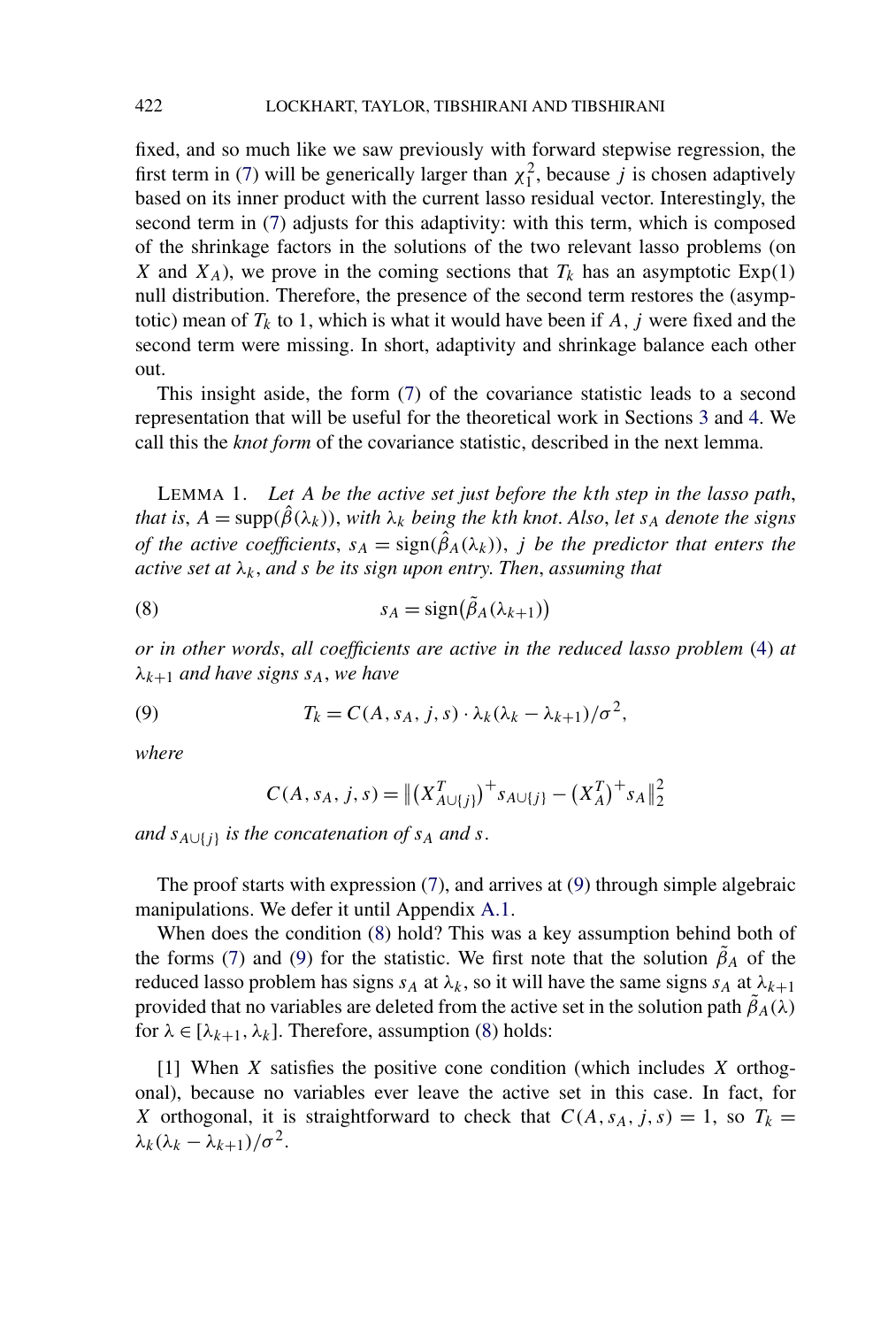<span id="page-10-0"></span>[2] When  $k = 1$  (we are testing the first variable to enter), as a variable cannot leave the active set right after it has entered. If  $k = 1$  and *X* has unit normed columns,  $||X_i||_2 = 1$  for  $i = 1, \ldots, p$ , then we again have  $C(A, s_A, j, s) = 1$  (note that  $A = \emptyset$ , so  $T_1 = \lambda_1(\lambda_1 - \lambda_2)/\sigma^2$ .

[3] When  $s_A = sign((X_A)^+ y)$ , that is,  $s_A$  contains the signs of the least squares coefficients on  $X_A$ , because the same active set and signs cannot appear at two different knots in the lasso path (applied here to the reduced lasso problem on  $X_A$ ).

The first and second scenarios are considered in Sections [3](#page-12-0) and [4.1,](#page-18-0) respectively. The third scenario is actually somewhat general and occurs, for example, when  $s_A = \text{sign}((X_A)^+ y) = \text{sign}(\beta_A^*)$ ; in this case, both the lasso and least squares on *XA* recover the signs of the true coefficients. Section [4.2](#page-22-0) studies the general *X* and  $k \geq 1$  case, wherein this third scenario is important.

2.4. *Connection to degrees of freedom*. There is an interesting connection between the covariance statistic in [\(5\)](#page-5-0) and the degrees of freedom of a fitting proce-dure. In the regression setting [\(1\)](#page-1-0), for an estimate  $\hat{y}$  [which we think of as a fitting procedure  $\hat{y} = \hat{y}(y)$ , its degrees of freedom is typically defined [\[Efron](#page-54-0) [\(1986\)](#page-54-0)] as

(10) 
$$
df(\hat{y}) = \frac{1}{\sigma^2} \sum_{i=1}^{n} Cov(y_i, \hat{y}_i).
$$

In words, df( $\hat{y}$ ) sums the covariances of each observation  $y_i$  with its fitted value  $\hat{y}_i$ . Hence, the more adaptive a fitting procedure, the higher this covariance, and the greater its degrees of freedom. The covariance test evaluates the significance of adding the *j* th predictor via something loosely like a sample version of degrees of freedom, across two models: that fit on  $A \cup \{j\}$ , and that on *A*. This was more or less the inspiration for the current work.

Using the definition (10), one can reason [and confirm by simulation, just as in Figure [1\(](#page-3-0)a)] that with *k* predictors entered into the model, forward stepwise regression had used substantially more than *k* degrees of freedom. But something quite remarkable happens when we consider the lasso: for a model containing *k* nonzero coefficients, the degrees of freedom of the lasso fit is equal to *k* (either exactly or in expectation, depending on the assumptions) [\[Efron et al.](#page-54-0) [\(2004\)](#page-54-0), [Zou,](#page-55-0) [Hastie and Tibshirani](#page-55-0) [\(2007\)](#page-55-0), [Tibshirani and Taylor](#page-55-0) [\(2012\)](#page-55-0)]. Why does this happen? Roughly speaking, it is the same adaptivity versus shrinkage phenomenon at play. [Recall our discussion in the last section following the expression [\(7\)](#page-8-0) for the covariance statistic.] The lasso adaptively chooses the active predictors, which costs extra degrees of freedom; but it also shrinks the nonzero coefficients (relative to the usual least squares estimates), which decreases the degrees of freedom just the right amount, so that the total is simply *k*.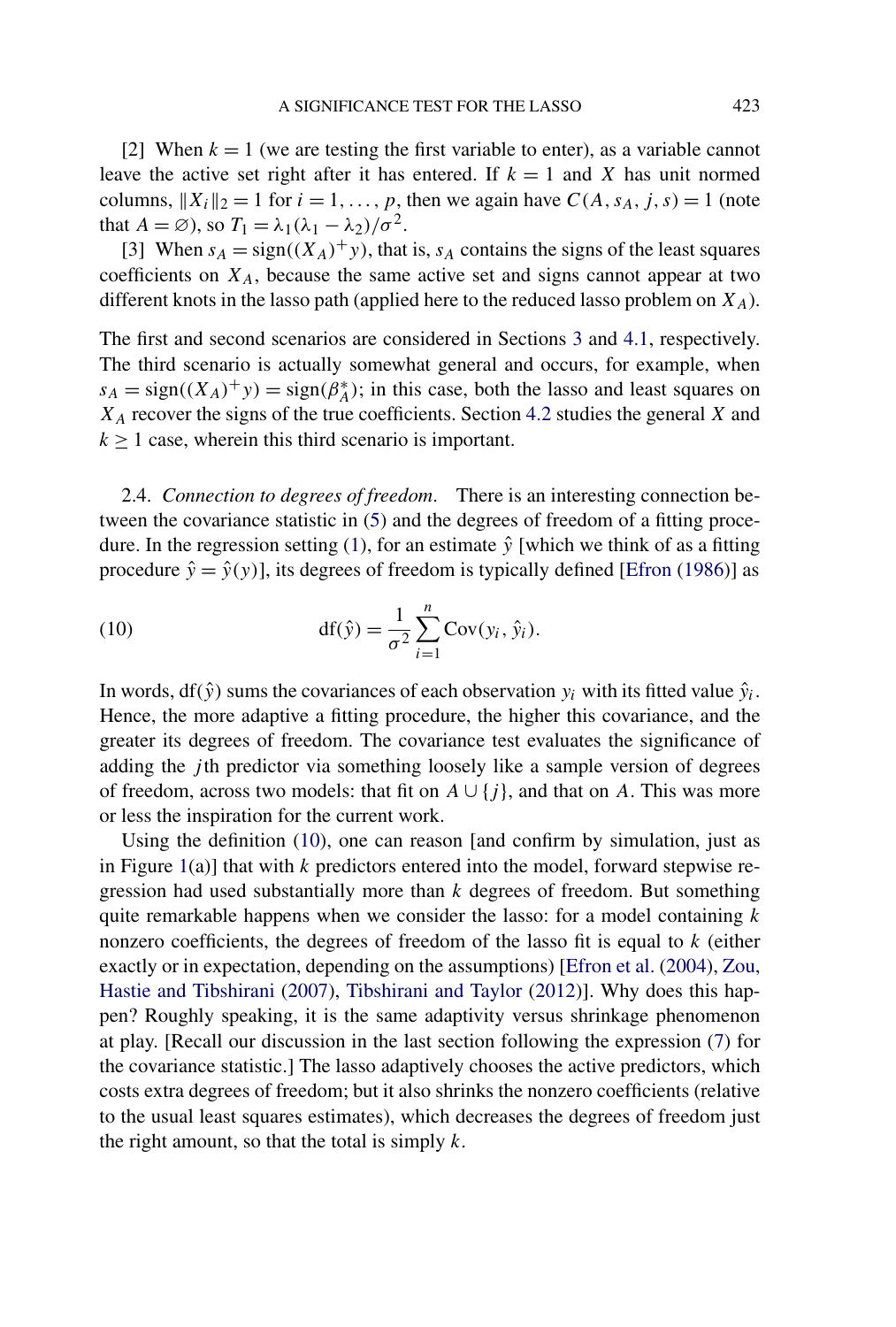<span id="page-11-0"></span>2.5. *Related work*. There is quite a lot of recent work related to the proposal of this paper. [Wasserman and Roeder](#page-55-0) [\(2009\)](#page-55-0) propose a procedure for variable selection and *p*-value estimation in high-dimensional linear models based on sample splitting, and this idea was extended by [Meinshausen, Meier and](#page-54-0) [Bühlmann](#page-54-0) [\(2009\)](#page-54-0). [Meinshausen and Bühlmann](#page-54-0) [\(2010\)](#page-54-0) propose a generic method using resampling called "stability selection," which controls the expected number of false positive variable selections. [Minnier, Tian and Cai](#page-54-0) [\(2011\)](#page-54-0) use perturbation resampling-based procedures to approximate the distribution of a general class of penalized parameter estimates. One big difference with the work here: we propose a statistic that utilizes the data as given and does not employ any resampling or sample splitting.

[Zhang and Zhang](#page-55-0) [\(2014\)](#page-55-0) derive confidence intervals for contrasts of highdimensional regression coefficients, by replacing the usual score vector with the residual from a relaxed projection (i.e., the residual from sparse linear regression). [Bühlmann](#page-54-0) [\(2013\)](#page-54-0) constructs *p*-values for coefficients in high-dimensional regression models, starting with ridge estimation and then employing a bias correction term that uses the lasso. Even more recently, [van de Geer and Bühlmann](#page-55-0) [\(2013\)](#page-55-0), [Javanmard and Montanari](#page-54-0) [\(2013a,](#page-54-0) [2013b\)](#page-54-0) all present approaches for debiasing the lasso estimate based on estimates of the inverse covariance matrix of the predictors. (The latter work focuses on the special case of a predictor matrix *X* with i.i.d. Gaussian rows; the first two consider a general matrix *X*.) These debiased lasso estimates are asymptotically normal, which allows one to compute *p*-values both marginally for an individual coefficient, and simultaneously for a group of coefficients. All of the work mentioned in the present paragraph provides a way to make inferential statements about preconceived predictor variables of interest (or preconceived groups of interest); this is in contrast to our work, which instead deals directly with variables that have been adaptively selected by the lasso procedure. We discuss this next.

2.6. *What precisely is the null hypothesis?* The referees of a preliminary version of this manuscript expressed some confusion with regard to the null distribution considered by the covariance test. Given a fixed number of steps  $k \ge 1$  along the lasso path, the covariance test examines the set of variables *A* selected by the lasso before the *k*th step (i.e., *A* is the current active set not including the variable to be added at the *k*th step). In particular, the null distribution being tested is

(11) 
$$
H_0: A \supseteq \text{supp}(\beta^*),
$$

where  $\beta^*$  is the true underlying coefficient vector in the model [\(1\)](#page-1-0). For  $k = 1$ , we have  $A = \emptyset$  (no variables are selected before the first step), so this reduces to a test of the global null hypothesis:  $\beta^* = 0$ . For  $k > 1$ , the set *A* is random (it depends on *y*), and hence the null hypothesis in (11) is itself a random event. This makes the covariance test a *conditional hypothesis test* beyond the first step in the path, as the null hypothesis that it considers is indeed a function of the observed data.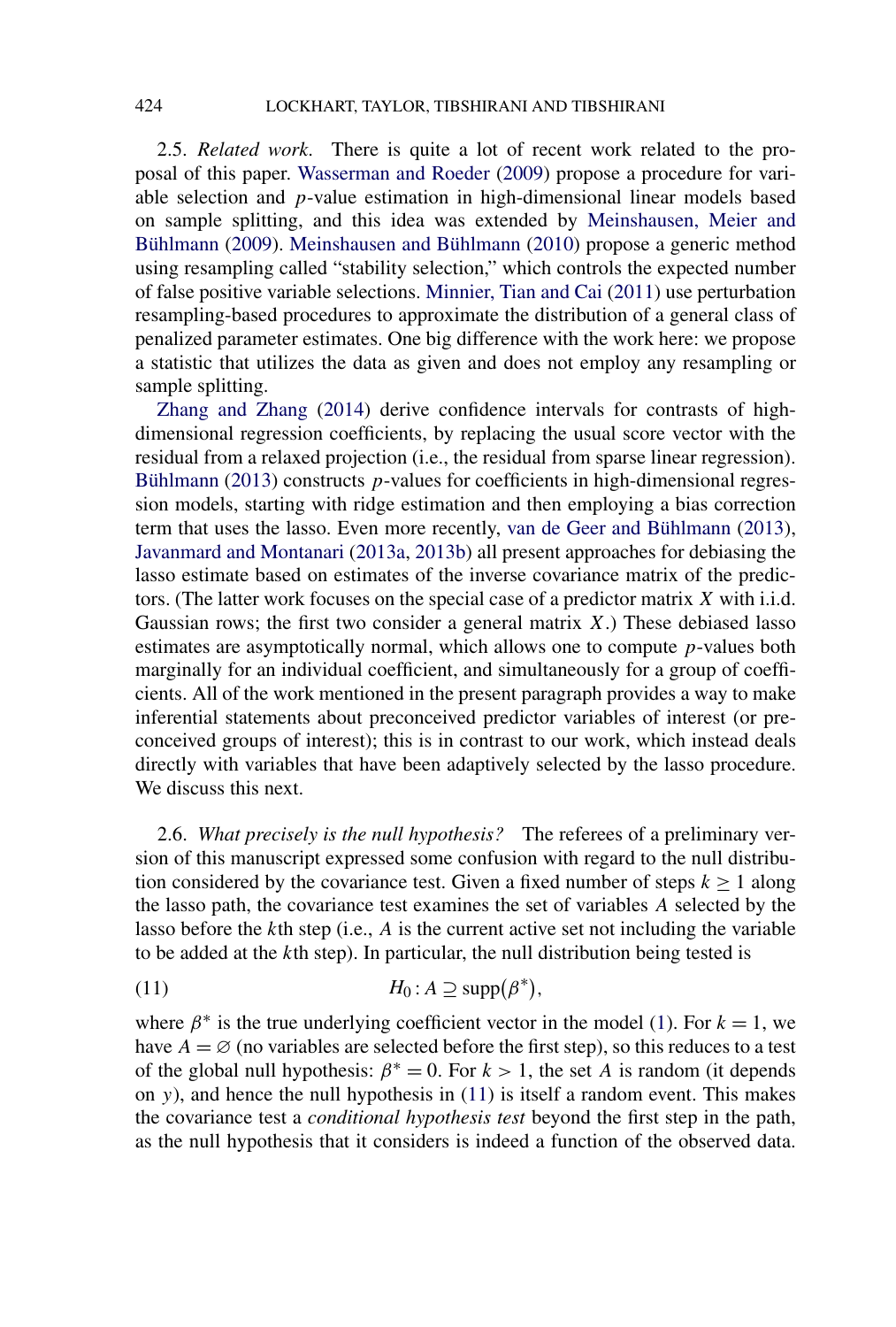<span id="page-12-0"></span>Statements about its null distribution must therefore be made conditional on the event that  $A \supseteq supp(\beta^*)$ , which is precisely what is done in Sections [3.2](#page-15-0) and [4.2.](#page-22-0)

Compare the null hypothesis in [\(11\)](#page-11-0) to a null hypothesis of the form

(12) 
$$
H_0: S \cap \mathrm{supp}(\beta^*) = \varnothing,
$$

where  $S \subseteq \{1, ..., p\}$  is a fixed subset. The latter hypothesis, in (12), describes the setup considered by [Zhang and Zhang](#page-55-0) [\(2014\)](#page-55-0), [Bühlmann](#page-54-0) [\(2013\)](#page-54-0), [van de Geer](#page-55-0) [and Bühlmann](#page-55-0) [\(2013\)](#page-55-0), [Javanmard and Montanari](#page-54-0) [\(2013a,](#page-54-0) [2013b\)](#page-54-0). At face value, the hypotheses  $(11)$  and  $(12)$  may appear similar [the test in  $(11)$  looks just like that in (12) with  $S = \{1, \ldots, p\} \setminus A$ , but they are fundamentally very different. The difference is that the null hypothesis in [\(11\)](#page-11-0) is random, whereas that in (12) is fixed; this makes the covariance test a conditional hypothesis test, while the tests constructed in all of the aforementioned work are traditional (unconditional) hypothesis tests. It should be made clear that the goal of our work and these works also differ. Our test examines an adaptive subset of variables *A* deemed interesting by the lasso procedure; for such a goal, it seems necessary to consider a random null hypothesis, as theory designed for tests of fixed hypotheses would not be valid here.<sup>9</sup> The main goal of [Zhang and Zhang](#page-55-0) [\(2014\)](#page-55-0), [Bühlmann](#page-54-0) [\(2013\)](#page-54-0), [van de Geer](#page-55-0) [and Bühlmann](#page-55-0) [\(2013\)](#page-55-0), [Javanmard and Montanari](#page-54-0) [\(2013a,](#page-54-0) [2013b\)](#page-54-0), it appears, is to construct a new set of variables, say  $\overline{A}$ , based on testing the hypotheses in (12) with  $S = \{j\}$  for  $j = 1, ..., p$ . Though the construction of this new set *A* may have started from a lasso estimate, it need not be true that  $\overline{A}$  matches the lasso active set *A*, and ultimately it is this new set *A* (and inferential statements concerning *A* ) that these authors consider the point of interest.

**3. An orthogonal predictor matrix** *X***.** We examine the special case of an orthogonal predictor matrix *X*, that is, one that satisfies  $X^T X = I$ . Even though the results here can be seen as special cases of those for a general *X* in Section [4,](#page-17-0) the arguments in the current orthogonal *X* case rely on relatively straightforward extreme value theory and are hence much simpler than their general *X* counterparts (which analyze the knots in the lasso path via Gaussian process theory). Furthermore, the Exp*(*1*)* limiting distribution for the covariance statistic translates in the orthogonal case to a few interesting and previously unknown (as far as we can tell) results on the order statistics of independent standard  $\chi_1$  variates. For these reasons, we discuss the orthogonal *X* case in detail.

As noted in the discussion following Lemma [1](#page-9-0) (see the first point), for an orthogonal *X*, we know that the covariance statistic for testing the entry of the variable at step *k* in the lasso path is

$$
T_k = \lambda_k (\lambda_k - \lambda_{k+1})/\sigma^2.
$$

<sup>&</sup>lt;sup>9</sup>In principle, fixed hypothesis tests can be used along with the appropriate correction for multiple comparisons in order to test a random null hypotheses. Aside from being conservative, it is unclear how to efficiently carry out such a procedure when the random null hypothesis consists of a group of coefficients (as opposed to a single one).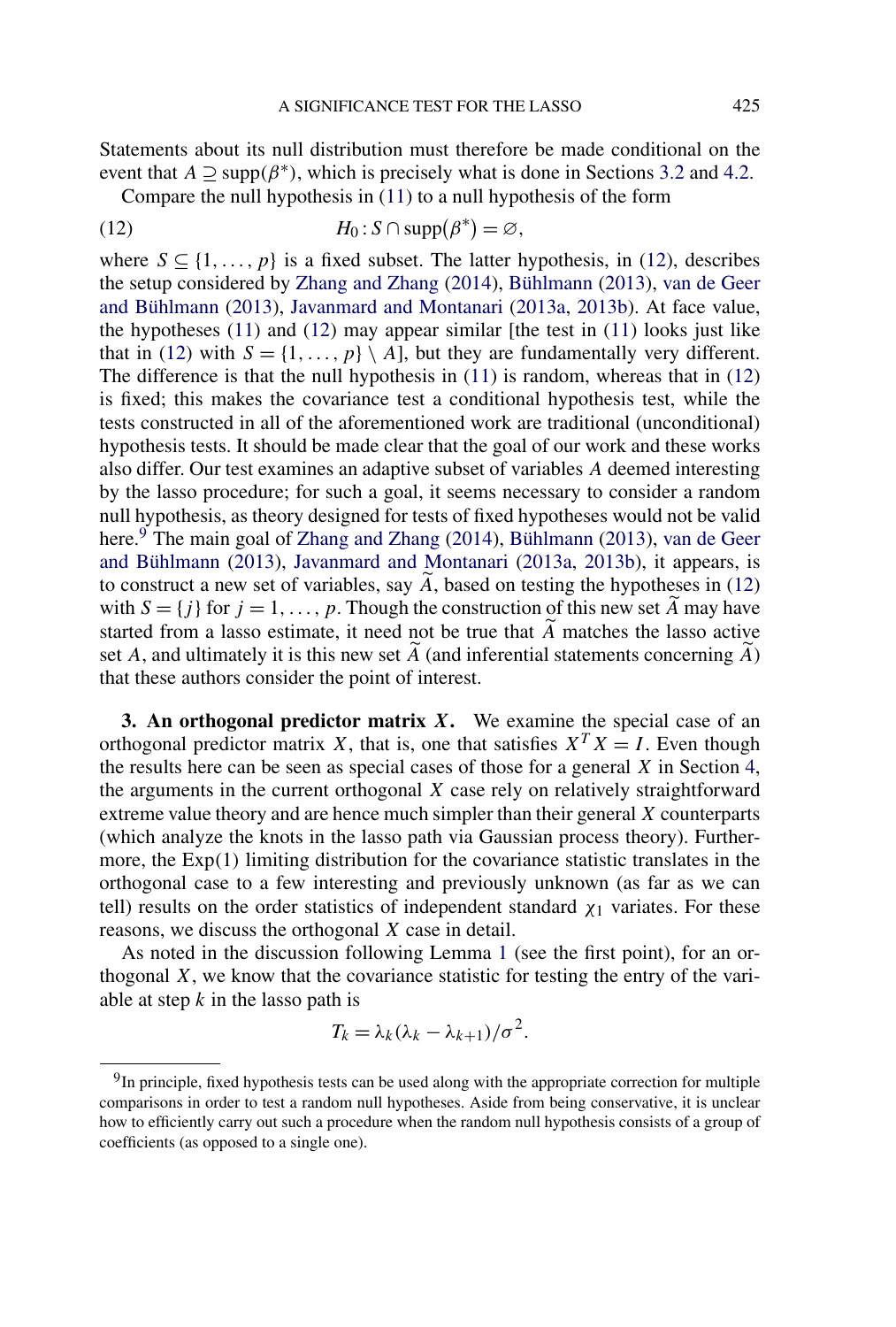Again using orthogonality, we rewrite  $||y - X\beta||_2^2 = ||X^T y - \beta||_2^2 + C$  for a constant *C* (not depending on  $\beta$ ) in the criterion in [\(2\)](#page-1-0), and then we can see that the lasso solution at any given value of *λ* has the closed-form:

$$
\hat{\beta}_j(\lambda) = S_{\lambda}(X_j^T y), \qquad j = 1, \ldots, p,
$$

where  $X_1, \ldots, X_p$  are columns of *X*, and  $S_\lambda : \mathbb{R} \to \mathbb{R}$  is the soft-thresholding function,

$$
S_{\lambda}(x) = \begin{cases} x - \lambda, & \text{if } x > \lambda, \\ 0, & \text{if } -\lambda \le x \le \lambda, \\ x + \lambda, & \text{if } x < \lambda. \end{cases}
$$

Letting  $U_j = X_j^T y$ ,  $j = 1, ..., p$ , the knots in the lasso path are simply the values of *λ* at which the coefficients become nonzero (i.e., cease to be thresholded),

$$
\lambda_1 = |U_{(1)}|, \quad \lambda_2 = |U_{(2)}|, \quad \ldots, \quad \lambda_p = |U_{(p)}|,
$$

where  $|U_{(1)}| \geq |U_{(2)}| \geq \cdots \geq |U_{(p)}|$  are the order statistics of  $|U_1|, \ldots, |U_p|$ (somewhat of an abuse of notation). Therefore,

$$
T_k = |U_{(k)}| (|U_{(k)}| - |U_{(k+1)}|)/\sigma^2.
$$

Next, we study the special case  $k = 1$ , the test for the first predictor to enter the active set along the lasso path. We then examine the case  $k > 1$ , the test at a general step in the lasso path.

3.1. *The first step*,  $k = 1$ . Consider the covariance test statistic for the first predictor to enter the active set, that is, for  $k = 1$ ,

$$
T_1 = |U_{(1)}| (|U_{(1)}| - |U_{(2)}|) / \sigma^2.
$$

We are interested in the distribution of  $T_1$  under the null hypothesis; since we are testing the first predictor to enter, this is

$$
H_0: y \sim N(0, \sigma^2 I).
$$

Under the null,  $U_1, \ldots, U_p$  are i.i.d.,  $U_j \sim N(0, \sigma^2)$ , and so  $|U_1|/\sigma, \ldots, |U_p|/\sigma$ follow a  $\chi_1$  distribution (absolute value of a standard Gaussian). That  $T_1$  has an asymptotic Exp*(*1*)* null distribution is now given by the next result.

LEMMA 2. Let  $V_1 \geq V_2 \geq \cdots \geq V_p$  be the order statistics of an independent *sample of χ*<sup>1</sup> *variates* (*i*.*e*., *they are the sorted absolute values of an independent sample of standard Gaussian variates*). *Then*

$$
V_1(V_1 - V_2) \stackrel{d}{\to} \operatorname{Exp}(1) \qquad \text{as } p \to \infty.
$$

This lemma reveals a remarkably simple limiting distribution for the largest of independent  $\chi_1$  random variables times the gap between the largest two; we skip its proof, as it is a special case of the following generalization.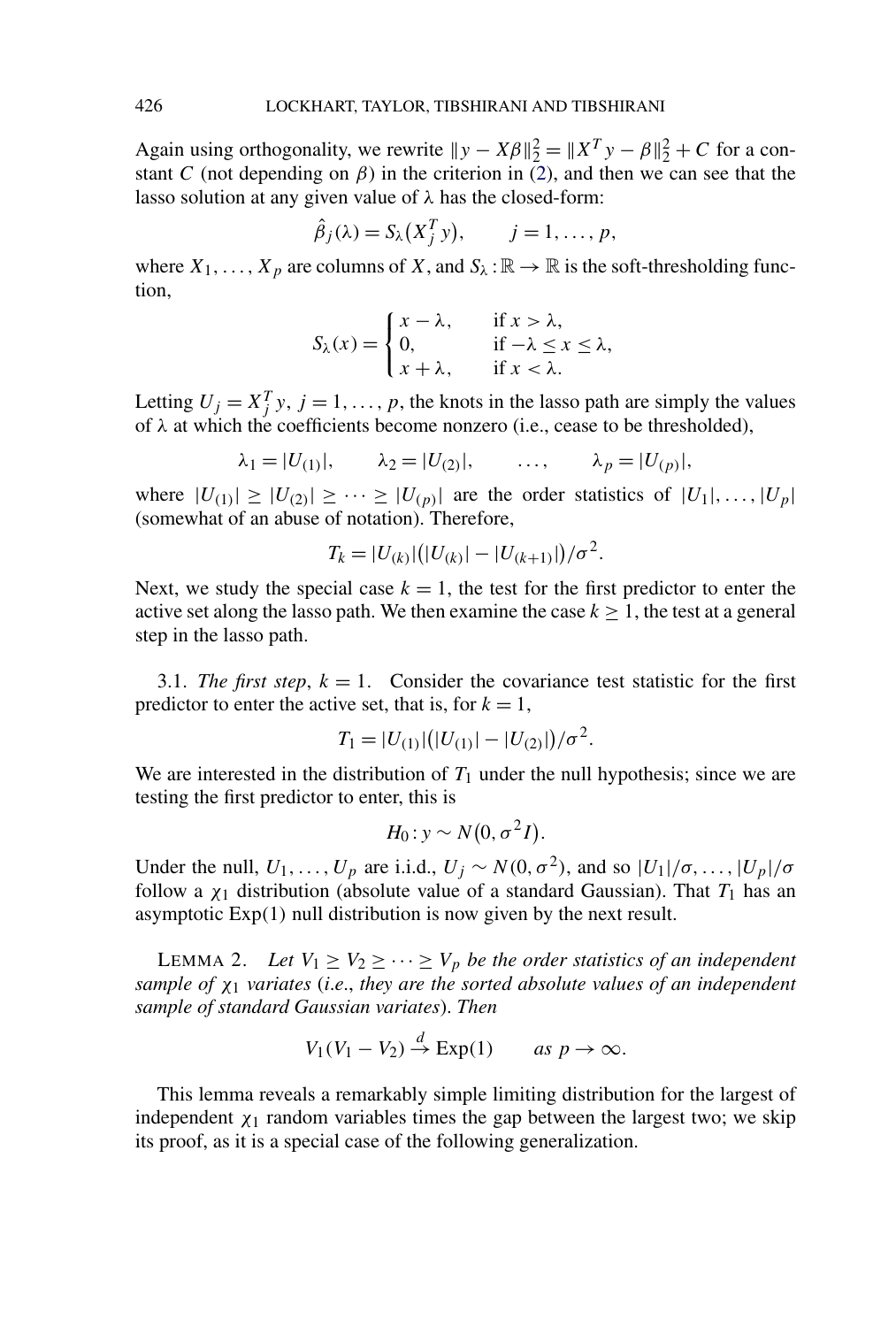<span id="page-14-0"></span>LEMMA 3. *If*  $V_1 \ge V_2 \ge \cdots \ge V_p$  *are the order statistics of an independent sample of*  $\chi_1$  *variates, then for any fixed*  $k \geq 1$ *,* 

$$
(V_1(V_1 - V_2), V_2(V_2 - V_3), ..., V_k(V_k - V_{k+1}))
$$
  
\n $\stackrel{d}{\rightarrow}$  (Exp(1), Exp(1/2), ..., Exp(1/k)) as  $p \to \infty$ ,

*where the limiting distribution* (*on the right-hand side above*) *has independent components*. *To be perfectly clear*, *here and throughout we use* Exp*(α) to denote the exponential distribution with scale parameter α* (*not rate parameter α*), *so that if*  $Z \sim \text{Exp}(\alpha)$ *, then*  $\mathbb{E}[Z] = \alpha$ *.* 

PROOF. The *χ*<sup>1</sup> distribution has CDF

$$
F(x) = (2\Phi(x) - 1)1\{x \ge 0\},\
$$

where  $\Phi$  is the standard normal CDF. We first compute

$$
\lim_{t \to \infty} \frac{F''(t)(1 - F(t))}{(F'(t))^2} = \lim_{t \to \infty} -\frac{t(1 - \Phi(t))}{\phi(t)} = -1,
$$

the last equality using Mills' ratio. Theorem 2.2.1 in [de Haan and Ferreira](#page-54-0) [\(2006\)](#page-54-0) then implies that, for constants  $a_p = F^{-1}(1 - 1/p)$  and  $b_p = pF'(a_p)$ ,

$$
b_p(V_1 - a_p) \xrightarrow{d} -\log E_0,
$$

where  $E_0$  is a standard exponential variate, so  $-\log E_0$  has the standard (or type I) extreme value distribution. Hence, according to Theorem 3 in [Weissman](#page-55-0) [\(1978\)](#page-55-0), for any fixed  $k \ge 1$ , the random variables  $W_0 = b_p(V_{k+1} - a_p)$  and  $W_i = b_p(V_i - a_p)$  $V_{i+1}$ ,  $i = 1, \ldots, k$ , converge jointly:

$$
(W_0, W_1, W_2, \ldots, W_k) \stackrel{d}{\to} (-\log G_0, E_1/1, E_2/2, \ldots, E_k/k),
$$

where  $G_0, E_1, \ldots, E_k$  are independent,  $G_0$  is Gamma distributed with scale parameter 1 and shape parameter  $k$ , and  $E_1, \ldots, E_k$  are standard exponentials. Now note that

$$
V_i(V_i - V_{i+1}) = \left(a_p + \frac{W_0}{b_p} + \sum_{j=i}^k \frac{W_j}{b_p}\right) \frac{W_i}{b_p}
$$
  
=  $\frac{a_p}{b_p} W_i + \frac{1}{b_p^2} \left(W_0 + \sum_{j=i}^k W_j\right) W_i.$ 

We claim that  $a_p/b_p \rightarrow 1$ ; this would give the desired result as the second term converges to zero, using  $b_p \to \infty$ . Writing  $a_p, b_p$  more explicitly, we see that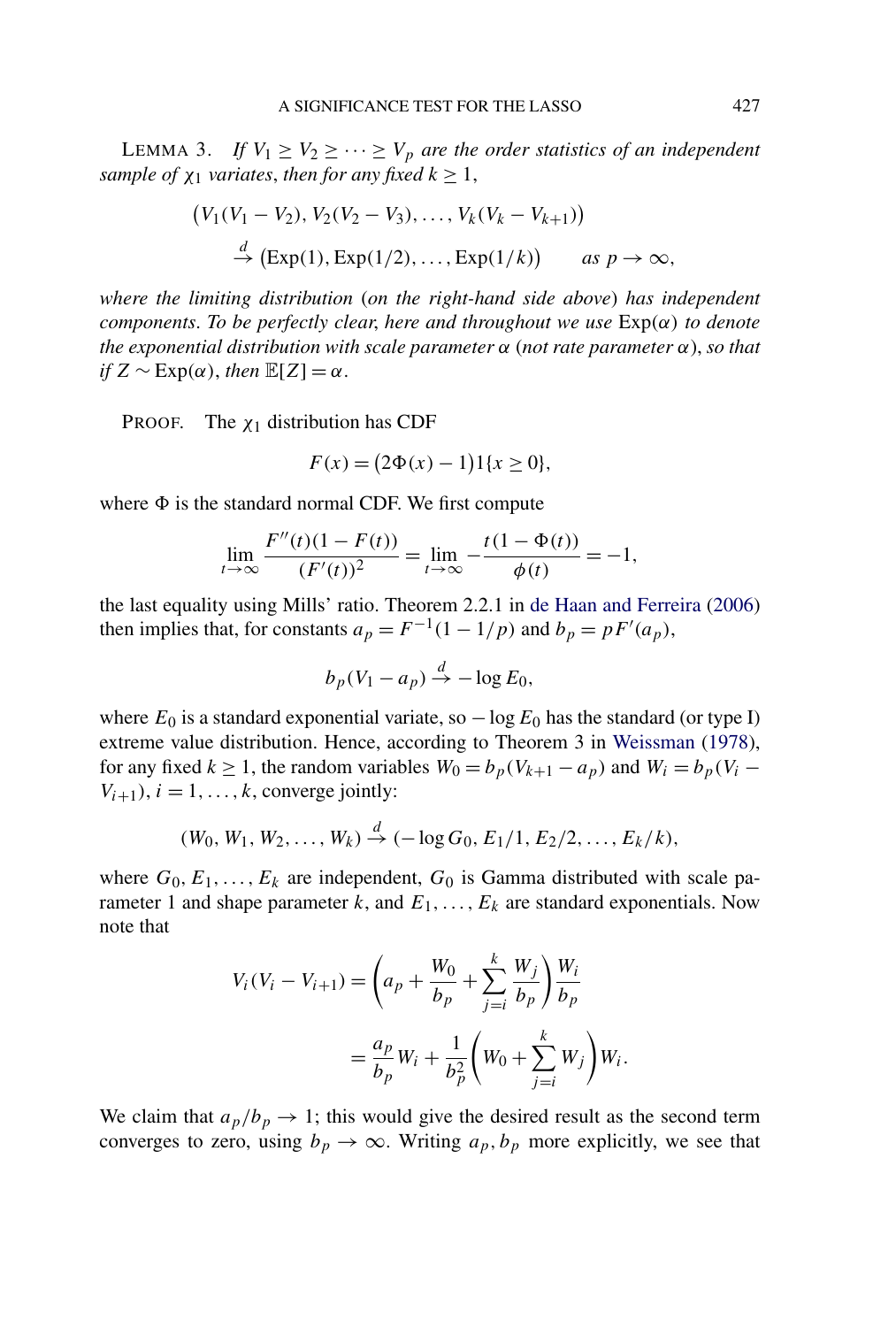$1 - 1/p = 2\Phi(a_p) - 1$ , that is,  $1 - \Phi(a_p) = 1/(2p)$ , and  $b_p = 2p\phi(a_p)$ . Using Mills' inequalities,

$$
\frac{\phi(a_p)}{a_p} \frac{1}{1 + 1/a_p^2} \le 1 - \Phi(a_p) \le \frac{\phi(a_p)}{a_p}
$$

and multiplying by 2*p*,

$$
\frac{b_p}{a_p} \frac{1}{1 + 1/a_p^2} \le 1 \le \frac{b_p}{a_p}.
$$

Since  $a_p \to \infty$ , this means that  $b_p/a_p \to 1$ , completing the proof.  $\Box$ 

Practically, Lemma [3](#page-14-0) tells us that under the global null hypothesis *y* ∼  $N(0, \sigma^2)$ , comparing the covariance statistic  $T_k$  at the *k*th step of the lasso path to an Exp(1) distribution is increasingly conservative [at the first step,  $T_1$  is asymptotically  $Exp(1)$ , at the second step,  $T_2$  is asymptotically  $Exp(1/2)$ , at the third step, *T*<sup>3</sup> is asymptotically Exp*(*1*/*3*)*, and so forth]. This progressive conservatism is favorable, if we place importance on parsimony in the fitted model: we are less and less likely to incur a false rejection of the null hypothesis as the size of the model grows. Moreover, we know that the test statistics  $T_1, T_2, \ldots$  at successive steps are independent, and hence so are the corresponding *p*-values; from the point of view of multiple testing corrections, this is nearly an ideal scenario.

Of real interest is the distribution of  $T_k$ ,  $k \geq 1$ , not under the global null hypothesis, but rather, under the weaker null hypothesis that all variables excluded from the current lasso model are truly inactive (i.e., they have zero coefficients in the true model). We study this in next section.

3.2. *A general step,*  $k \ge 1$ . We suppose that exactly  $k_0$  components of the true coefficient vector  $\beta^*$  are nonzero, and consider testing the entry of the predictor at step  $k = k_0 + 1$ . Let  $A^* = \text{supp}(\beta^*)$  denote the true active set (so  $k_0 = |A^*|$ ), and let *B* denote the event that all truly active variables are added at steps 1*,...,k*0,

(13) 
$$
B = \left\{ \min_{j \in A^*} |U_j| > \max_{j \notin A^*} |U_j| \right\}.
$$

We show that under the null hypothesis (i.e., conditional on *B*), the test statistic  $T_{k_0+1}$  is asymptotically Exp(1), and further, the test statistic  $T_{k_0+d}$  at a future step  $k = k_0 + d$  is asymptotically  $Exp(1/d)$ .

The basic idea behind our argument is as follows: if we assume that the nonzero components of  $\beta^*$  are large enough in magnitude, then it is not hard to show (relying on orthogonality, here) that the truly active predictors are added to the model along the first  $k_0$  steps of the lasso path, with probability tending to one. The test statistic at the  $(k_0 + 1)$ st step and beyond would therefore depend on the order statistics of  $|U_i|$  for truly inactive variables *i*, subject to the constraint that the largest of these values is smaller than the smallest  $|U_j|$  for truly active variables *j*.

<span id="page-15-0"></span>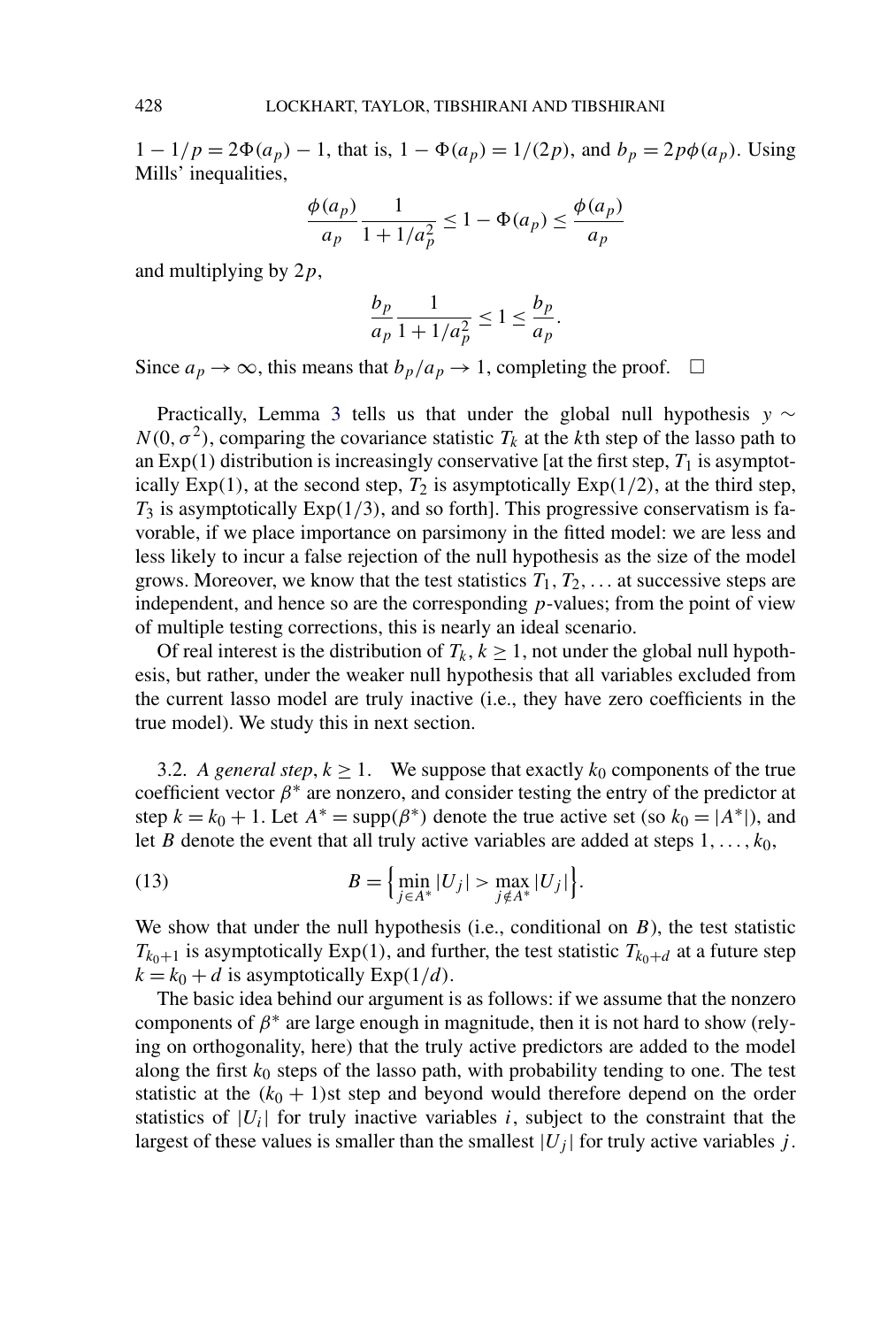<span id="page-16-0"></span>But with our strong signal assumption, that is, that the nonzero entries of  $\beta^*$  are large in absolute value, this constraint has essentially no effect, and we are back to studying the order statistics from a  $\chi_1$  distribution, as in the last section. This is made precise below.

THEOREM 1. *Assume that*  $X \in \mathbb{R}^{n \times p}$  *is orthogonal, and*  $y \in \mathbb{R}^n$  *is drawn from the normal regression model* [\(1\)](#page-1-0), *where the true coefficient vector*  $\beta^*$  *has*  $k_0$ *nonzero components. Let*  $A^* = \text{supp}(\beta^*)$  *be the true active set, and assume that the smallest nonzero true A* = supp(*p c*) *be the true active set, and the smallest nonzero true coefficient is large compared to σ* √ 2 log *p*,

$$
\min_{j\in A^*} |\beta_j^*| - \sigma \sqrt{2\log p} \to \infty \quad \text{as } p \to \infty.
$$

Let *B* denote the event in [\(13\)](#page-15-0), namely, that the first  $k_0$  variables entering the *model along the lasso path are those in*  $A^*$ . *Then*  $\mathbb{P}(B) \to 1$  *as*  $p \to \infty$ *, and for each fixed*  $d \geq 0$ *, we have* 

$$
(T_{k_0+1}, T_{k_0+2}, \ldots, T_{k_0+d}) \stackrel{d}{\rightarrow} (\text{Exp}(1), \text{Exp}(1/2), \ldots, \text{Exp}(1/d)) \quad \text{as } p \rightarrow \infty.
$$
  
The same convergence in distribution holds conditionally on B.

PROOF. We first study  $\mathbb{P}(B)$ . Let  $\theta_p = \min_{i \in A^*} |\beta_i^*|$ , and choose  $c_p$  such that  $\overline{\phantom{a}}$ 

$$
c_p - \sigma \sqrt{2 \log p} \to \infty
$$
 and  $\theta_p - c_p \to \infty$ .

Note that  $U_j \sim N(\beta_j^*, \sigma^2)$ , independently for  $j = 1, \ldots, p$ . For  $j \in A^*$ ,

$$
\mathbb{P}(|U_j| \leq c_p) = \Phi\left(\frac{c_p - \beta_i^*}{\sigma}\right) - \Phi\left(\frac{-c_p - \beta_i^*}{\sigma}\right) \leq \Phi\left(\frac{c_p - \theta_p}{\sigma}\right) \to 0,
$$

so

$$
\mathbb{P}\Big(\min_{j\in A^*} |U_j| > c_p\Big) = \prod_{j\in A^*} \mathbb{P}\big(|U_j| > c_p\big) \to 1.
$$

At the same time,

$$
\mathbb{P}\Big(\max_{j \notin A^*} |U_j| \leq c_p\Big) = \big(\Phi(c_p/\sigma) - \Phi(-c_p/\sigma)\big)^{p-k_0} \to 1.
$$

Therefore,  $\mathbb{P}(B) \to 1$ . This in fact means that  $\mathbb{P}(E|B) - \mathbb{P}(E) \to 0$  for any sequence of events *E*, so only the weak convergence of  $(T_{k_0+1},...,T_{k_0+d})$  remains to be proved. For this, we let  $m = p - k_0$ , and  $V_1 \ge V_2 \ge \cdots \ge V_m$  denote the order statistics of the sample  $|U_j|$ ,  $j \notin A^*$  of independent  $\chi_1$  variates. Then, on the event *B*, we have

$$
T_{k_0+i} = V_i(V_i - V_{i+1})
$$
 for  $i = 1, ..., d$ .

As  $\mathbb{P}(B) \to 1$ , we have in general

$$
T_{k_0+i} = V_i(V_i - V_{i+1}) + o_{\mathbb{P}}(1) \quad \text{for } i = 1, ..., d.
$$

Hence, we are essentially back in the setting of the last section, and the desired convergence result follows from the same arguments as those for Lemma [3.](#page-14-0)  $\Box$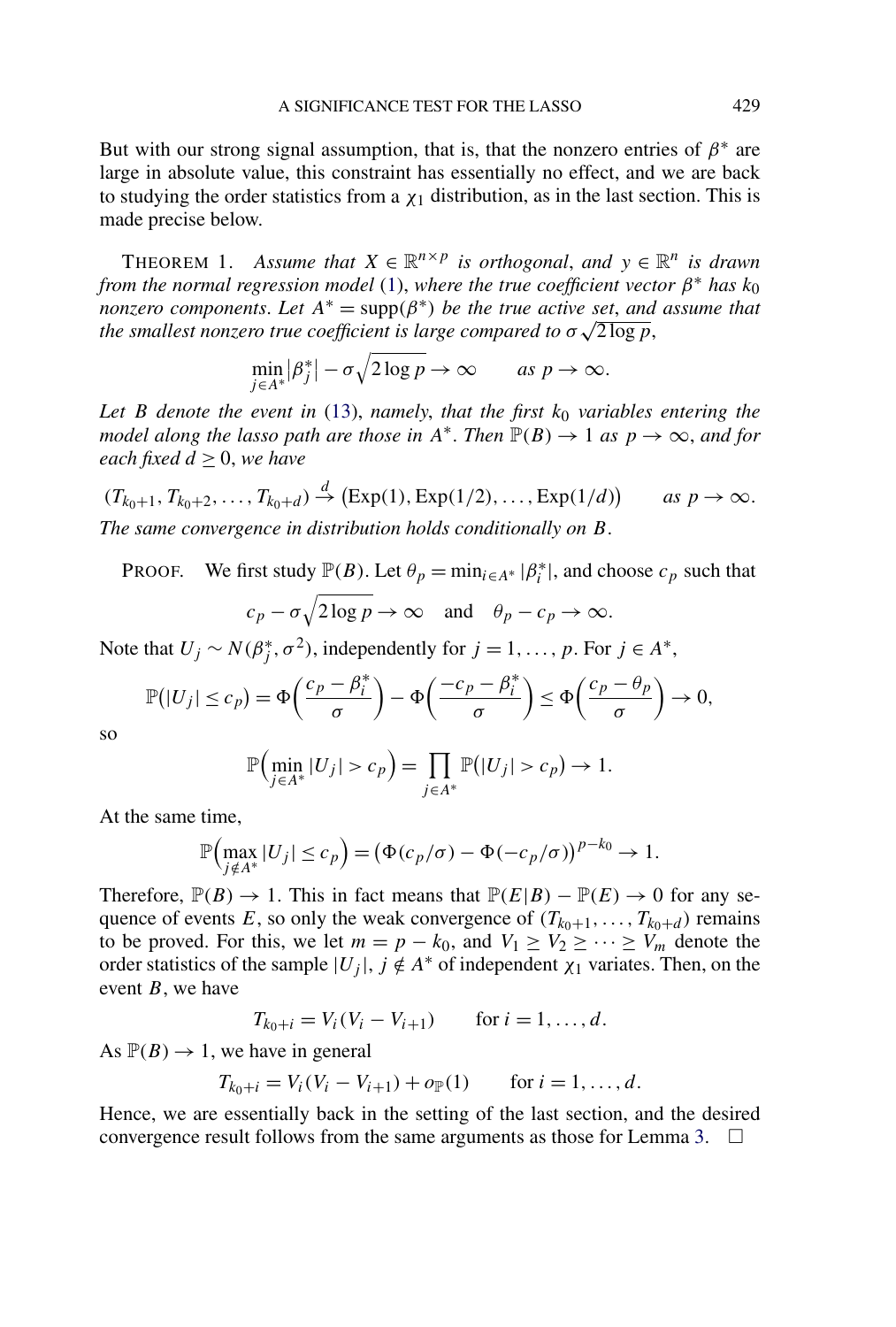**4. A general predictor matrix** *X***.** In this section, we consider a general predictor matrix *X*, with columns in general position. Recall that our proposed co-variance test statistic [\(5\)](#page-5-0) is closely intertwined with the knots  $\lambda_1 \geq \cdots \geq \lambda_r$  in the lasso path, as it was defined in terms of difference between fitted values at successive knots. Moreover, Lemma [1](#page-9-0) showed that (provided there are no sign changes in the reduced lasso problem over  $[\lambda_{k+1}, \lambda_k]$  this test statistic can be expressed even more explicitly in terms of the values of these knots. As was the case in the last section, this knot form is quite important for our analysis here. Therefore, it is helpful to recall [\[Efron et al.](#page-54-0) [\(2004\)](#page-54-0), [Tibshirani](#page-55-0) [\(2013\)](#page-55-0)] the precise formulae for the knots in the lasso path. If  $A$  denotes the active set and  $s_A$  denotes the signs of active coefficients at a knot  $\lambda_k$ ,

$$
A = \text{supp}(\hat{\beta}(\lambda)), \qquad s_A = \text{sign}(\hat{\beta}_A(\lambda_k)),
$$

then the next knot  $\lambda_{k+1}$  is given by

(14) 
$$
\lambda_{k+1} = \max\{\lambda_{k+1}^{\text{join}}, \lambda_{k+1}^{\text{leave}}\},
$$

where  $\lambda_{k+1}^{\text{join}}$  and  $\lambda_{k+1}^{\text{leave}}$  are the values of  $\lambda$  at which, if we were to decrease the tuning parameter from  $\lambda_k$  and continue along the current (linear) trajectory for the lasso coefficients, a variable would join and leave the active set *A*, respectively. These values are $10$ 

$$
(15) \quad \lambda_{k+1}^{\text{join}} = \max_{j \notin A, s \in \{-1, 1\}} \frac{X_j^T (I - P_A) y}{s - X_j^T (X_A^T)^+ s_A} \cdot 1 \bigg\{ \frac{X_j^T (I - P_A) y}{s - X_j^T (X_A^T)^+ s_A} < \lambda_k \bigg\},
$$

where recall  $P_A = X_A (X_A^T X_A)^{-1} X_A^T$ , and  $(X_A^T)^+ = X_A (X_A^T X_A)^{-1}$ ; and

(16) 
$$
\lambda_{k+1}^{\text{leave}} = \max_{j \in A} \frac{[(X_A)^+ y]_j}{[(X_A^T X_A)^{-1} s_A]_j} \cdot 1 \left\{ \frac{[(X_A)^+ y]_j}{[(X_A^T X_A)^{-1} s_A]_j} < \lambda_k \right\}.
$$

As we did in Section [3](#page-12-0) with the orthogonal *X* case, we begin by studying the asymptotic distribution of the covariance statistic in the special case  $k = 1$  (i.e., the first model along the path), wherein the expressions for the next knot (14), (15), (16) greatly simplify. Following this, we study the more difficult case  $k \ge 1$ . For the sake of readability, we defer the proofs and most technical details until the [Appendix.](#page-41-0)

<span id="page-17-0"></span>

 $10$ In expressing the joining and leaving times in the forms (15) and (16), we are implicitly assuming that  $\lambda_{k+1} < \lambda_k$ , with strict inequality. Since *X* has columns in general position, this is true for (Lebesgue) almost every *y*, or in other words, with probability one taken over the normally distributed errors in [\(1\)](#page-1-0).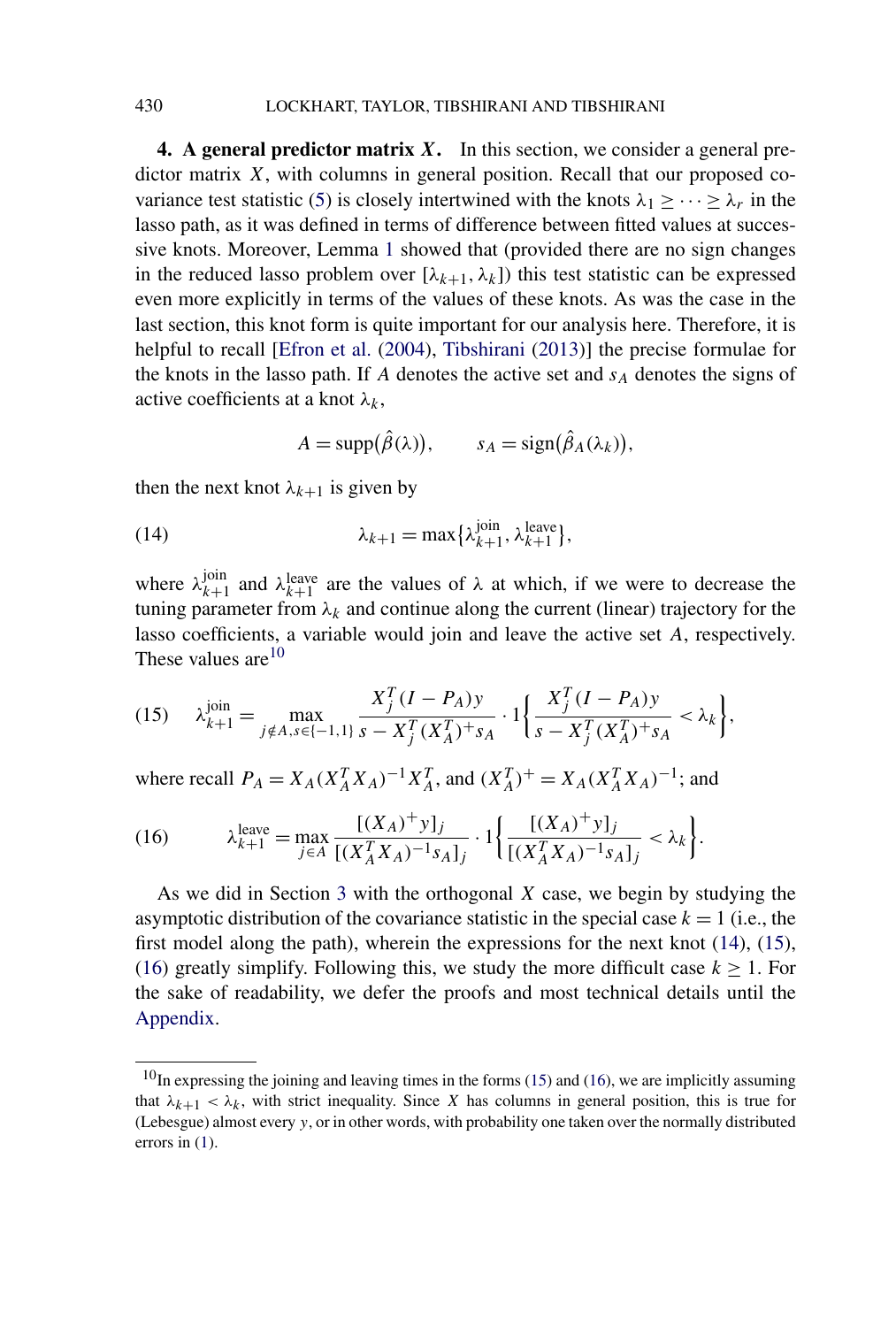<span id="page-18-0"></span>4.1. *The first step*,  $k = 1$ . We assume here that *X* has unit normed columns:  $||X_i||_2 = 1$ , for  $i = 1, \ldots, p$ ; we do this mostly for simplicity of presentation, and the generalization to a matrix *X* whose columns are not unit normed is given in the next section (though the exponential limit is now a conservative upper bound). As per our discussion following Lemma [1](#page-9-0) (see the second point), we know that the first predictor to enter the active set along the lasso path cannot leave at the next step, so the constant sign condition [\(8\)](#page-9-0) holds, and by Lemma [1](#page-9-0) the covariance statistic for testing the entry of the first variable can be written as

$$
T_1 = \lambda_1(\lambda_1 - \lambda_2)/\sigma^2
$$

(the leading factor *C* being equal to one since we assumed that *X* has unit normed columns). Now let  $U_j = X_j^T y$ ,  $j = 1, ..., p$ , and  $R = X^T X$ . With  $\lambda_0 = \infty$ , we have  $A = \emptyset$ , and trivially, no variables can leave the active set. The first knot is hence given by [\(15\)](#page-17-0), which can be expressed as

(17) 
$$
\lambda_1 = \max_{j=1,\dots,p,s \in \{-1,1\}} sU_j.
$$

Letting  $j_1, s_1$  be the first variable to enter and its sign (i.e., they achieve the maximum in the above expression), and recalling that  $j_1$  cannot leave the active set immediately after it has entered, the second knot is again given by [\(15\)](#page-17-0), written as

$$
\lambda_2 = \max_{j \neq j_1, s \in \{-1, 1\}} \frac{sU_j - sR_{j, j_1} U_{j_1}}{1 - s s_1 R_{j, j_1}} \cdot 1 \bigg\{ \frac{sU_j - sR_{j, j_1} U_{j_1}}{1 - s s_1 R_{j, j_1}} < s_1 U_{j_1} \bigg\}.
$$

The general position assumption on *X* implies that  $|R_{j,j_1}| < 1$ , and so 1 −  $ss_1R_{i,j_1} > 0$ , all  $j \neq j_1$ ,  $s \in \{-1, 1\}$ . It is easy to show then that the indicator inside the maximum above can be dropped, and hence

(18) 
$$
\lambda_2 = \max_{j \neq j_1, s \in \{-1, 1\}} \frac{sU_j - sR_{j, j_1}U_{j_1}}{1 - s s_1 R_{j, j_1}}.
$$

Our goal now is to calculate the asymptotic distribution of  $T_1 = \lambda_1(\lambda_1 - \lambda_2)/\sigma^2$ , with  $\lambda_1$  and  $\lambda_2$  as above, under the null hypothesis; to be clear, since we are testing the significance of the first variable to enter along the lasso path, the null hypothesis is

$$
(19) \t\t\t H_0: y \sim N(0, \sigma^2 I).
$$

The strategy that we use here for the general *X* case—which differs from our extreme value theory approach for the orthogonal *X* case—is to treat the quantities inside the maxima in expressions (17), (18) for  $\lambda_1, \lambda_2$  as discrete-time Gaussian processes. First, we consider the zero mean Gaussian process

(20) 
$$
g(j, s) = sU_j
$$
 for  $j = 1, ..., p, s \in \{-1, 1\}.$ 

We can easily compute the covariance function of this process:

$$
\mathbb{E}[g(j,s)g(j',s')] = ss'R_{j,j'}\sigma^2,
$$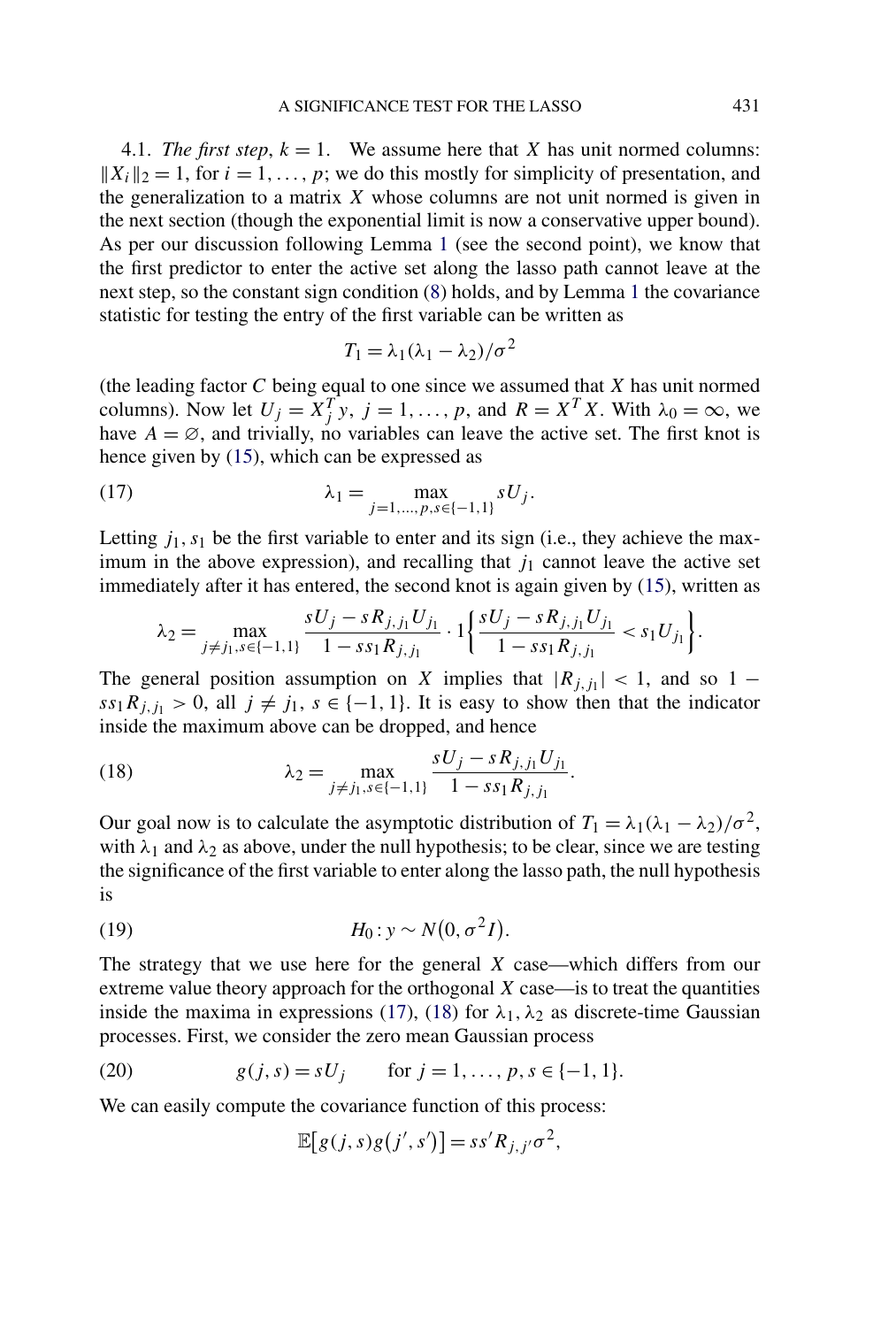<span id="page-19-0"></span>where the expectation is taken over the null distribution in [\(19\)](#page-18-0). From [\(17\)](#page-18-0), we know that the first knot is simply

$$
\lambda_1 = \max_{j,s} g(j,s).
$$

In addition to [\(20\)](#page-18-0), we consider the process

(21) 
$$
h^{(j_1, s_1)}(j, s) = \frac{g(j, s) - ss_1 R_{j, j_1} g(j_1, s_1)}{1 - ss_1 R_{j, j_1}} \quad \text{for } j \neq j_1, s \in \{-1, 1\}.
$$

An important property: for fixed  $j_1$ ,  $s_1$ , the entire process  $h^{(j_1, s_1)}(j, s)$  is independent of  $g(j_1, s_1)$ . This can be seen by verifying that

$$
\mathbb{E}[g(j_1, s_1)h^{(j_1, s_1)}(j, s)] = 0
$$

and noting that  $g(j_1, s_1)$  and  $h^{(j_1, s_1)}(j, s)$ , all  $j \neq j_1, s \in \{-1, 1\}$ , are jointly normal. Now define

(22) 
$$
M(j_1, s_1) = \max_{j \neq j_1, s} h^{(j_1, s_1)}(j, s)
$$

and from the above we know that for fixed  $j_1, s_1, M(j_1, s_1)$  is independent of  $g(j_1, s_1)$ . If  $j_1, s_1$  are instead treated as random variables that maximize  $g(j, s)$ (the argument maximizers being almost surely unique), then from [\(18\)](#page-18-0) we see that the second knot is  $\lambda_2 = M(j_1, s_1)$ . Therefore, to study the distribution of  $T_1 =$  $\lambda_1(\lambda_1 - \lambda_2)/\sigma^2$ , we are interested in the random variable

 $g(j_1, s_1)(g(j_1, s_1) - M(j_1, s_1))/\sigma^2$ 

on the event

$$
\{g(j_1, s_1) > g(j, s) \text{ for all } (j, s) \neq (j_1, s_1)\}.
$$

It turns out that this event, which concerns the argument maximizers of *g*, can be rewritten as an event concerning only the relative values of *g* and *M* [see [Taylor, Takemura and Adler](#page-55-0) [\(2005\)](#page-55-0) for the analogous result for continuous-time processes].

LEMMA 4. With *g*, *M* as defined in (20), (21), (22), we have  
\n
$$
\{g(j_1, s_1) > g(j, s) \text{ for all } (j, s) \neq (j_1, s_1) \} = \{g(j_1, s_1) > M(j_1, s_1) \}.
$$

This is an important realization because the dual representation  ${g(j_1, s_1) >$  $M(j_1, s_1)$  is more tractable, once we partition the space over the possible argument minimizers  $j_1$ ,  $s_1$ , and use the fact that  $M(j_1, s_1)$  is independent of  $g(j_1, s_1)$ for fixed *j*<sub>1</sub>*, s*<sub>1</sub>. In this vein, we express the distribution of  $T_1 = \lambda_1(\lambda_1 - \lambda_2)/\sigma^2$  in terms of the sum

$$
\mathbb{P}(T_1 > t)
$$
  
=  $\sum_{j_1, s_1} \mathbb{P}(g(j_1, s_1)(g(j_1, s_1) - M(j_1, s_1))/\sigma^2 > t, g(j_1, s_1) > M(j_1, s_1)).$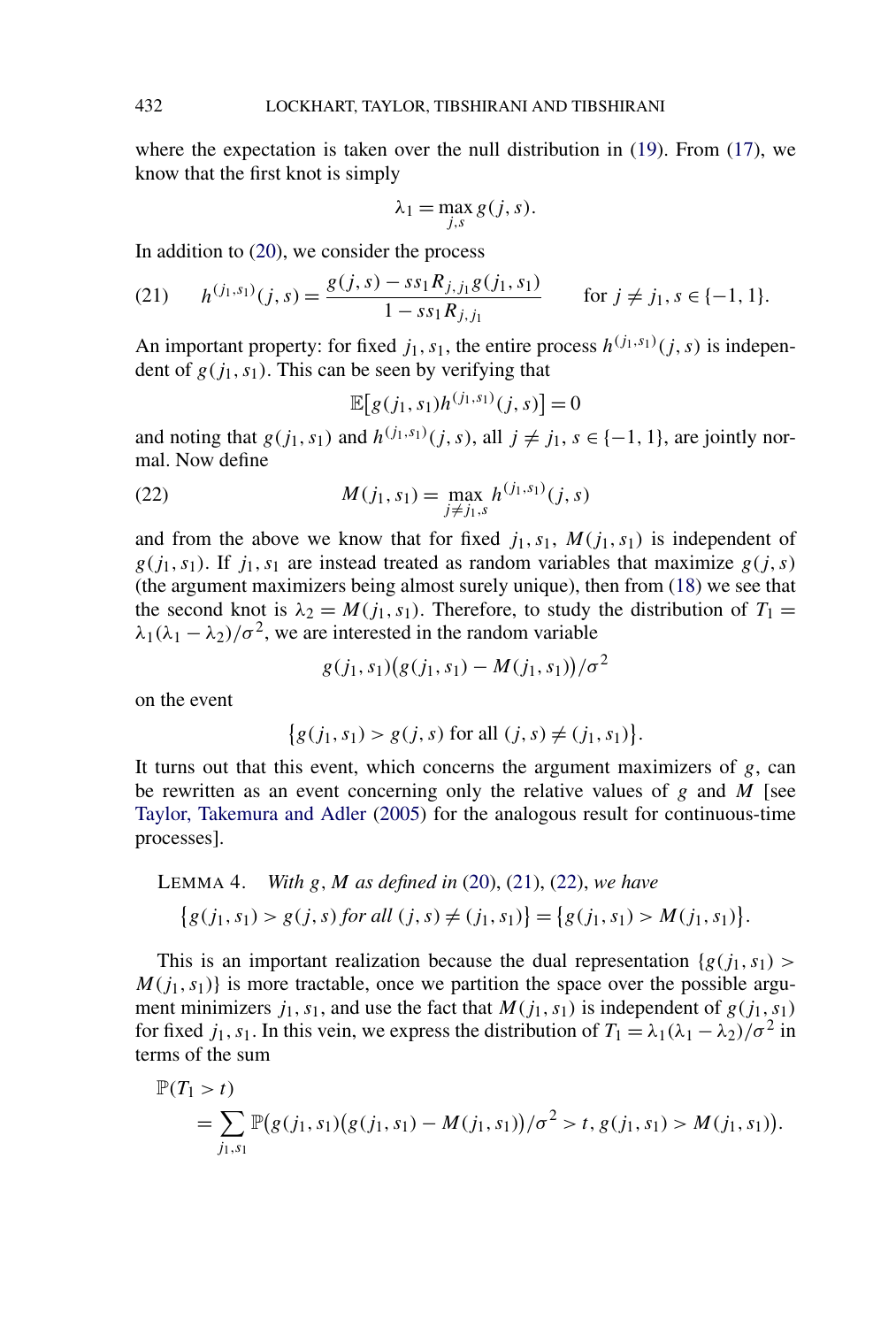<span id="page-20-0"></span>The terms in the above sum can be simplified: dropping for notational convenience the dependence on  $j_1$ ,  $s_1$ , we have

$$
g(g-M)/\sigma^2 > t
$$
,  $g > M$   $\iff$   $g/\sigma > u(t, M/\sigma)$ ,

where  $u(a, b) = (b + \sqrt{b^2 + 4a})/2$ , which follows by simply solving for *g* in the quadratic equation  $g(g - M)/\sigma^2 = t$ . Therefore,

(23)  
\n
$$
\mathbb{P}(T_1 > t) = \sum_{j_1, s_1} \mathbb{P}(g(j_1, s_1)/\sigma > u(t, M(j_1, s_1)/\sigma))
$$
\n
$$
= \sum_{j_1, s_1} \int_0^\infty \overline{\Phi}(u(t, m/\sigma)) F_{M(j_1, s_1)}(dm),
$$

where  $\overline{\Phi}$  is the standard normal survival function (i.e.,  $\overline{\Phi} = 1 - \Phi$ , for  $\Phi$  the standard normal CDF),  $F_{M(j_1, s_1)}$  is the distribution of  $M(j_1, s_1)$ , and we have used the fact that  $g(j_1, s_1)$  and  $M(j_1, s_1)$  are independent for fixed  $j_1, s_1$ , as well as  $M(j_1, s_1) \geq 0$ . Continuing from (23), we can write the difference between  $\mathbb{P}(T_1 > t)$  and the standard exponential tail,  $\mathbb{P}(\text{Exp}(1) > t) = e^{-t}$ , as

(24)  

$$
\begin{aligned}\n| \mathbb{P}(T_1 > t) - e^{-t} | \\
&= \left| \sum_{j_1, s_1} \int_0^\infty \left( \frac{\overline{\Phi}(u(t, m/\sigma))}{\overline{\Phi}(m/\sigma)} - e^{-t} \right) \overline{\Phi}(m/\sigma) F_{M(j_1, s_1)}(dm) \right|,\n\end{aligned}
$$

where we used the fact that

$$
\sum_{j_1,s_1} \int_0^\infty \overline{\Phi}(m/\sigma) F_{M(j_1,s_1)}(dm) = \sum_{j_1,s_1} \mathbb{P}(g(j_1,s_1) > M(j_1,s_1)) = 1.
$$

We now examine the term inside the braces in  $(24)$ , the difference between a ratio of normal survival functions and *e*−*<sup>t</sup>* ; our next lemma shows that this term vanishes as  $m \to \infty$ .

LEMMA 5. For any 
$$
t \ge 0
$$
,  
\n
$$
\frac{\overline{\Phi}(u(t, m))}{\overline{\Phi}(m)} \to e^{-t} \quad as \ m \to \infty.
$$

Hence, loosely speaking, if each  $M(j_1, s_1) \to \infty$  fast enough as  $p \to \infty$ , then the right-hand side in (24) converges to zero, and  $T_1$  converges weakly to  $Exp(1)$ . This is made precise below.

**LEMMA 6.** *Consider*  $M(j_1, s_1)$  *defined in* [\(21\)](#page-19-0), [\(22\)](#page-19-0) *over*  $j_1 = 1, ..., p$  *and*  $s_1 \in \{-1, 1\}$ . *If for any fixed*  $m_0 > 0$ 

(25) 
$$
\sum_{j_1,s_1} \mathbb{P}(M(j_1,s_1) \leq m_0) \to 0 \quad \text{as } p \to \infty,
$$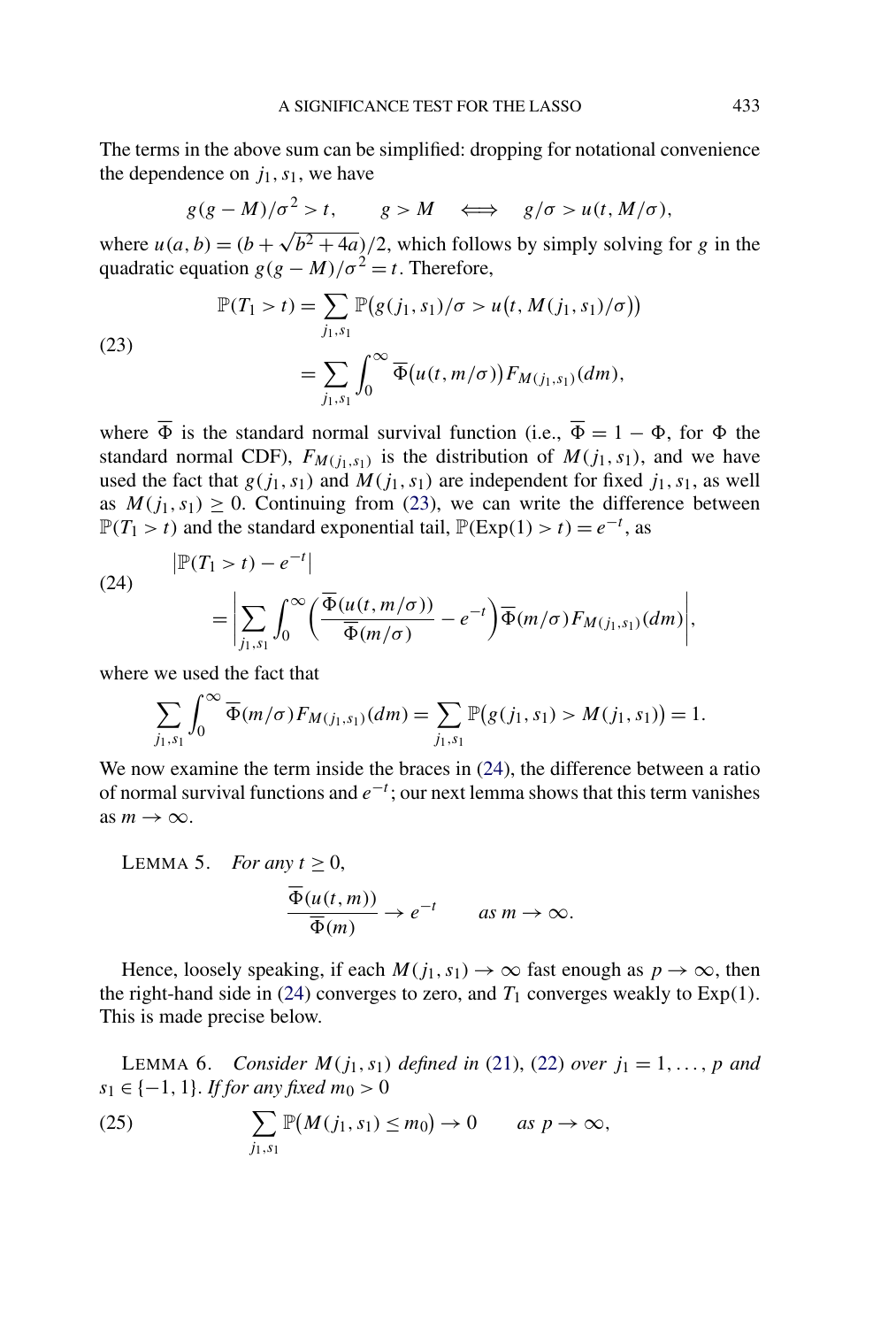<span id="page-21-0"></span>*then the right-hand side in* [\(24\)](#page-20-0) *converges to zero as*  $p \rightarrow \infty$ *, and so*  $\mathbb{P}(T_1 > t) \rightarrow$  $e^{-t}$  *for all*  $t \geq 0$ .

The assumption in [\(25\)](#page-20-0) is written in terms of random variables whose distributions are induced by the steps along the lasso path; to make our assumptions more transparent, we show that [\(25\)](#page-20-0) is implied by a conditional variance bound involving the predictor matrix *X* alone, and arrive at the main result of this section.

THEOREM 2. Assume that  $X \in \mathbb{R}^{n \times p}$  has unit normed columns in general *position, and let*  $R = X^T X$ . Assume also that there is some  $\delta > 0$  such that for *each*  $j = 1, \ldots, p$ , *there exists a subset of indices*  $S \subseteq \{1, \ldots, p\} \setminus \{j\}$  *with* 

(26)  $1 - R_{i, S\setminus\{i\}}(R_{S\setminus\{i\}, S\setminus\{i\}})^{-1}R_{S\setminus\{i\}, i} \ge \delta^2$  *for all i* ∈ *S*,

*and the size of S growing faster than* log*p*,

(27) 
$$
|S| \ge d_p
$$
 where  $\frac{d_p}{\log p} \to \infty$  as  $p \to \infty$ .

*The under the null distribution in* [\(19\)](#page-18-0) [*i*.*e*., *y is drawn from the regression model* [\(1\)](#page-1-0) *with*  $\beta^* = 0$ , *we have*  $\mathbb{P}(T_1 > t) \to e^{-t}$  *as*  $p \to \infty$  *for all*  $t \geq 0$ .

REMARK. Conditions (26) and (27) are sufficient to ensure [\(25\)](#page-20-0), or in other words, that each  $M(j_1, s_1)$  grows as in  $\mathbb{P}(M(j_1, s_1) \le m_0) = o(1/p)$ , for any fixed  $m_0$ . While it is true that  $\mathbb{E}[M(j_1, s_1)]$  will typically grow as p grows, some assumption is required so that  $M(j_1, s_1)$  concentrates around its mean faster than standard Gaussian concentration results (such as the Borell-TIS inequality) imply.

Generally speaking, the assumptions (26) and (27) are not very strong. Stated differently, (26) is a lower bound on the variance of  $U_i = X_i^T y$ , conditional on  $U_{\ell} = X_{\ell}^T y$  for all  $\ell \in S \setminus \{i\}$ . Hence, for any *j*, we require the existence of a subset *S* not containing *j* such that the variables  $U_i$ ,  $i \in S$ , are not too correlated, in the sense that the conditional variance of any one given all the others is bounded below. This subset *S* has to be larger in size than log*p*, as made clear in (27). Note that, in fact, it suffices to find a total of two disjoint subsets  $S_1$ ,  $S_2$  with the properties (26) and (27), because then for any *j* , either one or the other will not contain *j* .

An example of a matrix *X* that does not satisfy (26) and (27) is one with fixed rank as *p* grows. (This, of course, would also not satisfy the general position assumption.) In this case, we would not be able to find a subset of the variables  $U_i = X_i^T y$ ,  $i = 1, \ldots, p$ , that is both linearly independent and has size larger than  $r = \text{rank}(X)$ , which violates the conditions. We note that in general, since  $|S| \le \text{rank}(X) \le n$ , and  $|S|/\log p \to \infty$ , conditions (26) and (27) require that  $n/\log p \to \infty$ .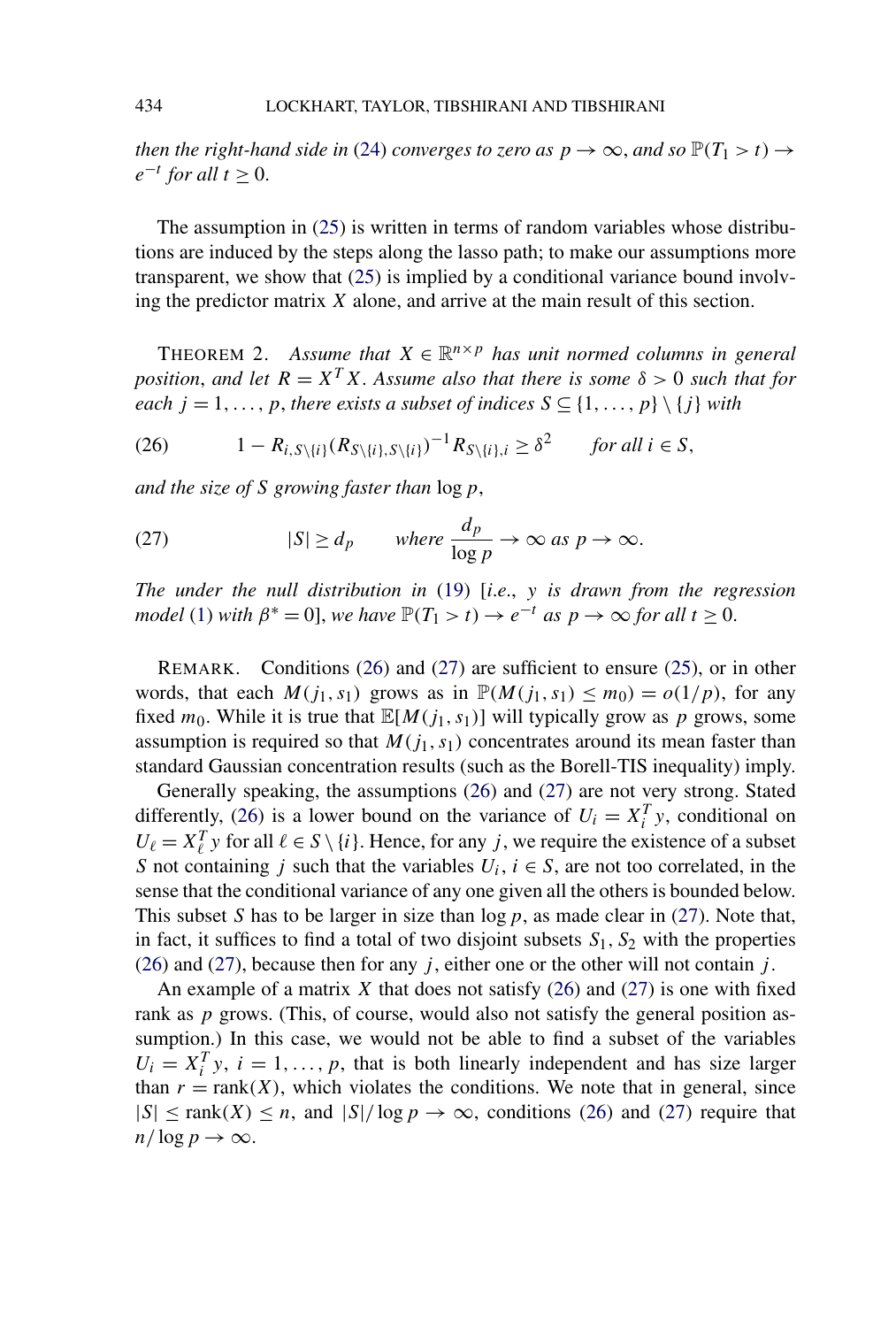<span id="page-22-0"></span>4.2. *A general step,*  $k \ge 1$ . In this section, we no longer assume that *X* has unit normed columns (in any case, this provides no simplification in deriving the null distribution of the test statistic at a general step in the lasso path). Our arguments here have more or less the same form as they did in the last section, but overall the calculations are more complicated.

Fix an integer  $k_0 \geq 0$ , subset  $A_0 \subseteq \{1, \ldots, p\}$  containing the true active set  $A_0 \supseteq$  $A^* = \text{supp}(\beta^*)$ , and sign vector  $s_{A_0} \in \{-1, 1\}^{|A_0|}$ . Consider the event

$$
B = \begin{cases} \text{the solution at step } k_0 \text{ in the lasso path has active set } A = A_0, \end{cases}
$$

(28) signs  $s_A = sign((X_{A_0})^+ y) = s_{A_0}$ , and the next two knots are given by

$$
\lambda_{k_0+1} = \max_{j \notin A \cup \{j_{k_0}\}, s \in \{-1, 1\}} \frac{X_j^T (I - P_A) y}{s - X_j^T (X_A^T)^+ s_A}, \lambda_{k_0+2} = \lambda_{k_0+2}^{\text{join}} \bigg\}.
$$

We assume that  $\mathbb{P}(B) \to 1$  as  $p \to \infty$ . In words, this is assuming that with probability approaching one: the lasso estimate at step  $k_0$  in the path has support  $A_0$ and signs  $s_{A_0}$ ; the least squares estimate on  $A_0$  has the same signs as this lasso estimate; the knots at steps  $k_0 + 1$  and  $k_0 + 2$  correspond to joining events; and in particular, the maximization defining the joining event at step  $k_0 + 1$  can be taken to be unrestricted, that is, without the indicators constraining the individual arguments to be  $\langle \lambda_{k_0}$ . Our goal is to characterize the asymptotic distribution of the covariance statistic  $T_k$  at the step  $k = k_0 + 1$ , under the null hypothesis (i.e., conditional on the event *B*). We will comment on the stringency of the assumption that  $\mathbb{P}(B) \to 1$  following our main result in Theorem [3.](#page-26-0)

First note that on *B*, we have  $s_A = sign((X_A)^+y)$ , and as discussed in the third point following Lemma [1,](#page-9-0) this implies that the solution of the reduced problem [\(4\)](#page-5-0) on  $X_A$  cannot incur any sign changes over the interval  $[\lambda_k, \lambda_{k+1}]$ . Hence, we can apply Lemma [1](#page-9-0) to write the covariance statistic on *B* as

$$
T_k = C(A, s_A, j_k, s_k) \cdot \lambda_k (\lambda_k - \lambda_{k+1})/\sigma^2,
$$

where  $C(A, s_A, j_k, s_k) = ||(X_{A \cup \{j_k\}}^T)^+ s_{A \cup \{j_k\}} - (X_A^T)^+ s_A||_2^2$ , *A* and *s<sub>A</sub>* are the active set and signs at step  $k - 1$ , and  $j_k$  is the variable added to the active set at step  $k$ , with sign  $s_k$ . Now, analogous to our definition in the last section, we define the discrete-time Gaussian process

(29) 
$$
g^{(A,s_A)}(j,s) = \frac{X_j^T (I - P_A) y}{s - X_j^T (X_A^T)^{+} s_A} \quad \text{for } j \notin A, s \in \{-1, 1\}.
$$

For any fixed *A*,  $s_A$ , the above process has mean zero provided that  $A \supseteq A^*$ . Additionally, for any such fixed  $A$ ,  $s_A$ , we can compute its covariance function

(30) 
$$
\mathbb{E}[g^{(A,s_A)}(j,s)g^{(A,s_A)}(j',s')] = \frac{X_j^T(I - P_A)X_{j'}\sigma^2}{[s - X_j^T(X_A^T)^+s_A][s' - X_{j'}^T(X_A^T)^+s_A]}.
$$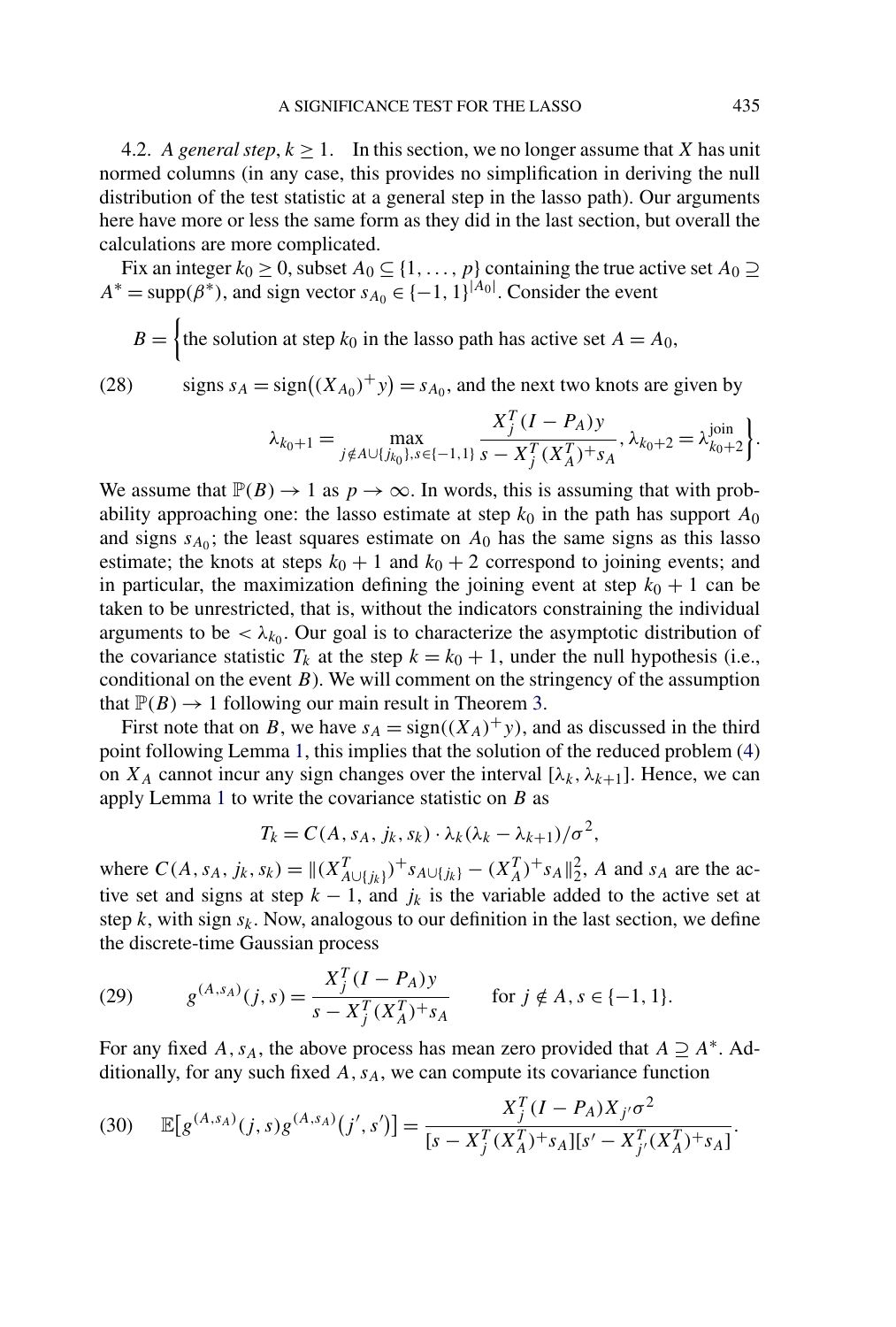Note that on the event *B*, the *k*th knot in the lasso path is

$$
\lambda_k = \max_{j \notin A, s \in \{-1, 1\}} g^{(A, s_A)}(j, s).
$$

For fixed  $j_k$ ,  $s_k$ , we also consider the process

(31)  
\n
$$
g^{(A \cup \{j_k\}, s_{A \cup \{j_k\}})}(j, s) = \frac{X_j^T (I - P_{A \cup \{j_k\}}) y}{s - X_j^T (X_{A \cup \{j_k\}}^T)^{+} s_{A \cup \{j_k\}}}
$$
\nfor  $j \notin A \cup \{j_k\}, s \in \{-1, 1\}$ 

(above,  $s_{A\cup \{j_k\}}$  is the concatenation of  $s_A$  and  $s_k$ ) and its achieved maximum value, subject to being less than the maximum of  $g^{(A,s_A)}$ ,

(32)  

$$
M^{(A,s_A)}(j_k, s_k) = \max_{j \notin A \cup \{j_k\} s \in \{-1,1\}} g^{(A \cup \{j_k\}, s_{A \cup \{j_k\}})}(j, s)
$$

$$
\times 1 \Big\{ g^{(A \cup \{j_k\}, s_{A \cup \{j_k\}})}(j, s) < \max_{j \notin A, s \in \{-1,1\}} g^{(A,s_A)}(j, s) \Big\}.
$$

If  $j_k$ ,  $s_k$  indeed maximize  $g^{(A,s_A)}$ , that is, they correspond to the variable added to the active set at  $\lambda_k$  and its sign (note that these are almost surely unique), then on *B*, we have  $\lambda_{k+1} = M^{(A,s_A)}(j_k, s_k)$ . To study the distribution of  $T_k$  on *B*, we are therefore interested in the random variable

$$
C(A, s_A, j_k, s_k) \cdot g^{(A, s_A)}(j_k, s_k) \big(g^{(A, s_A)}(j_k, s_k) - M^{(A, s_A)}(j_k, s_k)\big) / \sigma^2
$$

on the event

(33) 
$$
E(j_k, s_k) = \{g^{(A, s_A)}(j_k, s_k) > g^{(A, s_A)}(j, s) \text{ for all } (j, s) \neq (j_k, s_k)\}.
$$

Equivalently, we may write

$$
\mathbb{P}(\lbrace T_k > t \rbrace \cap B) = \sum_{j_k, s_k} \mathbb{P}(\lbrace C(A, s_A, j_k, s_k) \cdot g^{(A, s_A)}(j_k, s_k) \times (g^{(A, s_A)}(j_k, s_k) - M^{(A, s_A)}(j_k, s_k) \rbrace / \sigma^2 > t \rbrace \cap E(j_k, s_k)).
$$

Since  $\mathbb{P}(B) \to 1$ , we have in general

$$
\mathbb{P}(T_k > t)
$$
\n
$$
= \sum_{j_k, s_k} \mathbb{P}(\{C(A_0, s_{A_0}, j_k, s_k) \cdot g^{(A_0, s_{A_0})}(j_k, s_k) \times (g^{(A_0, s_{A_0})}(j_k, s_k) - M^{(A_0, s_{A_0})}(j_k, s_k))/\sigma^2 > t\} \cap E(j_k, s_k)) + o(1),
$$

where we have replaced all instances of  $A$  and  $s_A$  on the right-hand side above with the fixed subset  $A_0$  and sign vector  $s_{A_0}$ . This is a helpful simplification, because

<span id="page-23-0"></span>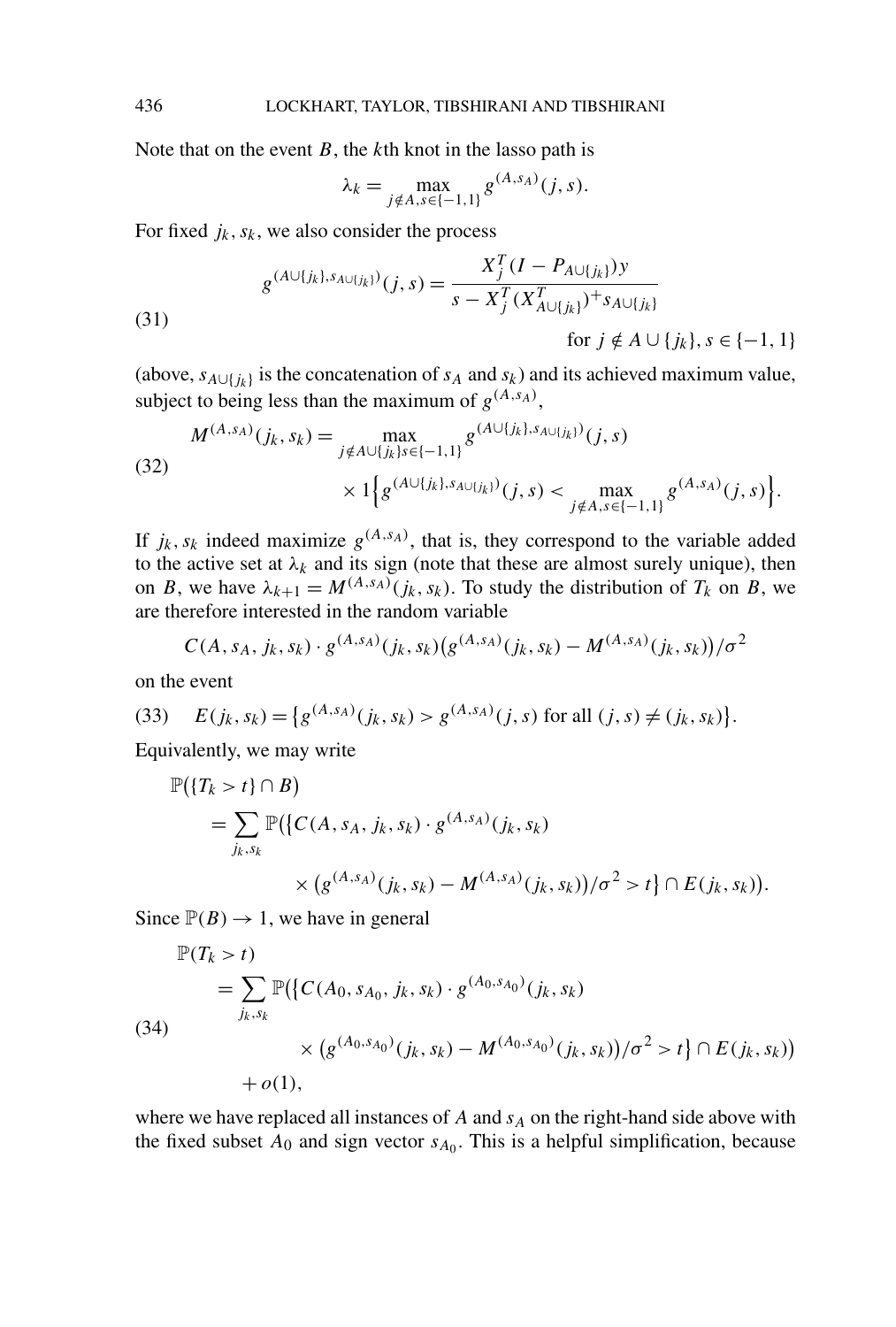<span id="page-24-0"></span>in what follows we may now take  $A = A_0$  and  $s_A = s_{A_0}$  as fixed, and consider the distribution of the random processes  $g^{(A_0, s_{A_0})}$  and  $M^{(A_0, s_{A_0})}$ . With  $A = A_0$  and  $s_A = s_{A_0}$  fixed, we drop the notational dependence on them and write these processes as *g* and *M*. We also write the scaling factor  $C(A_0, s_{A_0}, j_k, s_k)$  as  $C(j_k, s_k)$ .

The setup in [\(34\)](#page-23-0) looks very much like the one in the last section [and to draw an even sharper parallel, the scaling factor  $C(j_k, s_k)$  is actually equal to one over the variance of  $g(j_k, s_k)$ , meaning that  $\sqrt{C(j_k, s_k)} \cdot g(j_k, s_k)$  is standard normal for fixed  $j_k$ ,  $s_k$ , a fact that we will use later in the proof of Lemma [8\]](#page-25-0). However, a major complication is that  $g(j_k, s_k)$  and  $M(j_k, s_k)$  are no longer independent for fixed  $j_k$ ,  $s_k$ . Next, we derive a dual representation for the event [\(33\)](#page-23-0) (analogous to Lemma [4](#page-19-0) in the last section), introducing a triplet of random variables  $M^+$ ,  $M^-$ ,  $M^0$ —it turns out that *g* is independent of this triplet, for fixed *j<sub>k</sub>*, *s<sub>k</sub>*.

LEMMA 7. Let *g* be as defined in [\(29\)](#page-22-0) (with A,  $s_A$  fixed at  $A_0$ ,  $s_{A_0}$ ). Let  $\Sigma_{j,j'}$ *denote the covariance function of g* [*short form for the expression in* [\(30\)](#page-22-0)].<sup>11</sup> *Define*

(35)  
\n
$$
S^{+}(j,s) = \left\{ (j',s') : j' \notin A \cup \{j\}, \frac{\Sigma_{j,j'}}{\Sigma_{jj}} < 1 \right\},
$$
\n
$$
M^{+}(j,s) = \max_{(j',s') \in S^{+}(j,s)} \frac{g(j',s') - (\Sigma_{j,j'}/\Sigma_{jj})g(j,s)}{1 - \Sigma_{j,j'}/\Sigma_{jj}},
$$
\n
$$
S^{-}(j,s) = \left\{ (j',s') : j' \notin A \cup \{j\}, \frac{\Sigma_{j,j'}}{\Sigma_{jj}} > 1 \right\},
$$
\n(36)  
\n
$$
M^{-}(j,s) = \min_{j \neq j} \frac{g(j',s') - (\Sigma_{j,j'}/\Sigma_{jj})g(j,s)}{1 - \Sigma_{j,j'}/\Sigma_{jj'}}.
$$

$$
M^{-}(j,s) = \min_{(j',s') \in S^{-}(j,s)} \frac{g(j',s') - (\sum_{j,j'} / \sum_{jj} g(j,s))}{1 - \sum_{j,j'} / \sum_{jj}} S^{0}(j,s) = \left\{ (j',s') : j' \notin A \cup \{j\}, \frac{\sum_{j,j'} \sum_{jj}}{\sum_{jj}} = 1 \right\},
$$

(37)

$$
M^{0}(j,s) = \max_{(j',s') \in S^{0}(j,s)} g(j',s') - (\Sigma_{j,j'}/\Sigma_{jj}) g(j,s).
$$

*Then the event*  $E(j_k, s_k)$  *in* [\(33\)](#page-23-0), *that*  $j_k, s_k$  *maximize g*, *can be written as an intersection of events involving*  $M^+$ ,  $M^-$ ,  $M^0$ :

(38)  
\n
$$
\{g(j_k, s_k) > g(j, s) \text{ for all } (j, s) \neq (j_k, s_k)\}
$$
\n
$$
= \{g(j_k, s_k) > 0\} \cap \{g(j_k, s_k) > M^+(j_k, s_k)\}
$$
\n
$$
\cap \{g(j_k, s_k) < M^-(j_k, s_k)\} \cap \{0 > M^0(j_k, s_k)\}.
$$

<sup>&</sup>lt;sup>11</sup>To be perfectly clear, here  $\Sigma_{j,j'}$  actually depends on *s*, *s'*, but our notation suppresses this dependence for brevity.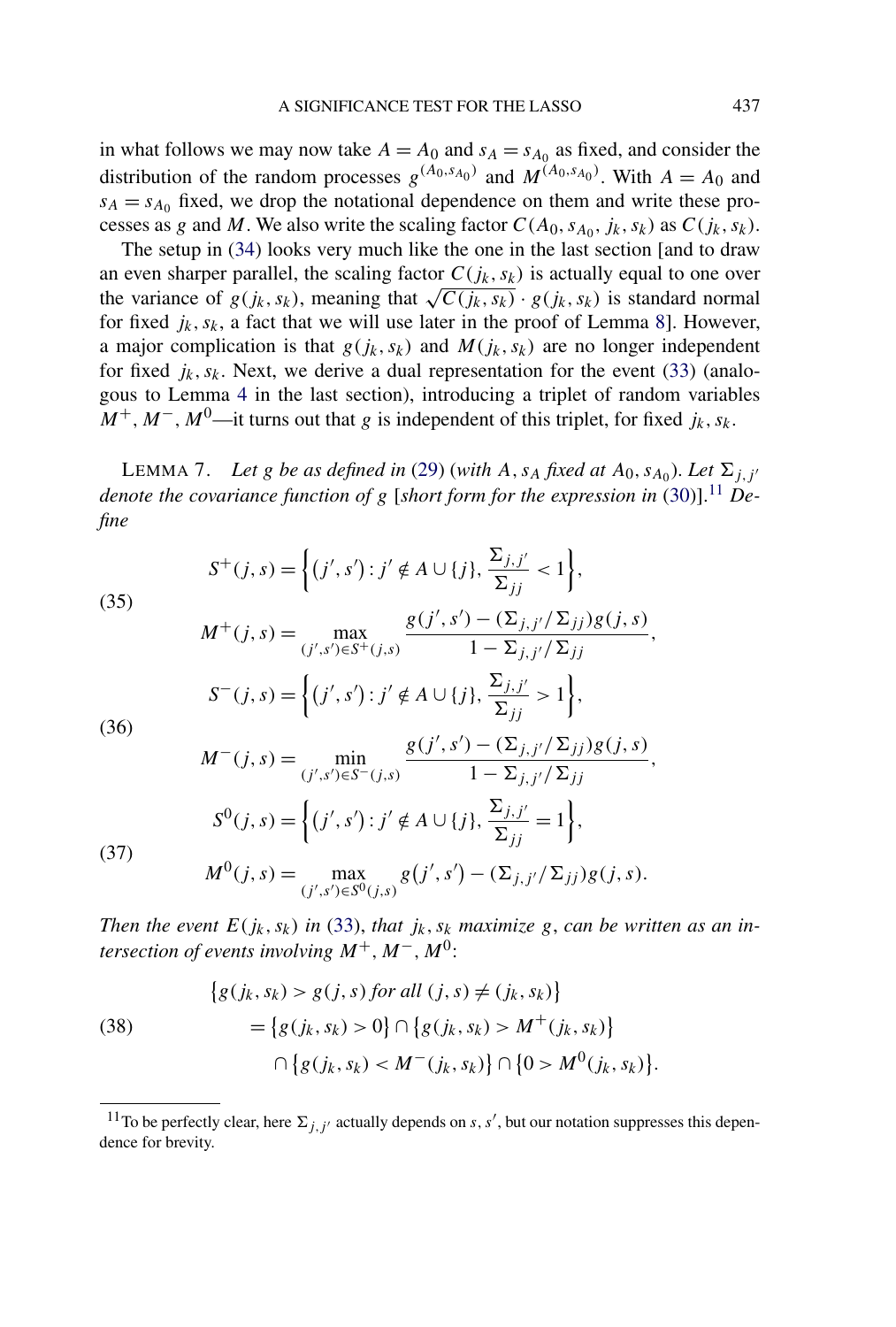As a result of Lemma [7,](#page-24-0) continuing from [\(34\)](#page-23-0), we can decompose the tail probability of  $T_k$  as

$$
\mathbb{P}(T_k > t)
$$
  
=  $\sum_{j_k, s_k} \mathbb{P}(C(j_k, s_k) \cdot g(j_k, s_k)(g(j_k, s_k) - M(j_k, s_k))/\sigma^2 > t, g(j_k, s_k) > 0,$   
(39)  
 $g(j_k, s_k) > M^+(j_k, s_k), g(j_k, s_k) < M^-(j_k, s_k), 0 > M^0(j_k, s_k)$   
+  $o(1).$ 

A key point here is that, for fixed  $j_k$ ,  $s_k$ , the triplet  $M^+(j_k, s_k)$ ,  $M^-(j_k, s_k)$ ,  $M^0(j_k, s_k)$  is independent of  $g(j_k, s_k)$ , which is true because

$$
\mathbb{E}[g(j_k,s_k)(g(j,s)-(\Sigma_{j_k,j}/\Sigma_{j_k,j_k})g(j_k,s_k))]=0
$$

and  $g(j_k, s_k)$ , along with  $g(j, s) - (\sum_{j_k, j} / \sum_{j_k, j_k}) g(j_k, s_k)$ , for all *j*, *s*, form a jointly Gaussian collection of random variables. If we were to now replace *M* by  $M^+$  in the first line of (39), and define a modified statistic  $\widetilde{T}_k$  via its tail probability,

(40)  
\n
$$
\mathbb{P}(\tilde{T}_k > t)
$$
\n
$$
= \sum_{j_k, s_k} \mathbb{P}(C(j_k, s_k) \cdot g(j_k, s_k)(g(j_k, s_k) - M^+(j_k, s_k))/\sigma^2 > t,
$$
\n
$$
g(j_k, s_k) > 0, g(j_k, s_k) > M^+(j_k, s_k),
$$
\n
$$
g(j_k, s_k) < M^-(j_k, s_k), 0 > M^0(j_k, s_k)),
$$

then arguments similar to those in the second half of Section [4.1](#page-18-0) give a (conservative) exponential limit for  $\mathbb{P}(T_k > t)$ .

LEMMA 8. *Consider g as defined in* [\(29\)](#page-22-0) (*with*  $A$ ,  $S_A$  *fixed at*  $A_0$ ,  $S_{A_0}$ *)*, *and M*+*,M*−*,M*<sup>0</sup> *as defined in* [\(35\)](#page-24-0), [\(36\)](#page-24-0), [\(37\)](#page-24-0). *Assume that for any fixed m*0,

(41) 
$$
\sum_{j_k, s_k} \mathbb{P}(M^+(j_k, s_k) \le m_0/\sqrt{C(j_k, s_k)}) \to 0 \quad as \ p \to \infty.
$$

*Then the modified statistic*  $\widetilde{T}_k$  *in* (40) *satisfies*  $\lim_{p\to\infty} \mathbb{P}(\widetilde{T}_k > t) \leq e^{-t}$ , *for all*  $t > 0$ .

Of course, deriving the limiting distribution of  $T_k$  was not the goal, and it remains to relate  $\mathbb{P}(T_k > t)$  to  $\mathbb{P}(T_k > t)$ . A fortuitous calculation shows that the two seemingly different quantities  $M^+$  and  $M$ —the former of which is defined as the maximum of particular functionals of *g*, and the latter concerned with the joining event at step  $k + 1$ —admit a very simple relationship:  $M^+(j_k, s_k) \leq M(j_k, s_k)$  for the maximizing  $j_k$ ,  $s_k$ . We use this to bound the tail of  $T_k$ .

<span id="page-25-0"></span>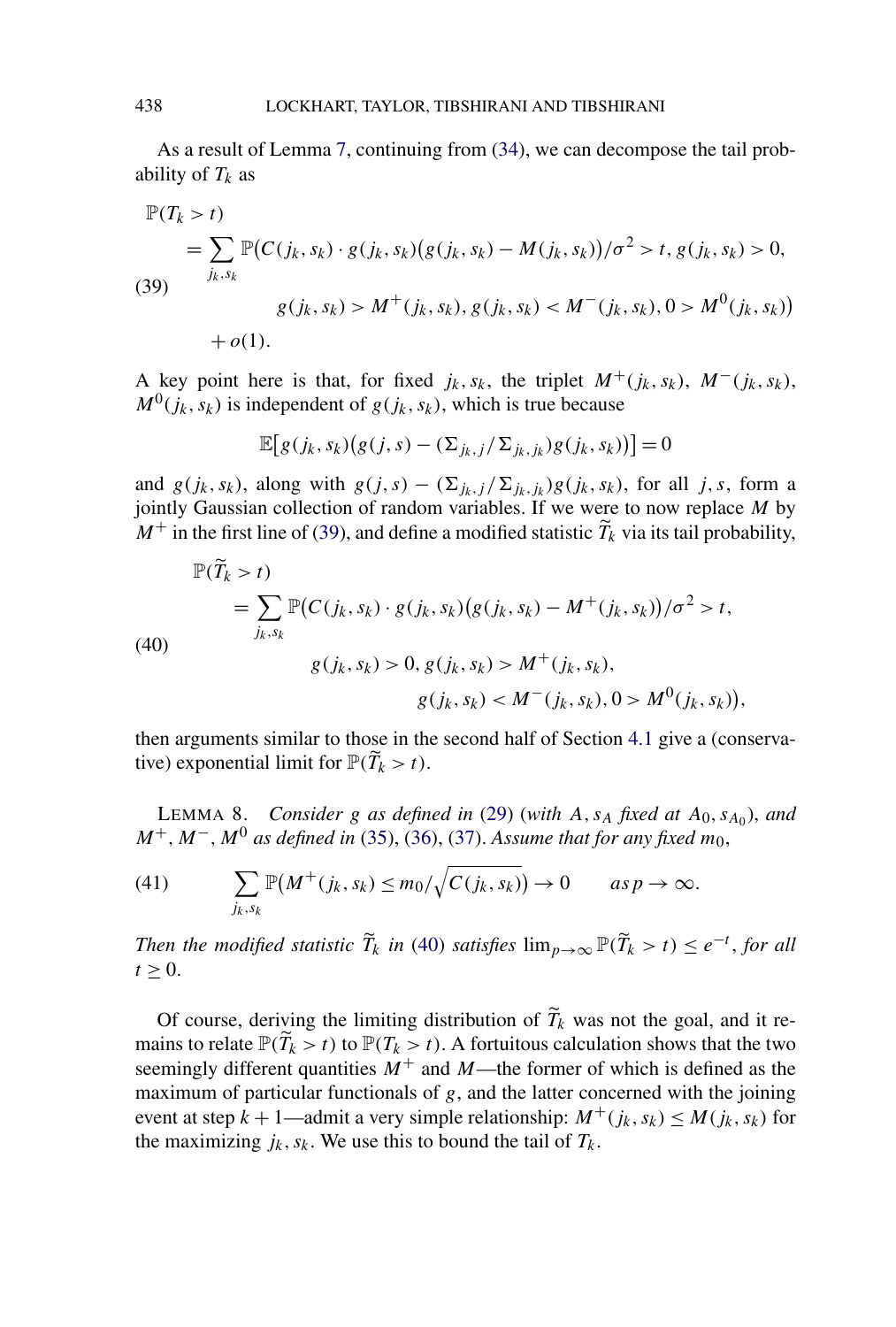<span id="page-26-0"></span>LEMMA 9. *Consider g,M as defined in* [\(29\)](#page-22-0), [\(31\)](#page-23-0), [\(32\)](#page-23-0) (*with A,sA fixed at*  $A_0$ ,  $S_{A_0}$ , *and consider*  $M^+$  *as defined in* [\(36\)](#page-24-0). *Then for any fixed*  $j_k$ ,  $s_k$ , *on the event*  $E(j_k, s_k)$  *in* [\(33\)](#page-23-0), *we have* 

$$
M^+(j_k, s_k) \leq M(j_k, s_k).
$$

*Hence, if we assume as in Lemma* [8](#page-25-0) *the condition* [\(41\)](#page-25-0), *then*  $\lim_{p\to\infty} \mathbb{P}(T_k > t) \leq$  $e^{-t}$  *for all*  $t \geq 0$ .

Though Lemma 9 establishes a (conservative) exponential limit for the covariance statistic  $T_k$ , it does so by enforcing assumption [\(41\)](#page-25-0), which is phrased in terms of the tail distribution of a random process defined at the *k*th step in the lasso path. We translate this into an explicit condition on the covariance structure in [\(30\)](#page-22-0), to make the stated assumptions for exponential convergence more concrete.

THEOREM 3. Assume that  $X \in \mathbb{R}^{n \times p}$  has columns in general position, and *y* ∈  $\mathbb{R}^n$  *is drawn from the normal regression model* [\(1\)](#page-1-0). Assume that for a fixed *integer*  $k_0 \geq 0$ *, subset*  $A_0 \subseteq \{1, ..., p\}$  *with*  $A_0 \supseteq A^* = \text{supp}(\beta^*)$ *, and sign vector*  $s_{A_0} \in \{-1, 1\}^{|A_0|}$ , the event *B* in [\(28\)](#page-22-0) *satisfies*  $\mathbb{P}(B) \to 1$  *as*  $p \to \infty$ . *Assume that there exists a constant*  $0 < \eta \leq 1$  *such that* 

(42) 
$$
\|(X_{A_0})^+ X_j\|_1 \le 1 - \eta \quad \text{for all } j \notin A_0.
$$

*Define the matrix R by*

$$
R_{ij} = X_i^T (I - P_{A_0}) X_j \qquad \text{for } i, j \notin A_0.
$$

*Assume that the diagonal elements in R are all of the same order, that is,*  $R_{ii}/R_{jj} \leq$ *C for all i, j and some constant*  $C > 0$ *. Finally assume that, for each fixed*  $j \notin A_0$ , *there is a set*  $S \subseteq \{1, \ldots, p\} \setminus (A_0 \cup \{j\})$  *such that for all*  $i \in S$ ,

(43) 
$$
[R_{ii} - R_{i,S\setminus\{i\}}(R_{S\setminus\{i\},S\setminus\{i\}})^{-1}R_{S\setminus\{i\},i}]/R_{ii} \geq \delta^2,
$$

(44) 
$$
|R_{ij}|/R_{jj} < \eta/(2-\eta),
$$

(45) 
$$
\|(X_{A_0\cup\{j\}})^+X_i\|_1<1,
$$

*where δ >* 0 *is a constant* (*not depending on j* ), *and the size of S grows faster than* log*p*,

(46) 
$$
|S| \ge d_p
$$
 where  $\frac{d_p}{\log p} \to \infty$  as  $p \to \infty$ .

*Then at step*  $k = k_0 + 1$ , *we have*  $\lim_{p \to \infty} \mathbb{P}(T_k > t) \leq e^{-t}$  *for all*  $t \geq 0$ . *The same result holds for the tail of*  $T_k$  *conditional on*  $B$ .

REMARK 5. If *X* has unit normed columns, then by taking  $k_0 = 0$  (and accordingly,  $A_0 = \emptyset$ ,  $s_{A_0} = \emptyset$ ) in Theorem 3, we essentially recover the result of Theorem [2.](#page-21-0) To see this, note that with  $k_0 = 0$  (and  $A_0$ ,  $s_{A_0} = \emptyset$ ), we have  $\mathbb{P}(B) = 1$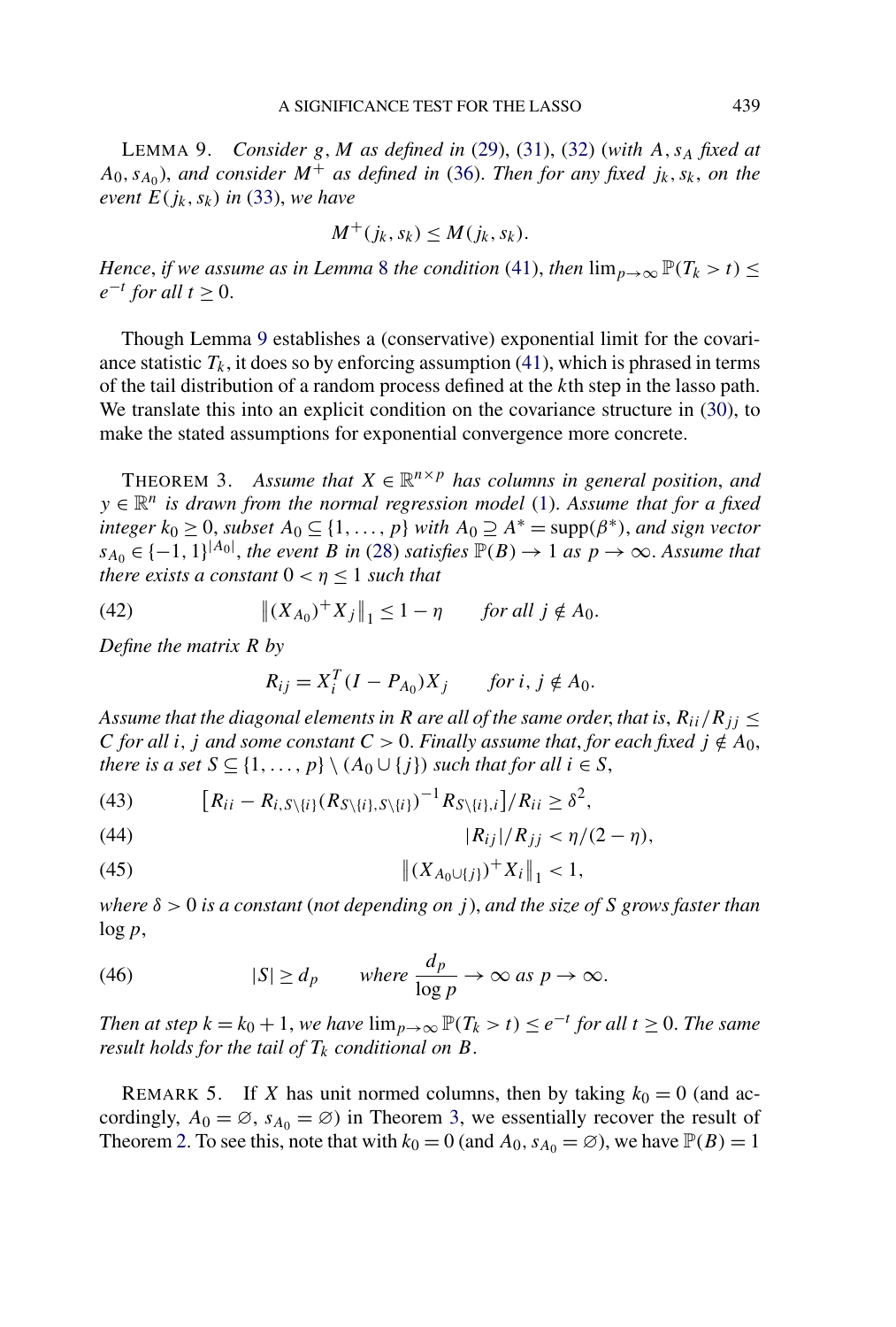for all finite  $p$  (recall the arguments given at the beginning of Section [4.1\)](#page-18-0). Also, condition [\(42\)](#page-26-0) trivially holds with  $\eta = 1$  because  $A_0 = \emptyset$ . Next, the matrix *R* defined in the theorem reduces to  $R = X^T X$ , again because  $A_0 = \emptyset$ ; note that R has all diagonal elements equal to one, because *X* has unit normed columns. Hence, [\(43\)](#page-26-0) is the same as condition [\(26\)](#page-21-0) in Theorem [2.](#page-21-0) Finally, conditions [\(44\)](#page-26-0) and [\(45\)](#page-26-0) both reduce to  $|R_{ij}| < 1$ , which always holds as *X* has columns in general position. Therefore, when  $k_0 = 0$ , Theorem [3](#page-26-0) imposes the same conditions as Theorem [2,](#page-21-0) and gives essentially the same result—we say "essentially" here is because the former gives a conservative exponential limit for  $T_1$ , while the latter gives an exact exponential limit.

REMARK 6. If *X* is orthogonal, then for any *A*0, conditions [\(42\)](#page-26-0) and [\(43\)](#page-26-0)–[\(46\)](#page-26-0) are trivially satisfied [for the latter set of conditions, we can take, e.g.,  $S =$  $\{1,\ldots,p\} \setminus (A_0 \cup \{j\})$ . With an additional condition on the strength of the true nonzero coefficients, we can assure that  $\mathbb{P}(B) \to 1$  as  $p \to \infty$  with  $A_0 = A^*$ ,  $s_{A_0}$  = sign( $\beta_{A_0}^*$ ), and  $k_0 = |A_0|$ , and hence prove a conservative exponential limit for  $T_k$ ; note that this is precisely what is done in Theorem [1](#page-16-0) (except that in this case, the exponential limit is proven to be exact).

REMARK 7. Defining  $U_i = X_i^T (I - P_{A_0}) y$  for  $i \notin A_0$ , the condition [\(43\)](#page-26-0) is a lower bound on the ratio of the conditional variance of  $U_i$  on  $U_\ell$ ,  $\ell \notin S$ , to the unconditional variance of  $U_i$ . Loosely speaking, conditions [\(43\)](#page-26-0), [\(44\)](#page-26-0), and [\(45\)](#page-26-0) can all be interpreted as requiring, for any  $j \notin A_0$ , the existence of a subset *S* not containing *j* (and disjoint from  $A_0$ ) such that the variables  $U_i$ ,  $i \in S$ , are not very correlated. This subset has to be large in size compared to log*p*, by [\(46\)](#page-26-0). An implicit consequence of [\(43\)](#page-26-0)–[\(46\)](#page-26-0), as argued in the remark following Theorem [2,](#page-21-0) is that  $n/\log p \to \infty$ .

REMARK 8. Some readers will likely recognize condition [\(42\)](#page-26-0) as that of *mutual incoherence* or *strong irrepresentability*, commonly used in the lasso literature on exact support recovery [see, e.g., [Wainwright](#page-55-0) [\(2009\)](#page-55-0), [Zhao and Yu](#page-55-0) [\(2006\)](#page-55-0)]. This condition, in addition to a lower bound on the magnitudes of the true coefficients, is sufficient for the lasso solution to recover the true active set  $A^*$  with probability tending to one, at a carefully chosen value of  $\lambda$ . It is important to point out that we do not place any requirements on the magnitudes of the true nonzero coefficients; instead, we assume directly that the lasso converges (with probability approaching one) to some fixed model defined by  $A_0$ ,  $s_{A_0}$  at the  $(k_0)$ th step in the path. Here, *A*<sup>0</sup> is large enough that it contains the true support,  $A_0 \supseteq A^*$ , and the signs  $s_{A_0}$  are arbitrary—they may or may not match the signs of the true coefficients over *A*0. In a setting in which the nonzero coefficients in  $\beta^*$  are well separated from zero, a condition quite similar to the irrepresentable condition can be used to show that the lasso converges to the model with support  $A_0 = A^*$  and signs  $s_{A_0} = \text{sign}(\beta_{A_0}^*)$ , at step  $k_0 = |A_0|$  of the path. Our result extends beyond this case, and allows for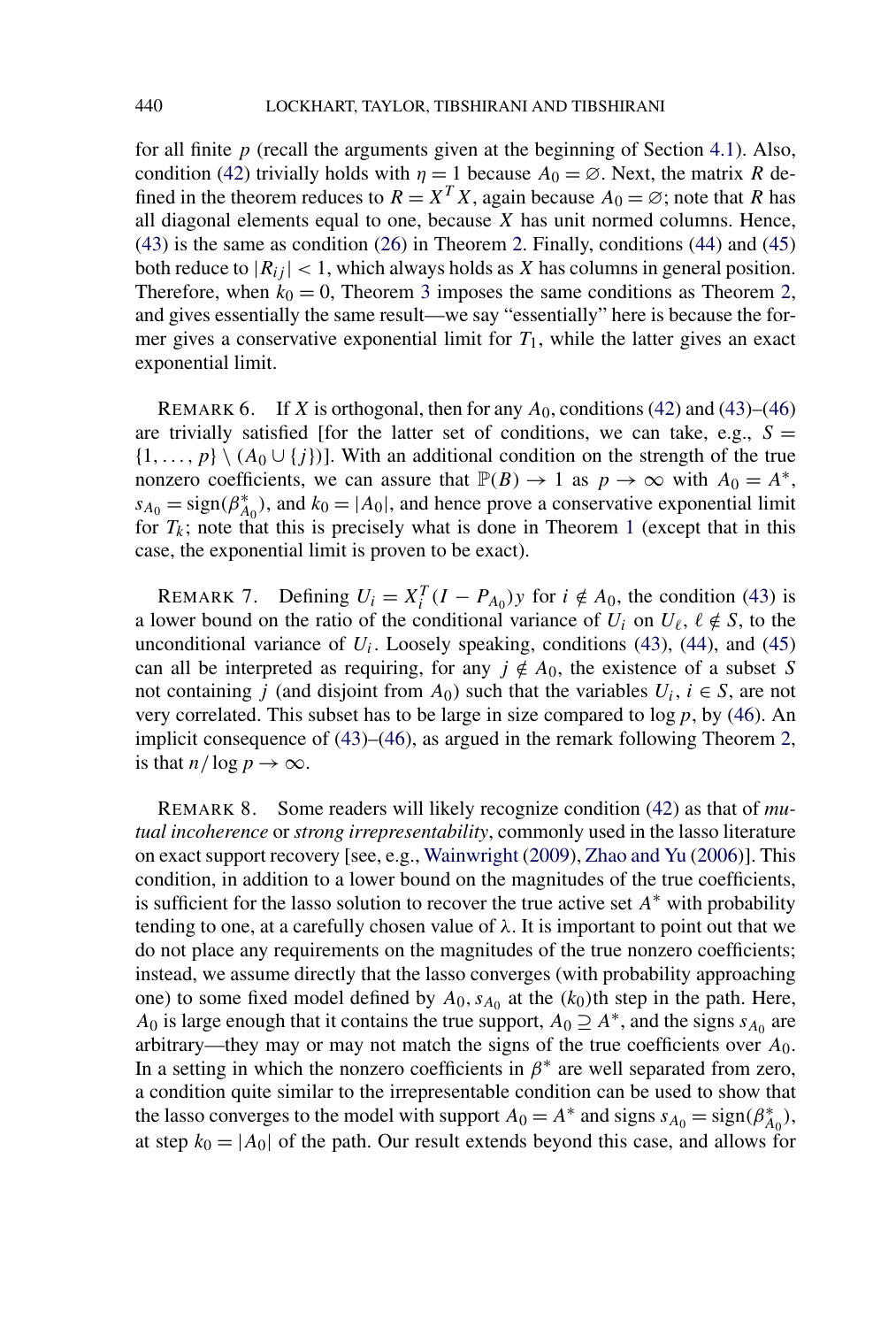<span id="page-28-0"></span>situations in which the lasso model converges to a possibly larger set of "screened" variables  $A_0$ , and fixed signs  $s_{A_0}$ .

REMARK 9. In fact, one can modify the above arguments to account for the case that  $A_0$  does not contain the entire set  $A^*$  of truly nonzero coefficients, but rather, only the "strong" coefficients. While "strong" is rather vague, a more precise way of stating this is to assume that  $\beta^*$  has nonzero coefficients both large and small in magnitude, and with  $A_0$  corresponding to the set of large coefficients, we assume that the (left-out) small coefficients must be small enough that the mean of the process *g* in [\(29\)](#page-22-0) (with  $A = A_0$  and  $s_A = s_{A_0}$ ) grows much faster than  $M^+$ . The details, though not the main ideas, of the arguments would change, and the result would still be a conservative exponential limit for the covariance statistic  $T_k$ at step  $k = k_0 + 1$ . We may pursue this extension in future work.

**5. Simulation of the null distribution.** We investigate the null distribution of the covariance statistic through simulations, starting with an orthogonal predictor matrix *X*, and then considering more general forms of *X*.

5.1. *Orthogonal predictor matrix*. Similar to our example from the start of Section [2,](#page-2-0) we generated  $n = 100$  observations with  $p = 10$  orthogonal predictors. The true coefficient vector  $\beta^*$  contained 3 nonzero components equal to 6, and the rest zero. The error variance was  $\sigma^2 = 1$ , so that the truly active predictors had strong effects and always entered the model first, with both forward stepwise and the lasso. Figure 2 shows the results for testing the 4th (truly inactive) predictor



FIG. 2. *An example with n* = 100 *and p* = 10 *orthogonal predictors*, *and the true coefficient vector having* 3 *nonzero*, *large components*. *Shown are quantile–quantile plots for the drop in* RSS *test applied to forward stepwise regression at the* 4*th step and the covariance test for the lasso path at the* 4*th step*.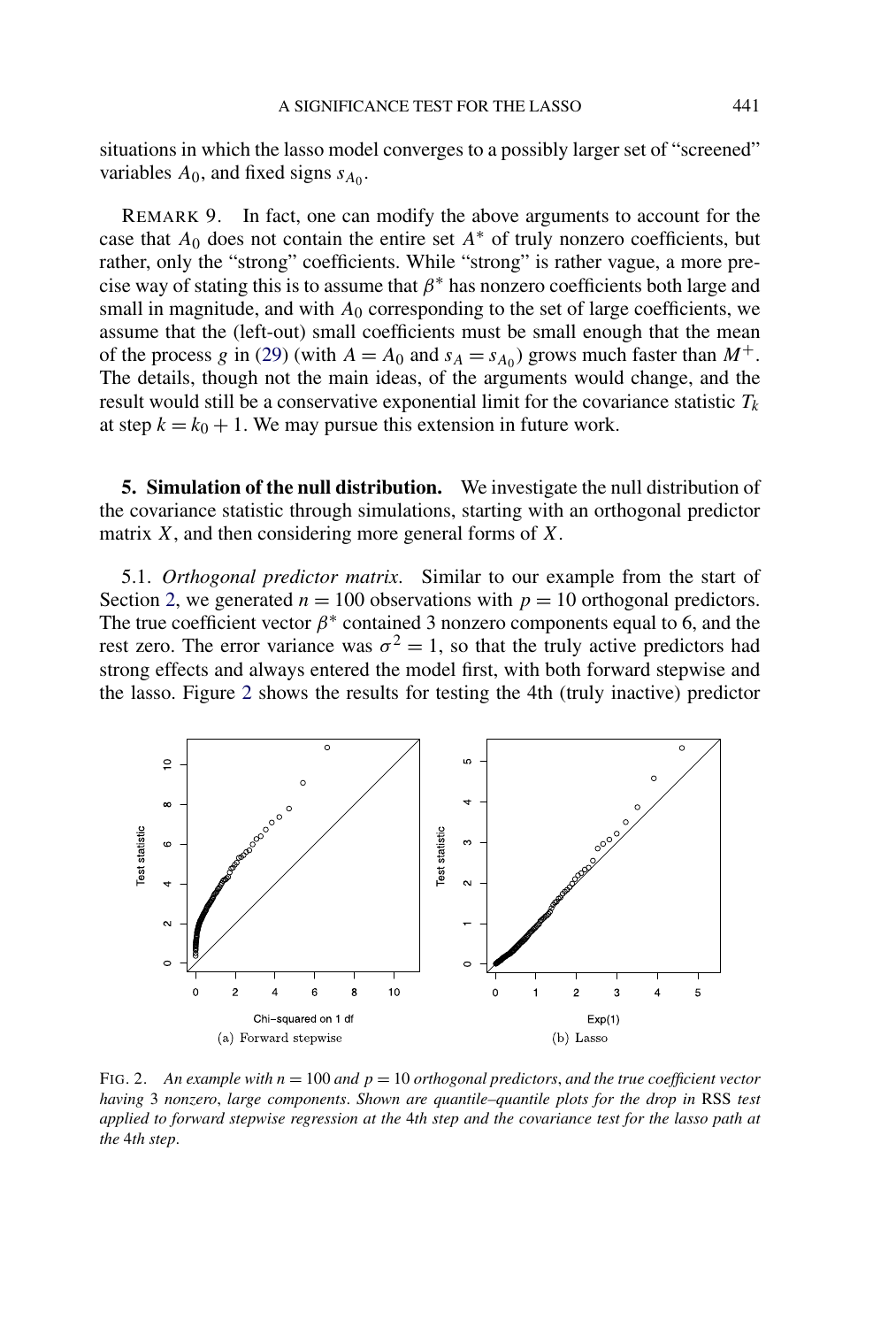

FIG. 3. *The same setup as in Figure* [2,](#page-28-0) *but here we show the covariance test at the* 5*th*, 6*th and* 7*th steps along the lasso path*, *from left to right*, *respectively*. *The solid line has slope* 1, *while the broken lines have slopes* 1*/*2*,* 1*/*3*,* 1*/*4, *as predicted by Theorem* [1.](#page-16-0)

to enter, averaged over 500 simulations; the left panel shows the chi-squared test (drop in RSS) applied at the 4th step in forward stepwise regression, and the right panel shows the covariance test applied at the 4th step of the lasso path. We see that the Exp*(*1*)* distribution provides a good finite-sample approximation for the distribution of the covariance statistic, while  $\chi_1^2$  is a poor approximation for the drop in RSS.

Figure 3 shows the results for testing the 5th, 6th and 7th predictors to enter the lasso model. An Exp*(*1*)*-based test will now be conservative: at a nominal 5% level, the actual type I errors are about 1%, 0*.*2% and 0*.*0%, respectively. The solid line has slope 1, and the broken lines have slopes 1*/*2*,* 1*/*3*,* 1*/*4, as predicted by Theorem [1.](#page-16-0)

5.2. *General predictor matrix*. In Table [2,](#page-30-0) we simulated null data (i.e.,  $\beta^*$  = 0), and examined the distribution of the covariance test statistic *T*<sub>1</sub> for the first predictor to enter. We varied the numbers of predictors *p*, correlation parameter  $\rho$ , and structure of the predictor correlation matrix. In the first two correlation setups, the correlation between each pair of predictors was  $\rho$ , in the data and population, respectively. In the *AR(*1*)* setup, the correlation between predictors *j* and *j'* is  $\rho$ <sup>|*j*−*j'*|. Finally, in the block diagonal setup, the correlation matrix has</sup> two equal-sized blocks, with population correlation  $\rho$  in each block. We computed the mean, variance and tail probability of the covariance statistic  $T_1$  over 500 simulated data sets for each setup. We see that the Exp*(*1*)* distribution is a reasonably good approximation throughout.

In Table [3,](#page-31-0) the setup was the same as in Table [2,](#page-30-0) except that we set the first *k* coefficients of the true coefficient vector equal to 4, and the rest zero, for  $k =$ 1*,* 2*,* 3. The dimensions were also fixed at *n* = 100 and *p* = 50. We computed the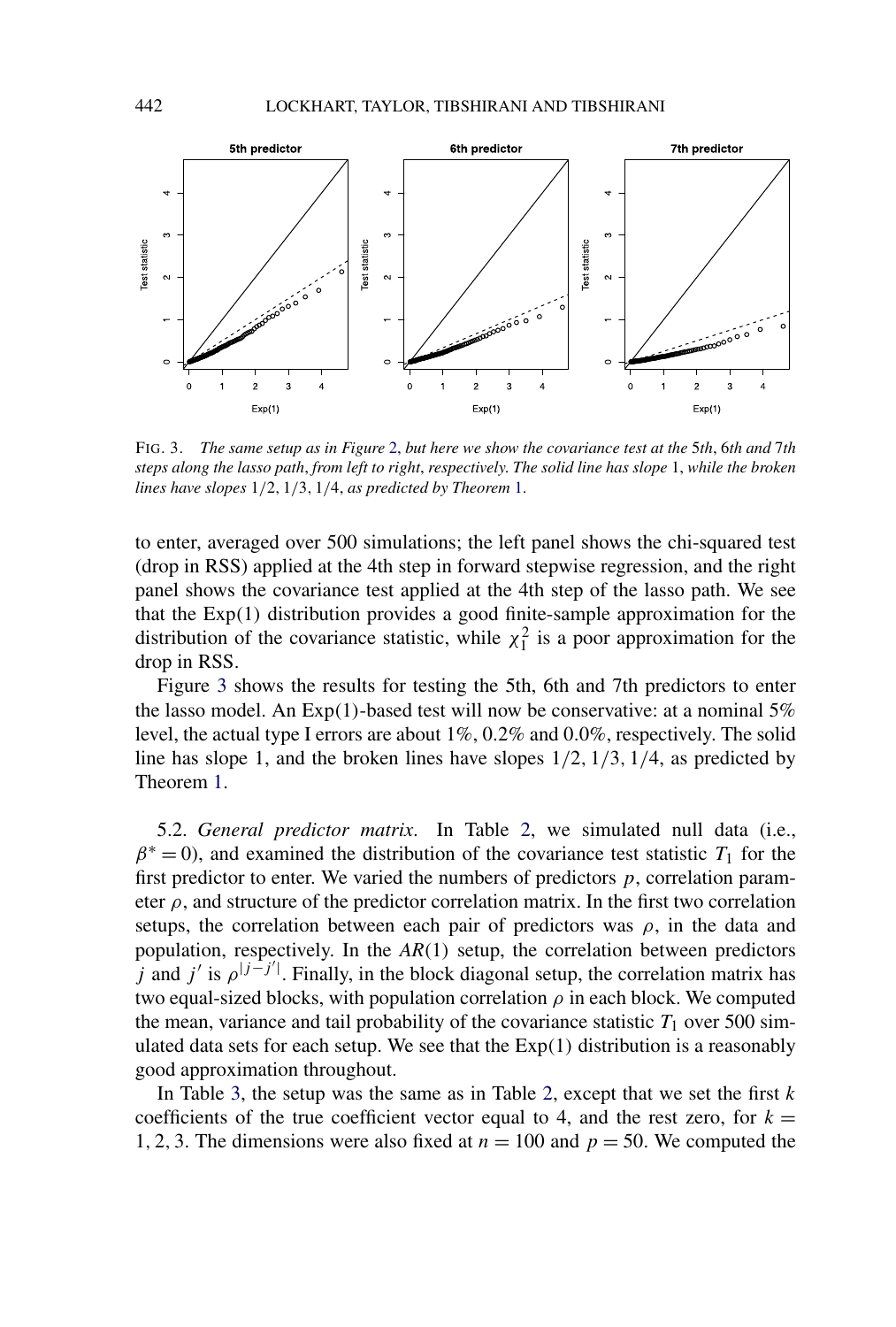## A SIGNIFICANCE TEST FOR THE LASSO 443

#### TABLE 2

<span id="page-30-0"></span>*Simulation results for the first predictor to enter for a global null true model*. *We vary the number of predictors p*, *correlation parameter ρ and structure of the predictor correlation matrix*. *Shown are the mean, variance and tail probability*  $\mathbb{P}(T_1 > q_{0.95})$  *of the covariance statistic*  $T_1$ *, where*  $q_{0.95}$  *is the* 95% *quantile of the* Exp*(*1*) distribution*, *computed over* 500 *simulated data sets for each setup*. *Standard errors are given by "se*.*"* (*The panel in the bottom left corner is missing because the equal data correlation setup is not defined for*  $p > n$ .)

|                  | Equal data corr |       |                  | Equal pop'n corr |       | AR(1)              |       |       | <b>Block diagonal</b> |       |       |                |
|------------------|-----------------|-------|------------------|------------------|-------|--------------------|-------|-------|-----------------------|-------|-------|----------------|
| $\rho$           | Mean            | Var   | Tail pr Mean Var |                  |       | Tail pr Mean       |       | Var   | Tail pr Mean          |       | Var   | <b>Tail</b> pr |
|                  |                 |       |                  |                  |       | $n = 100, p = 10$  |       |       |                       |       |       |                |
| $\mathbf{0}$     | 0.966           | 1.157 | 0.062            | 1.120            | 1.951 | 0.090              | 1.017 | 1.484 | 0.070                 | 1.058 | 1.548 | 0.060          |
| 0.2              | 0.972           | 1.178 | 0.066            | 1.119            | 1.844 | 0.086              | 1.034 | 1.497 | 0.074                 | 1.069 | 1.614 | 0.078          |
| 0.4              | 0.963           | 1.219 | 0.060            | 1.115            | 1.724 | 0.092              | 1.045 | 1.469 | 0.060                 | 1.077 | 1.701 | 0.076          |
| 0.6              | 0.960           | 1.265 | 0.070            | 1.095            | 1.648 | 0.086              | 1.048 | 1.485 | 0.066                 | 1.074 | 1.719 | 0.086          |
| 0.8              | 0.958           | 1.367 | 0.060            | 1.062            | 1.624 | 0.092              | 1.034 | 1.471 | 0.062                 | 1.062 | 1.687 | 0.072          |
| se               | 0.007           | 0.015 | 0.001            | 0.010            | 0.049 | 0.001              | 0.013 | 0.043 | 0.001                 | 0.010 | 0.047 | 0.001          |
|                  |                 |       |                  |                  |       | $n = 100, p = 50$  |       |       |                       |       |       |                |
| $\theta$         | 0.929           | 1.058 | 0.048            | 1.078            | 1.721 | 0.074              | 1.039 | 1.415 | 0.070                 | 0.999 | 1.578 | 0.048          |
| 0.2              | 0.920           | 1.032 | 0.038            | 1.090            | 1.476 | 0.074              | 0.998 | 1.391 | 0.054                 | 1.064 | 2.062 | 0.052          |
| 0.4              | 0.928           | 1.033 | 0.040            | 1.079            | 1.382 | 0.068              | 0.985 | 1.373 | 0.060                 | 1.076 | 2.168 | 0.062          |
| 0.6              | 0.950           | 1.058 | 0.050            | 1.057            | 1.312 | 0.060              | 0.978 | 1.425 | 0.054                 | 1.060 | 2.138 | 0.060          |
| 0.8              | 0.982           | 1.157 | 0.056            | 1.035            | 1.346 | 0.056              | 0.973 | 1.439 | 0.060                 | 1.046 | 2.066 | 0.068          |
| se               | 0.010           | 0.030 | 0.001            | 0.011            | 0.037 | 0.001              | 0.009 | 0.041 | 0.001                 | 0.011 | 0.103 | 0.001          |
|                  |                 |       |                  |                  |       | $n = 100, p = 200$ |       |       |                       |       |       |                |
| $\boldsymbol{0}$ |                 |       |                  | 1.004            | 1.017 | 0.054              | 1.029 | 1.240 | 0.062                 | 0.930 | 1.166 | 0.042          |
| 0.2              |                 |       |                  | 0.996            | 1.164 | 0.052              | 1.000 | 1.182 | 0.062                 | 0.927 | 1.185 | 0.046          |
| 0.4              |                 |       |                  | 1.003            | 1.262 | 0.058              | 0.984 | 1.016 | 0.058                 | 0.935 | 1.193 | 0.048          |
| 0.6              |                 |       |                  | 1.007            | 1.327 | 0.062              | 0.954 | 1.000 | 0.050                 | 0.915 | 1.231 | 0.044          |
| 0.8              |                 |       |                  | 0.989            | 1.264 | 0.066              | 0.961 | 1.135 | 0.060                 | 0.914 | 1.258 | 0.056          |
| se               |                 |       |                  | 0.008            | 0.039 | 0.001              | 0.009 | 0.028 | 0.001                 | 0.007 | 0.032 | 0.001          |

mean, variance, and tail probability of the covariance statistic  $T_{k+1}$  for entering the next (truly inactive)  $(k + 1)$ st predictor, discarding those simulations in which a truly inactive predictor was selected in the first *k* steps. (This occurred 1*.*7%, 4*.*0% and 7*.*0% of the time, resp.) Again, we see that the Exp*(*1*)* approximation is reasonably accurate throughout.

In Figure [4,](#page-32-0) we estimate the power curves for significance testing via the drop in RSS test for forward stepwise regression, and the covariance test for the lasso. In the former, we use simulation-derived cutpoints, and in the latter we use the theoretically-based Exp*(*1*)* cutpoints, to control the type I error at the 5% level. We find that the tests have similar power, though the cutpoints for forward stepwise would not be typically available in practice. For more details, see the figure caption.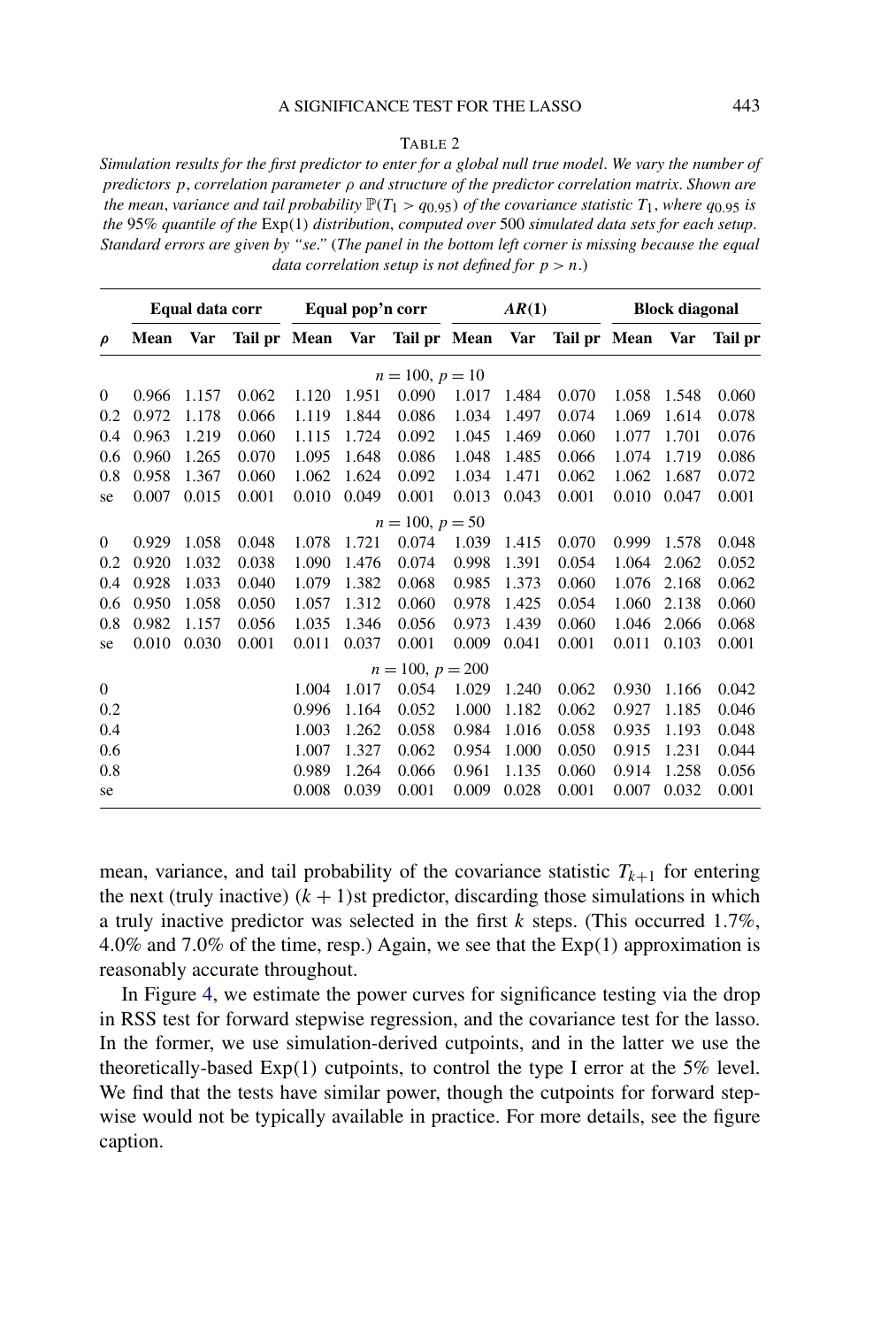#### <span id="page-31-0"></span>444 LOCKHART, TAYLOR, TIBSHIRANI AND TIBSHIRANI

TABLE 3

*Simulation results for the (k* + 1*)st predictor to enter for a model with k truly nonzero coefficients*, *across*  $k = 1, 2, 3$  $k = 1, 2, 3$  $k = 1, 2, 3$ . *The rest of the setup is the same as in Table* 2 *except that the dimensions were fixed at*  $n = 100$  *and*  $p = 50$ *. The values are conditional on the event that the k truly active variables enter in the first k steps*

|          | Equal data corr |       | Equal pop'n corr |       | AR(1) |                                    |       | <b>Block diagonal</b> |              |       |       |         |
|----------|-----------------|-------|------------------|-------|-------|------------------------------------|-------|-----------------------|--------------|-------|-------|---------|
| ρ        | <b>Mean</b>     | Var   | Tail pr Mean     |       | Var   | Tail pr Mean                       |       | Var                   | Tail pr Mean |       | Var   | Tail pr |
|          |                 |       |                  |       |       | $k = 1$ and 2nd predictor to enter |       |                       |              |       |       |         |
| $\theta$ | 0.933           | 1.091 | 0.048            | 1.105 | 1.628 | 0.078                              | 1.023 | 1.146                 | 0.064        | 1.039 | 1.579 | 0.060   |
| 0.2      | 0.940           | 1.051 | 0.046            | 1.039 | 1.554 | 0.082                              | 1.017 | 1.175                 | 0.060        | 1.062 | 2.015 | 0.062   |
| 0.4      | 0.952           | 1.126 | 0.056            | 1.016 | 1.548 | 0.084                              | 0.984 | 1.230                 | 0.056        | 1.042 | 2.137 | 0.066   |
| 0.6      | 0.938           | 1.129 | 0.064            | 0.997 | 1.518 | 0.079                              | 0.964 | 1.247                 | 0.056        | 1.018 | 1.798 | 0.068   |
| 0.8      | 0.818           | 0.945 | 0.039            | 0.815 | 0.958 | 0.044                              | 0.914 | 1.172                 | 0.062        | 0.822 | 0.966 | 0.037   |
| se       | 0.010           | 0.024 | 0.002            | 0.011 | 0.036 | 0.002                              | 0.010 | 0.030                 | 0.002        | 0.015 | 0.087 | 0.002   |
|          |                 |       |                  |       |       | $k = 2$ and 3rd predictor to enter |       |                       |              |       |       |         |
| $\theta$ | 0.927           | 1.051 | 0.046            | 1.119 | 1.724 | 0.094                              | 0.996 | 1.108                 | 0.072        | 1.072 | 1.800 | 0.064   |
| 0.2      | 0.928           | 1.088 | 0.044            | 1.070 | 1.590 | 0.080                              | 0.996 | 1.113                 | 0.050        | 1.043 | 2.029 | 0.060   |
| 0.4      | 0.918           | 1.160 | 0.050            | 1.042 | 1.532 | 0.085                              | 1.008 | 1.198                 | 0.058        | 1.024 | 2.125 | 0.066   |
| 0.6      | 0.897           | 1.104 | 0.048            | 0.994 | 1.371 | 0.077                              | 1.012 | 1.324                 | 0.058        | 0.945 | 1.568 | 0.054   |
| 0.8      | 0.719           | 0.633 | 0.020            | 0.781 | 0.929 | 0.042                              | 1.031 | 1.324                 | 0.068        | 0.771 | 0.823 | 0.038   |
| se       | 0.011           | 0.034 | 0.002            | 0.014 | 0.049 | 0.003                              | 0.009 | 0.022                 | 0.002        | 0.013 | 0.073 | 0.002   |
|          |                 |       |                  |       |       | $k = 3$ and 4th predictor to enter |       |                       |              |       |       |         |
| $\Omega$ | 0.925           | 1.021 | 0.046            | 1.080 | 1.571 | 0.086                              | 1.044 | 1.225                 | 0.070        | 1.003 | 1.604 | 0.060   |
| 0.2      | 0.926           | 1.159 | 0.050            | 1.031 | 1.463 | 0.069                              | 1.025 | 1.189                 | 0.056        | 1.010 | 1.991 | 0.060   |
| 0.4      | 0.922           | 1.215 | 0.048            | 0.987 | 1.351 | 0.069                              | 0.980 | 1.185                 | 0.050        | 0.918 | 1.576 | 0.053   |
| 0.6      | 0.905           | 1.158 | 0.048            | 0.888 | 1.159 | 0.053                              | 0.947 | 1.189                 | 0.042        | 0.837 | 1.139 | 0.052   |
| 0.8      | 0.648           | 0.503 | 0.008            | 0.673 | 0.699 | 0.026                              | 0.940 | 1.244                 | 0.062        | 0.647 | 0.593 | 0.015   |
| se       | 0.014           | 0.037 | 0.002            | 0.016 | 0.044 | 0.003                              | 0.014 | 0.031                 | 0.003        | 0.016 | 0.073 | 0.002   |

**6. The case of unknown**  $\sigma^2$ . Up until now, we have assumed that the error variance  $\sigma^2$  is known; in practice it will typically be unknown. In this case, provided that  $n > p$ , we can easily estimate it and proceed by analogy to standard linear model theory. In particular, we can estimate  $\sigma^2$  by the mean squared residual error  $\hat{\sigma}^2 = ||y - X\hat{\beta}^{LS}||_2^2/(n-p)$ , with  $\hat{\beta}^{LS}$  being the regression coefficients from *y* on *X* (i.e., the full model). Plugging this estimate into the covariance statis-tic in [\(5\)](#page-5-0) yields a new statistic  $F_k$  that has an asymptotic  $F$ -distribution under the null:

(47) 
$$
F_k = \frac{\langle y, X\hat{\beta}(\lambda_{k+1})\rangle - \langle y, X_A\tilde{\beta}_A(\lambda_{k+1})\rangle}{\hat{\sigma}^2} \stackrel{d}{\rightarrow} F_{2,n-p}.
$$

This follows because  $F_k = T_k/(\hat{\sigma}^2/\sigma^2)$ , the numerator  $T_k$  being asymptotically  $\exp(1) = \chi_2^2/2$ , the denominator  $\hat{\sigma}^2/\sigma^2$  being asymptotically  $\chi_{n-p}^2/(n-p)$ , and we claim that the two are independent. Why? Note that the lasso solution path is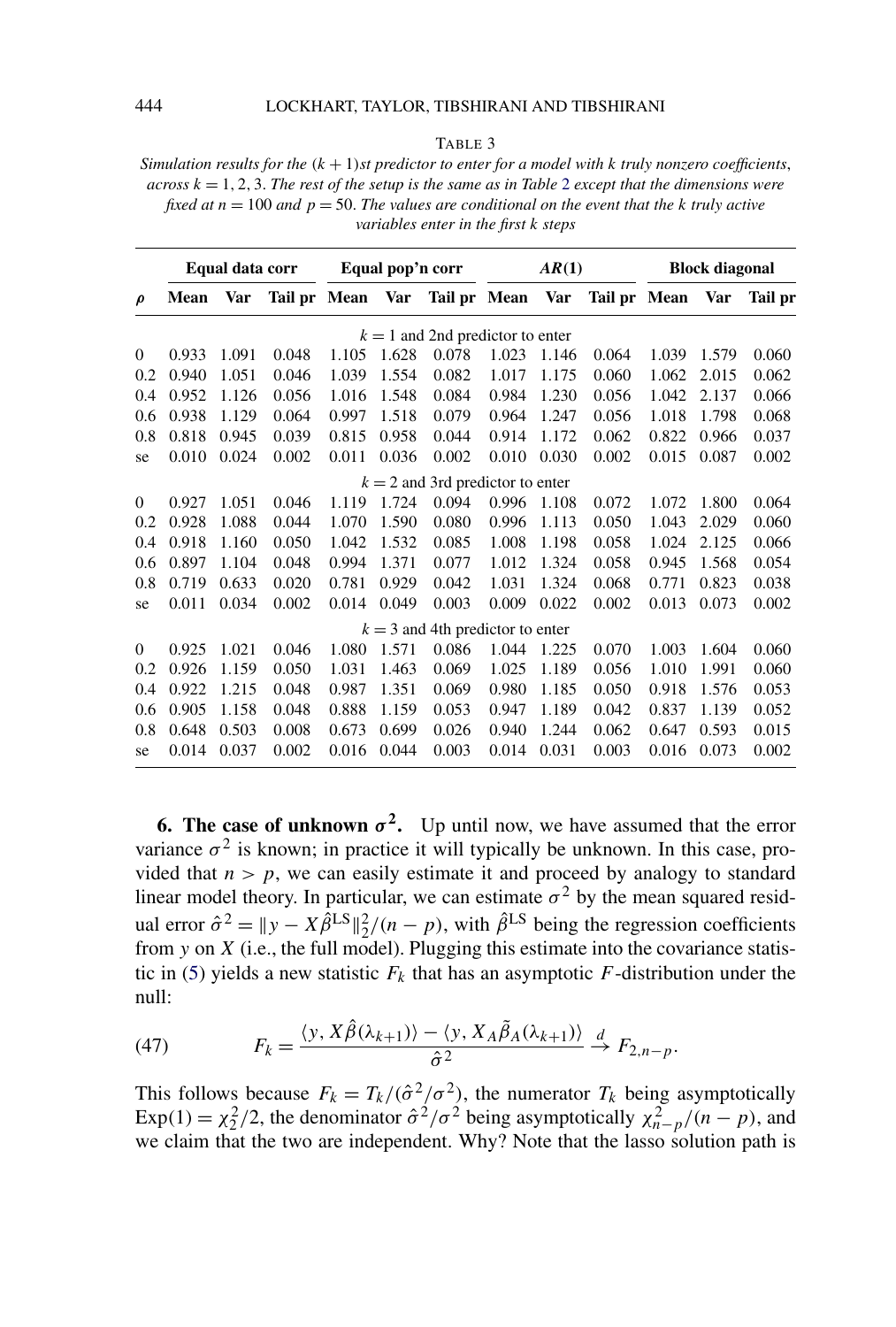<span id="page-32-0"></span>

FIG. 4. *Estimated power curves for significance tests using forward stepwise regression and the drop in RSS statistic*, *as well as the lasso and the covariance statistic*. *The results are averaged over* 1000 *simulations with*  $n = 100$  *and*  $p = 10$  *predictors drawn i.i.d. from*  $N(0, 1)$  *and*  $\sigma^2 = 1$ *. On the left*, *there is one truly nonzero regression coefficient*, *and we varied its magnitude* (*the effect size parameter on the x-axis*). *We examined the first step of the forward stepwise and lasso procedures*. *On the right*, *in addition to a nonzero coefficient with varying effect size* (*on the x-axis*), *there are* 3 *additional large coefficients in the true model*. *We examined the* 4*th step in forward stepwise and the lasso*, *after the* 3 *strong variables have been entered*. *For the power curves in both panels*, *we use simulation-based cutpoints for forward stepwise to control the type I error at the* 5*% level*; *for the lasso we do the same*, *but also display the results for the theoretically-based* [Exp*(*1*)*] *cutpoint*. *Note that in practice*, *simulation-based cutpoints would not typically be available*.

unchanged if we replace *y* by  $P_Xy$ , so the lasso fitted values in  $T_k$  are functions of *P<sub>X</sub>y*; meanwhile,  $\hat{\sigma}^2$  is a function of  $(I - P_X)y$ . The quantities  $P_X^y y$  and  $(I - P_X)y$ are uncorrelated, and hence independent (recalling normality of *y*), so  $T_k$  and  $\hat{\sigma}^2$ are functions of independent quantities and, therefore, independent.

As an example, consider one of the setups from Table [2,](#page-30-0) with  $n = 100$ ,  $p = 80$ and predictor correlation of the  $AR(1)$  form  $\rho^{|j-j'|}$ . The true model is null, and we test the first predictor to enter along the lasso path. (We choose  $n, p$  of roughly equal sizes here to expose the differences between the  $\sigma^2$  known and unknown cases.) Table [4](#page-33-0) shows the results of 1000 simulations from each of the  $\rho = 0$  and  $\rho = 0.8$  scenarios. We see that with  $\sigma^2$  estimated, the  $F_{2,n-p}$  distribution provides a more accurate finite-sample approximation than does Exp*(*1*)*.

When  $p \ge n$ , estimation of  $\sigma^2$  is not nearly as straightforward; one idea is to estimate  $\sigma^2$  from the least squares fit on the support of the model selected by cross-validation. One would then hope that the resulting statistic, with this plug-in estimate of  $\sigma^2$ , is close in distribution to  $F_{2,n-r}$  under the null, where *r* is the size of the model chosen by cross-validation. This is by analogy to the low-dimensional  $n > p$  case in [\(47\)](#page-31-0), but is not supported by rigorous theory. Simulations (withheld for brevity) show that this approximation is not too far off, but that the variance of the observed statistic is sometimes inflated compared that of an  $F_{2,n-r}$  distribution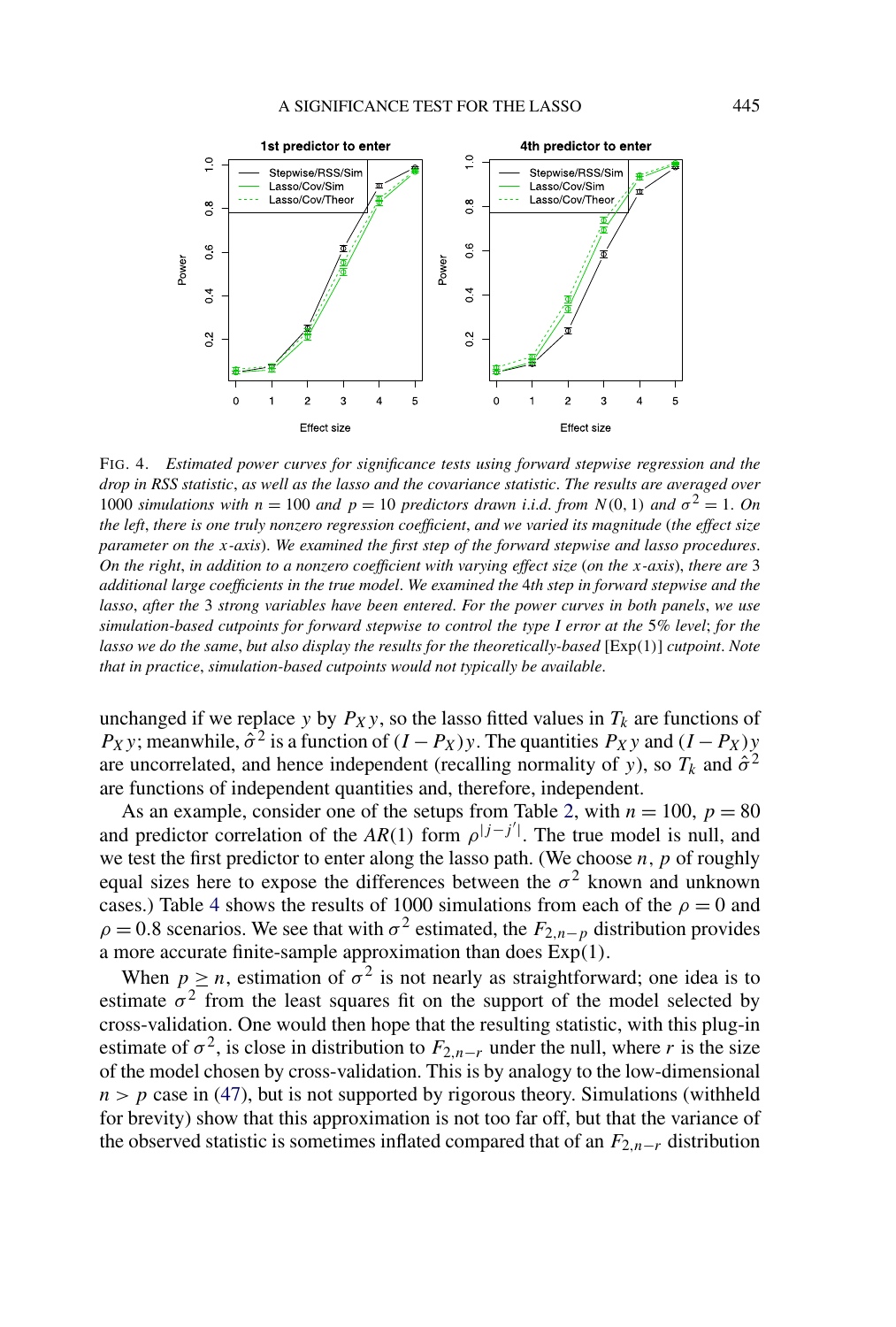## <span id="page-33-0"></span>446 LOCKHART, TAYLOR, TIBSHIRANI AND TIBSHIRANI

#### TABLE 4

*Comparison of* Exp*(*1*)*, *F*2*,N*−*p*, *and the observed* (*empirical*) *null distribution of the covariance statistic*, when  $\sigma^2$  *has been estimated. We examined* 1000 *simulated data sets with*  $n = 100$ ,  $p = 80$ *and the correlation between predictors <sup>j</sup> and <sup>j</sup> equal to <sup>ρ</sup>*|*j*−*<sup>j</sup>* | . *We are testing the first step of the lasso path, and the true model is the global null. Results are shown for*  $\rho = 0.0$  *and* 0*.8. The third column shows the tail probability*  $P(T_1 > q_0, q_5)$  *computed over the* 1000 *simulations*, *where*  $q_0, q_5$  *is the* 95% *quantile from the appropriate distribution* [*either*  $Exp(1)$  *or*  $F_{2,n-p}$ ]

|             | Mean | Variance     | 95% quantile | <b>Tail prob</b> |
|-------------|------|--------------|--------------|------------------|
|             |      | $\rho = 0$   |              |                  |
| Observed    | 1.17 | 2.10         | 3.75         |                  |
| Exp(1)      | 1.00 | 1.00         | 2.99         | 0.082            |
| $F_{2,n-p}$ | 1.11 | 1.54         | 3.49         | 0.054            |
|             |      | $\rho = 0.8$ |              |                  |
| Observed    | 1.14 | 1.70         | 3.77         |                  |
| Exp(1)      | 1.00 | 1.00         | 2.99         | 0.097            |
| $F_{2,n-p}$ | 1.11 | 1.54         | 3.49         | 0.064            |

(this unaccounted variability is likely due to the model selection process via crossvalidation). Other authors have argued that using cross-validation to estimate  $\sigma^2$ when  $p \gg n$  is not necessarily a good approach, as it can be anti-conservative; see, for example, [Fan, Guo and Hao](#page-54-0) [\(2012\)](#page-54-0), [Sun and Zhang](#page-55-0) [\(2012\)](#page-55-0) for alternative techniques. In future work, we will address the important issue of estimating  $\sigma^2$  in the context of the covariance statistic, when  $p \geq n$ .

**7. Real data examples.** We demonstrate the use of covariance test with some real data examples. As mentioned previously, in any serious application of significance testing over many variables (many steps of the lasso path), we would need to consider the issue of multiple comparisons, which we do not here. This is a topic for future work.

7.1. *Wine data*. Table [5](#page-34-0) shows the results for the wine quality data taken from the UCI database. There are  $p = 11$  predictors, and  $n = 1599$  observations, which we split randomly into approximately equal-sized training and test sets. The outcome is a wine quality rating, on a scale between 0 and 10. The table shows the training set *p*-values from forward stepwise regression (with the chi-squared test) and the lasso (with the covariance test). Forward stepwise enters 6 predictors at the 0.05 level, while the lasso enters only 3.

In the left panel of Figure [5,](#page-34-0) we repeated this *p*-value computation over 500 random splits into training test sets. The right panel shows the corresponding test set prediction error for the models of each size. The lasso test error decreases sharply once the 3rd predictor is added, but then somewhat flattens out from the 4th predictor onward; this is in general qualitative agreement with the lasso *p*-values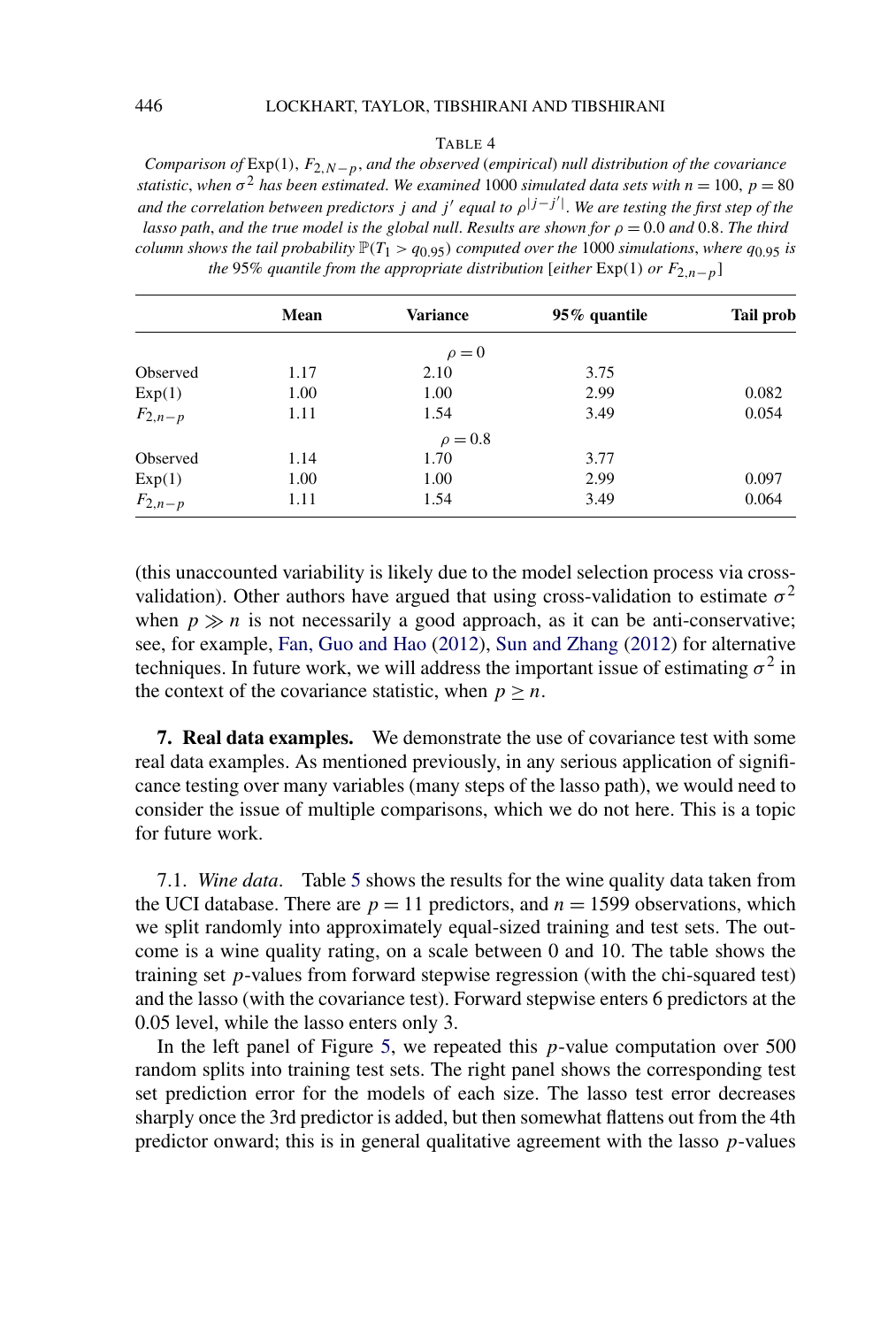#### A SIGNIFICANCE TEST FOR THE LASSO 447

#### TABLE 5

<span id="page-34-0"></span>*Wine data*: *forward stepwise and lasso p-values*. *The values are rounded to* 3 *decimal places*. *For the lasso*, *we only show p-values for the steps in which a predictor entered the model and stayed in the model for the remainder of the path* (*i*.*e*., *if a predictor entered the model at a step but then later left*, *we do not show this step—we only show the step corresponding to its last entry point*)

|             | <b>Forward stepwise</b> |                                 |       | Lasso          |                      |          |                 |  |  |  |
|-------------|-------------------------|---------------------------------|-------|----------------|----------------------|----------|-----------------|--|--|--|
| <b>Step</b> | <b>Predictor</b>        | <b>RSS</b> test <i>p</i> -value |       | <b>Step</b>    | <b>Predictor</b>     | Cov test | <i>p</i> -value |  |  |  |
|             | Alcohol                 | 315.216                         | 0.000 | 1              | Alcohol              | 79.388   | 0.000           |  |  |  |
| 2           | Volatile_acidity        | 137.412                         | 0.000 | $\overline{c}$ | Volatile acidity     | 77.956   | 0.000           |  |  |  |
| 3           | Sulphates               | 18.571                          | 0.000 | 3              | Sulphates            | 10.085   | 0.000           |  |  |  |
| 4           | Chlorides               | 10.607                          | 0.001 | 4              | Chlorides            | 1.757    | 0.173           |  |  |  |
| 5           | pΗ                      | 4.400                           | 0.036 | 5              | Total_sulfur_dioxide | 0.622    | 0.537           |  |  |  |
| 6           | Total_sulfur_dioxide    | 3.392                           | 0.066 | 6              | pH                   | 2.590    | 0.076           |  |  |  |
| 7           | Residual_sugar          | 0.607                           | 0.436 | 7              | Residual_sugar       | 0.318    | 0.728           |  |  |  |
| 8           | Citric acid             | 0.878                           | 0.349 | 8              | Citric acid          | 0.516    | 0.597           |  |  |  |
| 9           | Density                 | 0.288                           | 0.592 | 9              | Density              | 0.184    | 0.832           |  |  |  |
| 10          | Fixed acidity           | 0.116                           | 0.733 | 10             | Free sulfur dioxide  | 0.000    | 1.000           |  |  |  |
| 11          | Free sulfur dioxide     | 0.000                           | 0.997 | 11             | Fixed acidity        | 0.114    | 0.892           |  |  |  |

in the left panel, the first 3 being very small, and the 4th *p*-value being about 0.2. This also echoes the well-known difference between hypothesis testing and minimizing prediction error. For example, the  $C_p$  statistic stops entering variables when the *p*-value is larger than about 0.16.

7.2. *HIV data*. Rhee et al. [\(2003\)](#page-55-0) study six nucleotide reverse transcriptase inhibitors (NRTIs) that are used to treat HIV-1. The target of these drugs can become



FIG. 5. *Wine data*: *the data were randomly divided* 500 *times into roughly equal-sized training and test sets*. *The left panel shows the training set p-values for forward stepwise regression and the lasso*. *The right panel show the test set error for the corresponding models of each size*.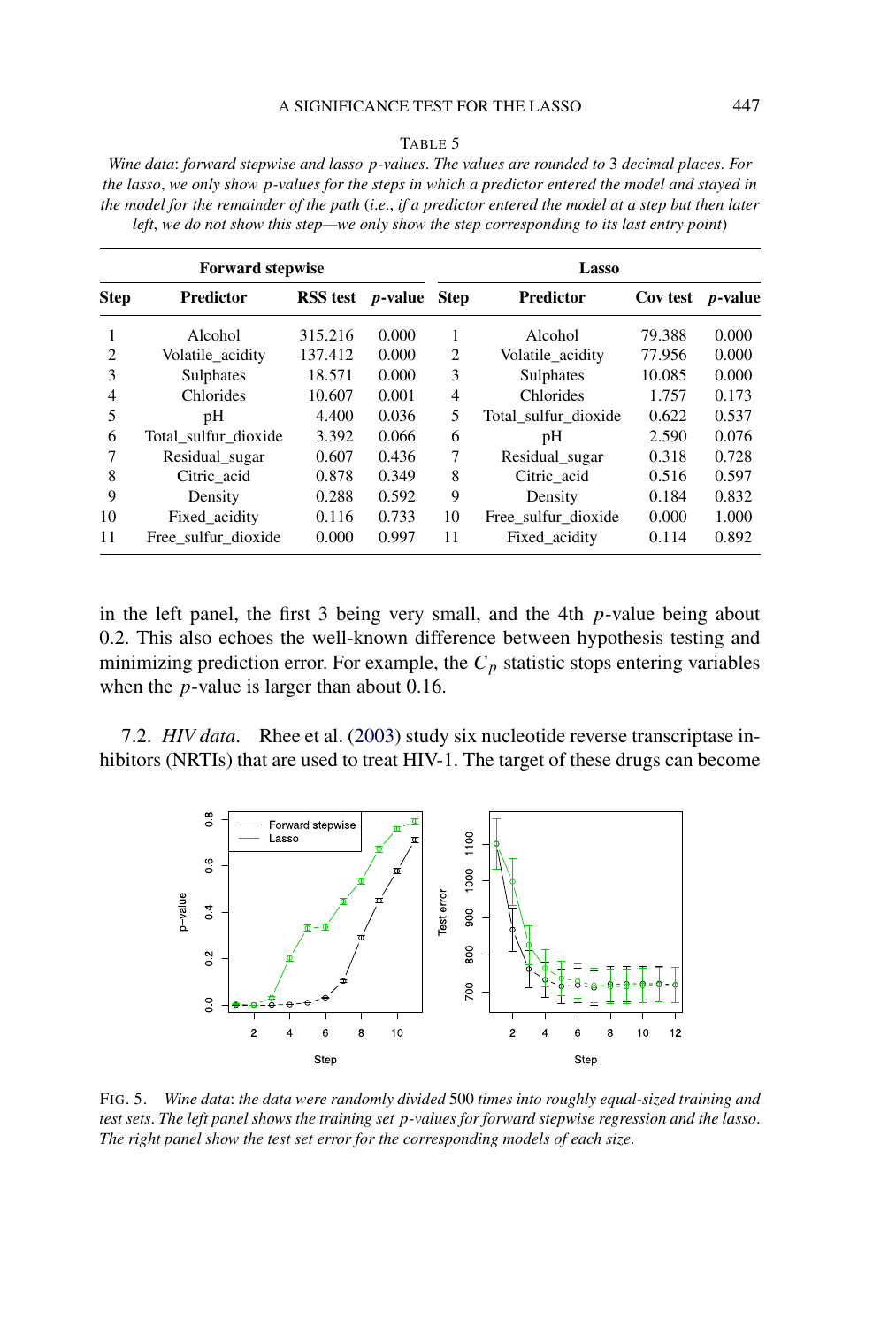<span id="page-35-0"></span>

FIG. 6. *HIV data*: *the data were randomly divided* 50 *times into training and test sets of size* 150 *and* 907, *respectively*. *The left panel shows the training set p-values for forward stepwise regression and the lasso*. *The right panel shows the test set error for the corresponding models of each size*.

resistant through mutation, and they compare a collection of models for predicting the (log) susceptibility of the drugs, a measure of drug resistance, based on the location of mutations. We focused on the first drug (3TC), for which there are  $p = 217$  sites and  $n = 1057$  samples. To examine the behavior of the covariance test in the  $p > n$  setting, we divided the data at random into training and test sets of size 150 and 907, respectively, a total of 50 times. Figure 6 shows the results, in the same format as Figure [5.](#page-34-0) We used the model chosen by cross-validation to estimate  $\sigma^2$ . The covariance test for the lasso suggests that there are only one or two important predictors (in marked contrast to the chi-squared test for forward stepwise), and this is confirmed by the test error plot in the right panel.

**8. Extensions.** We discuss some extensions of the covariance statistic, beyond significance testing for the lasso. The proposals here are supported by simulations [in terms of having an Exp*(*1*)* null distribution], but we do not offer any theory. This may be a direction for future work.

8.1. *The elastic net*. The elastic net estimate [\[Zou and Hastie](#page-55-0) [\(2005\)](#page-55-0)] is defined as

(48) 
$$
\hat{\beta}^{\text{en}} = \underset{\beta \in \mathbb{R}^p}{\text{argmin}} \frac{1}{2} \|y - X\beta\|_2^2 + \lambda \|\beta\|_1 + \frac{\gamma}{2} \|\beta\|_2^2,
$$

where  $\gamma \geq 0$  is a second tuning parameter. It is not hard to see that this can actually be cast as a lasso estimate with predictor matrix  $\widetilde{X} = \begin{bmatrix} X \\ \sqrt{\gamma}I \end{bmatrix} \in \mathbb{R}^{(n+p)\times p}$  and outcome  $\tilde{y}$  = *(y, 0)* ∈  $\mathbb{R}^{n+p}$ . This shows that, for a fixed *γ*, the elastic net solution path is piecewise linear over  $\lambda$ , with each knot marking the entry (or deletion) of a variable from the active set. We therefore define the covariance statistic in the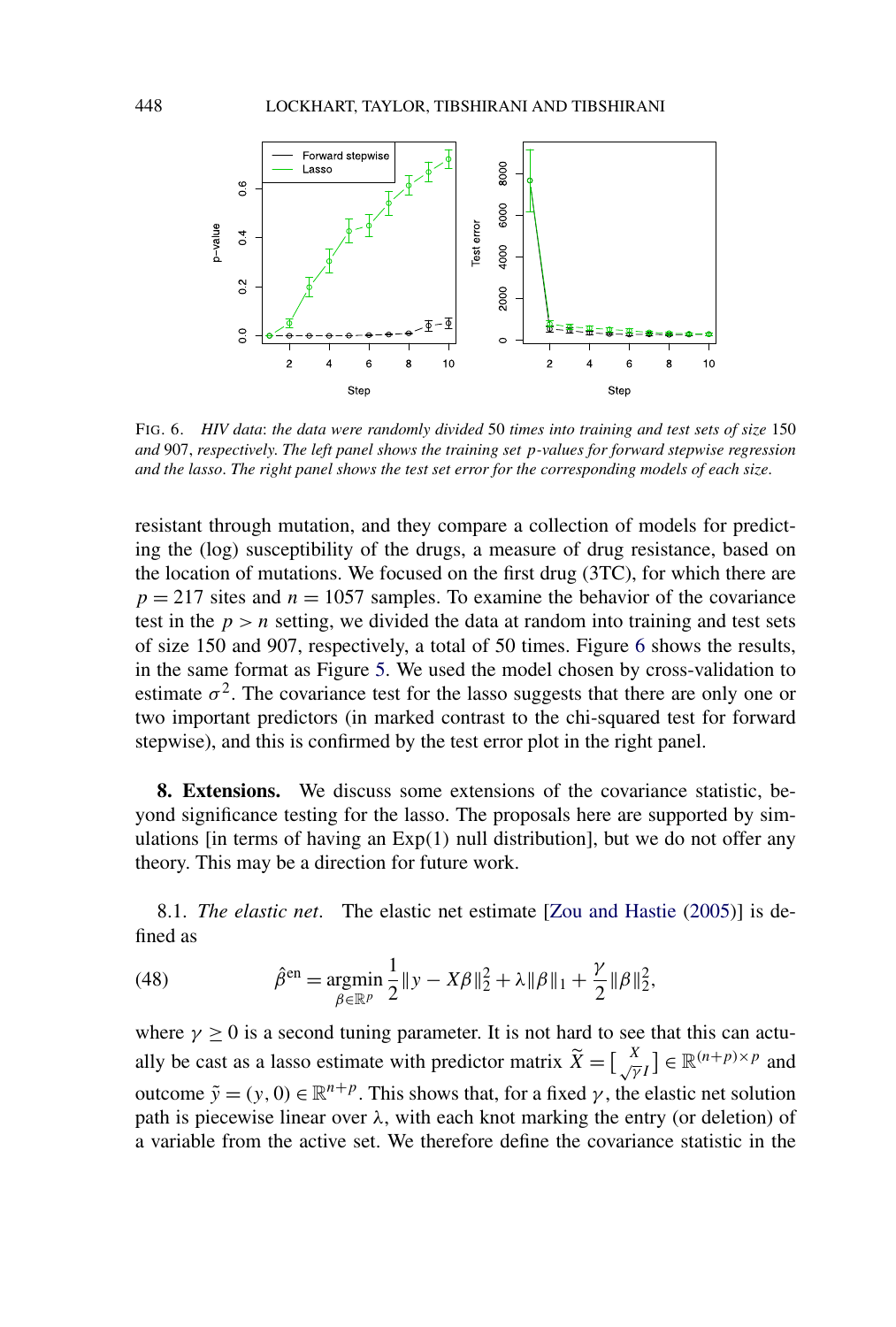same manner as we did for the lasso; fixing  $\gamma$ , to test the predictor entering at the *k*th step (knot  $\lambda_k$ ) in the elastic net path, we consider the statistic

$$
T_k = (\langle y, X\hat{\beta}^{\text{en}}(\lambda_{k+1}, \gamma) \rangle - \langle y, X_A\tilde{\beta}_A^{\text{en}}(\lambda_{k+1}, \gamma) \rangle)/\sigma^2,
$$

where as before,  $\lambda_{k+1}$  is next knot in the path, *A* is the active set of predictors just before  $\lambda_k$  and  $\tilde{\beta}_A^{\text{en}}$  is the elastic net solution using only the predictors  $X_A$ . The precise expression for the elastic net solution in [\(48\)](#page-35-0), for a given active set and signs, is the same as it is for the lasso (see Section [2.3\)](#page-8-0), but with  $(X_A^T X_A)^{-1}$ replaced by  $(X_A^T X_A + \gamma I)^{-1}$ . This generally creates a complication for the theory in Sections [3](#page-12-0) and [4.](#page-17-0) But in the orthogonal *X* case, we have  $(X_A^T X_A + \gamma I)^{-1}$  =  $I/(1 + \gamma)$  and so

$$
T_k = 1/(1+\gamma) \cdot |U_{(k)}| (|U_{(k)}| - |U_{(k+1)}|)/\sigma^2
$$

with  $U_j = X_j^T y$ ,  $j = 1, ..., p$ . This means that for an orthogonal *X*, under the null,

$$
(1+\gamma)\cdot T_k \stackrel{d}{\to} \text{Exp}(1)
$$

and one is tempted to use this approximation beyond the orthogonal setting as well. In Figure 7, we evaluated the distribution of  $(1 + \gamma)T_1$  (for the first predictor to



FIG. 7. *Elastic net: an example with*  $n = 100$  *and*  $p = 10$ , *for orthogonal and correlated predictors* (*having pairwise population correlation* 0.5), *and three different values of the ridge penalty parameter γ* .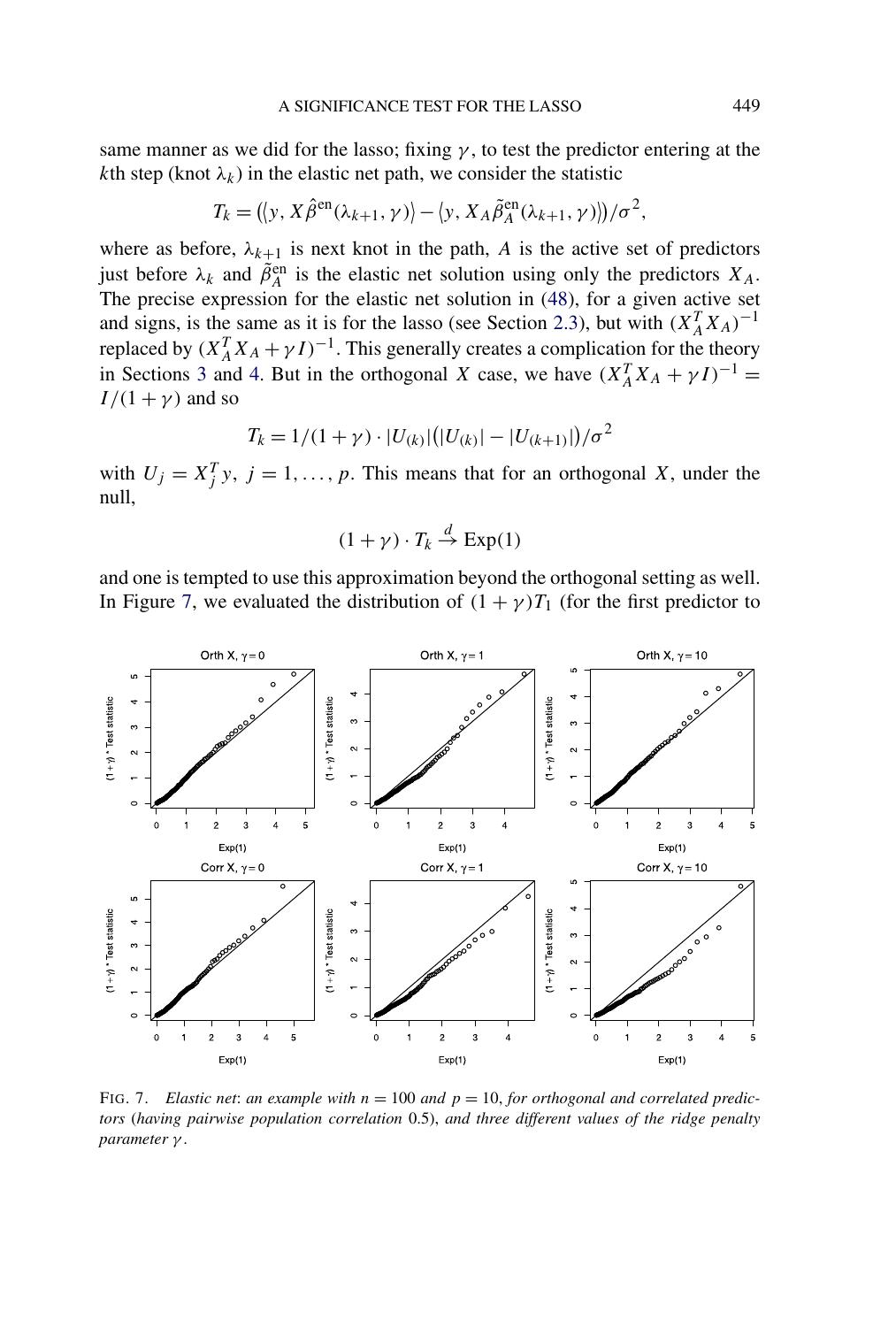<span id="page-37-0"></span>enter), for orthogonal and correlated scenarios, and for three different values of *γ* . Here,  $n = 100$ ,  $p = 10$  and the true model was null. It seems to be reasonably close to Exp*(*1*)* in all cases.

8.2. *Generalized linear models and the Cox model*. Consider the estimate from an  $\ell_1$ -penalized generalized linear model:

(49) 
$$
\hat{\beta}^{\text{glm}} = \underset{\beta \in \mathbb{R}^p}{\text{argmin}} - \sum_{i=1}^n \log f(y_i; x_i, \beta) + \lambda \|\beta\|_1,
$$

where  $f(y_i; x_i, \beta)$  is an exponential family density, a function of the predictor measurements  $x_i \in \mathbb{R}^p$  and parameter  $\beta \in \mathbb{R}^p$ . Note that the usual lasso estimate in  $(2)$  is a special case of this form when *f* is the Gaussian density with known variance  $\sigma^2$ . The natural parameter in (49) is  $\eta_i = x_i^T \beta$ , for  $i = 1, ..., n$ , related to the mean of  $y_i$  via a link function  $g(\mathbb{E}[y_i|x_i]) = \eta_i$ .

Having solved (49) with  $\lambda = 0$  (i.e., this is simply maximum likelihood), producing a vector of fitted values  $\hat{\eta} = X\hat{\beta}^{glm} \in \mathbb{R}^n$ , we might define degrees of free $dom$  as<sup>12</sup>

(50) 
$$
df(\hat{\eta}) = \sum_{i=1}^{n} Cov(y_i, \hat{\eta}_i).
$$

This is the implicit concept used by [Efron](#page-54-0) [\(1986\)](#page-54-0) in his definition of the "optimism" of the training error. The same idea could be used to define degrees of freedom for the penalized estimate in (49) for any  $\lambda > 0$ , and this motivates the definition of the covariance statistic, as follows. If the tuning parameter value  $\lambda = \lambda_k$  marks the entry of a new predictor into the active set *A*, then we define the covariance statistic

(51) 
$$
T_k = \langle y, X\hat{\beta}^{\text{glm}}(\lambda_{k+1}) \rangle - \langle y, X_A\tilde{\beta}_A^{\text{glm}}(\lambda_{k+1}) \rangle,
$$

where  $\lambda_{k+1}$  is the next value of the tuning parameter at which the model changes (a variable enters or leaves the active set), and  $\tilde{\beta}_A^{\text{glm}}$  is the estimate from the penalized generalized linear model (49) using only predictors in *A*. Unlike in the Gaussian case, the solution path in (49) is not generally piecewise linear over  $\lambda$ , and there is not an algorithm to deliver the exact the values of  $\lambda$  at which variables enter the model (we still refer to these as knots in the path). However, one can numerically approximate these knot values; for example, see [Park and Hastie](#page-55-0) [\(2007\)](#page-55-0). By analogy to the Gaussian case, we would hope that  $T_k$  has an asymptotic

<sup>&</sup>lt;sup>12</sup>Note that in the Gaussian case, this definition is actually  $\sigma^2$  times the usual notion of degrees of freedom; hence in the presence of a scale parameter, we would divide the right-hand side in the definition (50) by this scale parameter, and we would do the same for the covariance statistic as defined in (50).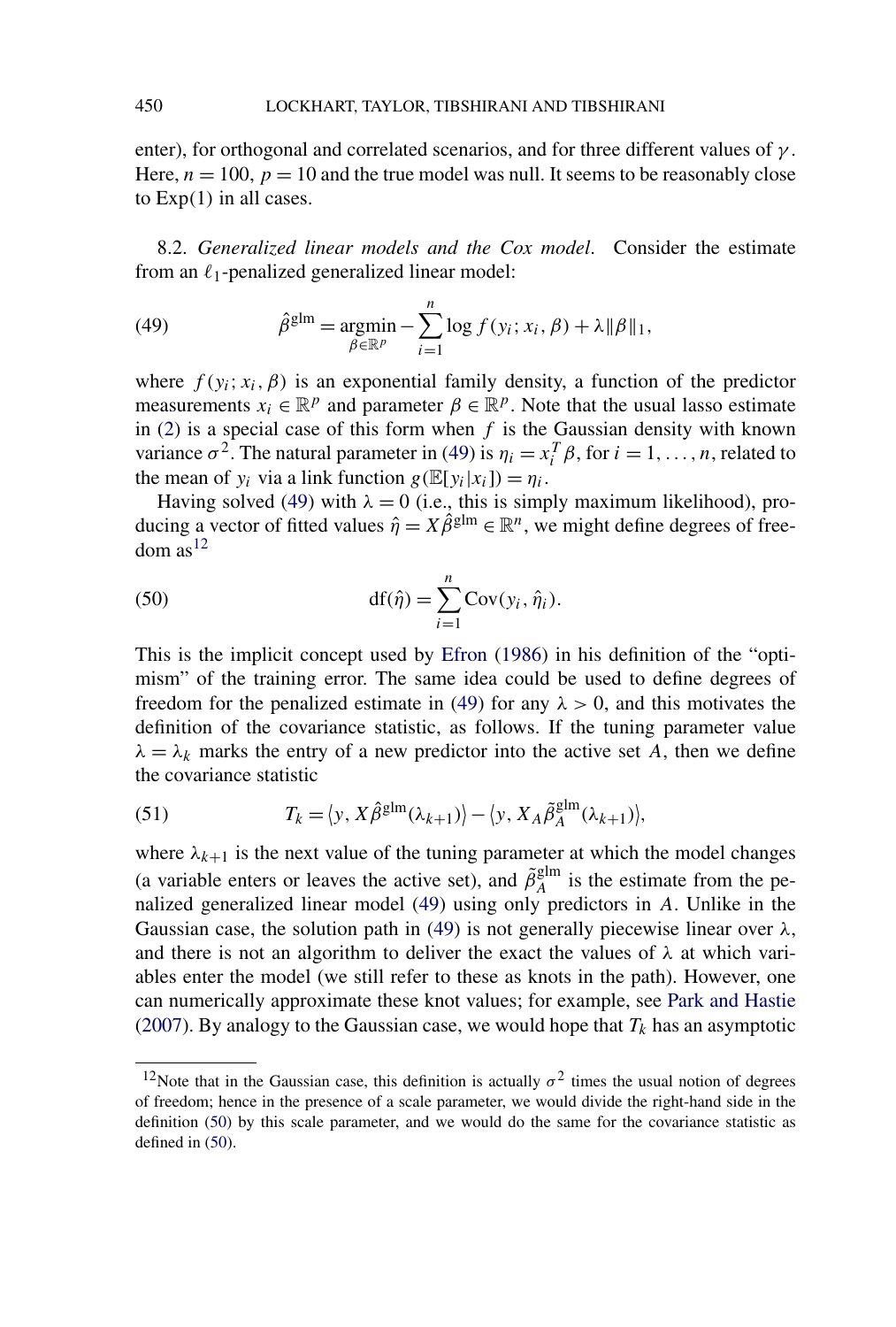<span id="page-38-0"></span>

FIG. 8. *Lasso logistic regression: an example with*  $n = 100$  *and*  $p = 10$  *predictors, i.i.d. from N(*0*,* 1*)*. *In the left panel*, *all true coefficients are zero*; *on the right*, *the first coefficient is large*, *and the rest are zero*. *Shown are quantile–quantile plots of the covariance test statistic* (*at the first and second steps*, *resp*.), *generated over* 500 *data sets*, *versus its conjectured asymptotic distribution*, Exp*(*1*)*.

Exp*(*1*)* distribution under the null. Though we have not rigorously investigated this conjecture, simulations seem to support it.

As example, consider the logistic regression model for binary data. Now  $\eta_i =$  $log(\mu_i/(1 - \mu_i))$ , with  $\mu_i = \mathbb{P}(\nu_i = 1 | x_i)$ . Figure 8 shows the simulation results from comparing the null distribution of the covariance test statistic in [\(51\)](#page-37-0) to Exp $(1)$ . Here, we used the glmpath package in R [\[Park and Hastie](#page-55-0)  $(2007)$ ] to compute an approximate solution path and locations of knots. The null distribution of the test statistic looks fairly close to Exp*(*1*)*.

For general likelihood-based regression problems, let  $\eta = X\beta$  and  $\ell(\eta)$  denote the log likelihood. We can view maximum likelihood estimation as an iteratively weighted least squares procedure using the outcome variable

$$
(52) \t\t\t z(\eta) = \eta + I_{\eta}^{-1} S_{\eta},
$$

where  $S_n = \nabla \ell(\eta)$ , and  $I_n = \nabla^2 \ell(\eta)$ . This applies, for example, to the class of generalized linear models and Cox's proportional hazards model. For the general  $\ell_1$ -penalized estimator

(53) 
$$
\hat{\beta}^{\text{lik}} = \underset{\beta \in \mathbb{R}^p}{\text{argmin}} - \ell(X\beta) + \lambda \|\beta\|_1,
$$

we can analogously define the covariance test statistic at a knot  $\lambda_k$ , marking the entry of a predictor into the active set *A*, as

(54) 
$$
T_k = (\langle I_0^{-1/2} S_0, X \hat{\beta}^{\text{lik}}(\lambda_{k+1}) \rangle - \langle I_0^{-1/2} S_0, X_A \tilde{\beta}_A^{\text{lik}}(\lambda_{k+1}) \rangle)/2
$$

with  $\lambda_{k+1}$  being the next knot in the path (at which a variable is added or deleted from the active set), and  $\tilde{\beta}_A^{\text{lik}}$  the solution of the general penalized likelihood problem (53) with predictor matrix  $X_A$ . For the binomial model, the statistic (54)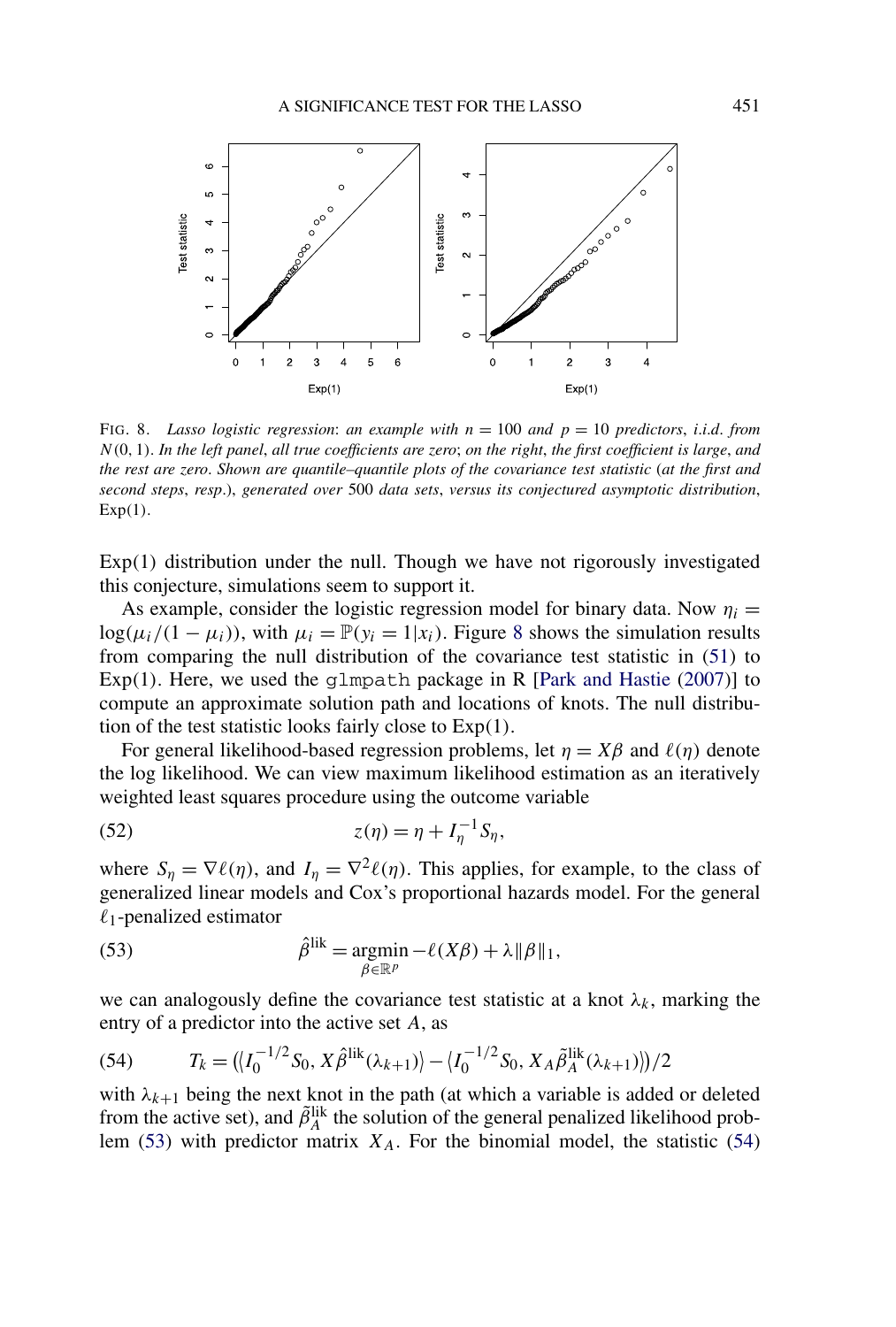<span id="page-39-0"></span>

FIG. 9. *Lasso Cox model estimate*: *the basic setup is the same as in Figure* [8](#page-38-0) (*n*, *p*, *the distribution of the predictors X*, *the true coefficient vector—on the left*, *entirely zero*, *and on the right*, *one large coefficient*). *Shown are quantile–quantile plots of the covariance test statistic* (*at the first and second steps*, *resp*.), *generated over* 500 *data sets*, *versus the* Exp*(*1*) distribution*.

reduces to expression [\(51\)](#page-37-0). In Figure 9, we computed this statistic for Cox's proportional hazards model, using a similar setup to that in Figure [8.](#page-38-0) The Exp*(*1*)* approximation for its null distribution looks reasonably accurate.

**9. Discussion.** We proposed a simple *covariance statistic* for testing the significance of predictor variables as they enter the active set, along the lasso solution path. We showed that the distribution of this statistic is asymptotically Exp*(*1*)*, under the null hypothesis that all truly active predictors are contained in the current active set. [See Theorems [1,](#page-16-0) [2](#page-21-0) and [3;](#page-26-0) the conditions required for this convergence result vary depending on the step *k* along the path that we are considering, and the covariance structure of the predictor matrix  $X$ ; the  $Exp(1)$  limiting distribution is in some cases a conservative upper bound under the null.] Such a result accounts for the adaptive nature of the lasso procedure, which is not true for the usual chi-squared test (or *F*-test) applied to, for example, forward stepwise regression.

We feel that our work has shed light not only on the lasso path (as given by LARS), but also, at a high level, on forward stepwise regression. Both the lasso and forward stepwise start by entering the predictor variable most correlated with the outcome (thinking of standardized predictors), but the two differ in what they do next. Forward stepwise is greedy, and once it enters this first variable, it proceeds to fit the first coefficient fully, ignoring the effects of other predictors. The lasso, on the other hand, increases (or decreases) the coefficient of the first variable only as long as its correlation with the residual is larger than that of the inactive predictors. Subsequent steps follow similarly. Intuitively, it seems that forward stepwise regression inflates coefficients unfairly, while the lasso takes more appropriately sized steps. This intuition is confirmed in one sense by looking at degrees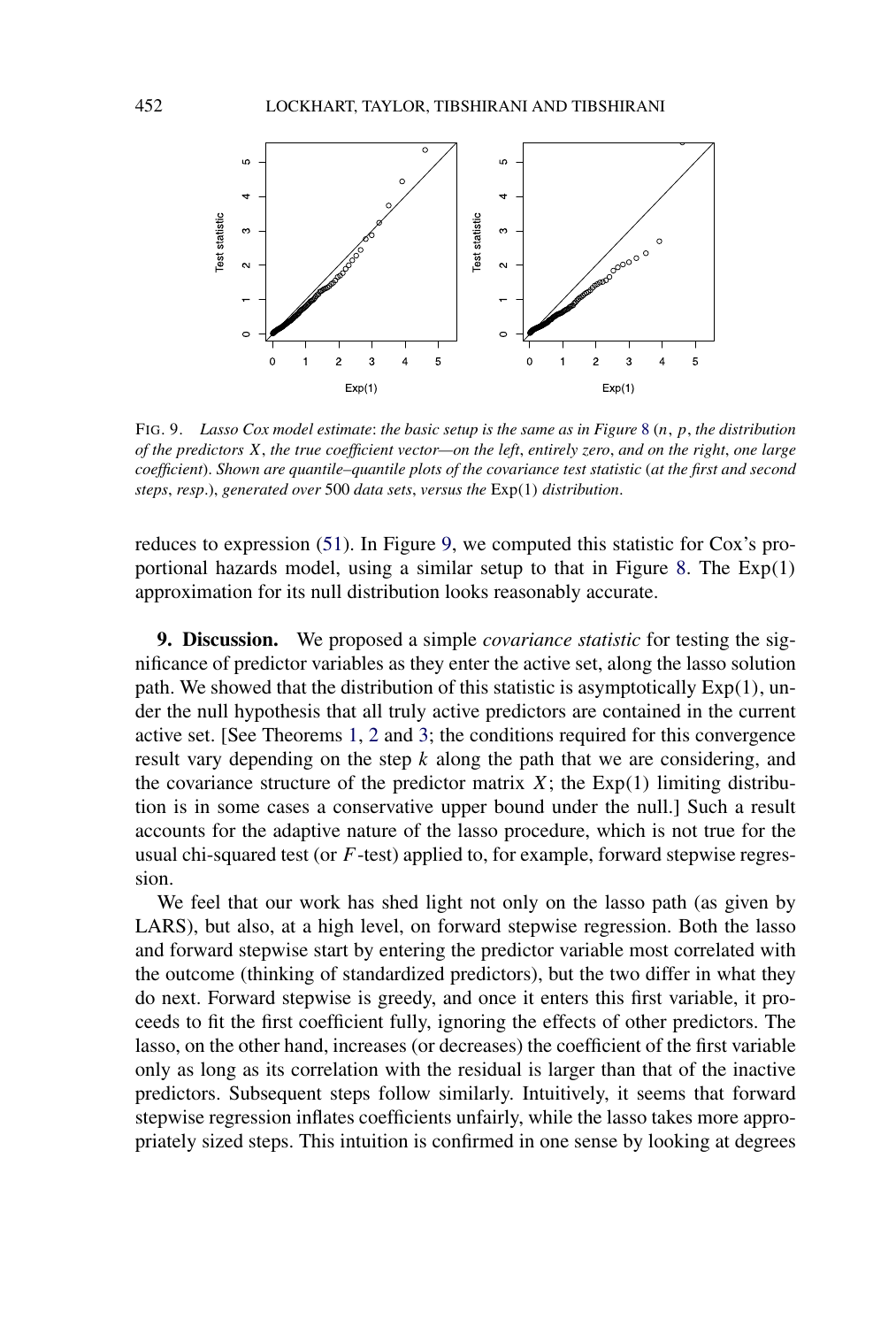of freedom (recall Section [2.4\)](#page-10-0). The covariance test and its simple asymptotic null distribution reveal another way in which the step sizes used by the lasso are "just right."

The problem of assessing significance in an adaptive linear model fit by the lasso is a difficult one, and what we have presented in this paper by no means a complete solution. We describe some current work and ideas for future projects below.

- *Significance test for generic lasso models.* A natural direction to consider is the generic lasso testing problem: given a lasso model computed at some fixed value of  $\lambda$ , how do we carry out a significance test for each predictor in the active set? Work on this is in progress.
- *Nonasymptotic null distributions.* A geometric characterization of the first knot in the lasso path provides an alternative test for the global null hypothesis,  $\beta^* = 0$ . When all predictors have unit norm,  $||X_i||_2 = 1$ , for  $i = 1, ..., p$ , this test has the form

$$
\frac{1-\Phi(\lambda_1/\sigma)}{1-\Phi(\lambda_2/\sigma)} \sim \text{Unif}(0,1).
$$

Remarkably, this above result is exact (nonasymptotic), valid for any *n* and *p*, requiring (essentially) only Gaussianity of the errors, and no real assumptions about the matrix *X*. For most reasonably behaved predictor matrices *X*, the Exp*(*1*)* approximation agrees closely with this test. Details are in [Taylor, Loftus](#page-55-0) [and Tibshirani](#page-55-0) [\(2013\)](#page-55-0). Work to extend this formula to subsequent steps along the solution path, that is, to test a hypothesis beyond the global null, is underway.

- *Generalizations to other penalties and models.* The manuscript of [Taylor, Lof](#page-55-0)[tus and Tibshirani](#page-55-0) [\(2013\)](#page-55-0) applies to a regularized regression setting with a general seminorm penalty, and derives explicit results for the group lasso and nuclear norm penalties (in addition to the lasso penalty). The nuclear norm result yields a test for principal components and matrix completion. The recent work of [Grazier G'Sell, Taylor and Tibshirani](#page-54-0) [\(2013\)](#page-54-0) studies the covariance test for graphical models, based on a sparse estimate of the inverse covariance matrix.
- *Sequential procedures with false discovery rate control.* It is also interesting to consider how the sequence of covariance test *p*-values can be used to construct a sequential test with good power properties, and a guaranteed bound on its false discovery rate. A number of such approaches are proposed in [Grazier G'Sell](#page-54-0) [et al.](#page-54-0) [\(2013\)](#page-54-0).
- *Proper p-values for forward stepwise.* Perhaps surprisingly, a test analogous to the covariance test can be used in forward stepwise regression, to construct valid *p*-values for this greedy procedure. This work is in progress.
- Other related problems include: estimation of  $\sigma^2$  when  $p \ge n$ , in the context of the covariance test; power calculations and confidence interval estimation;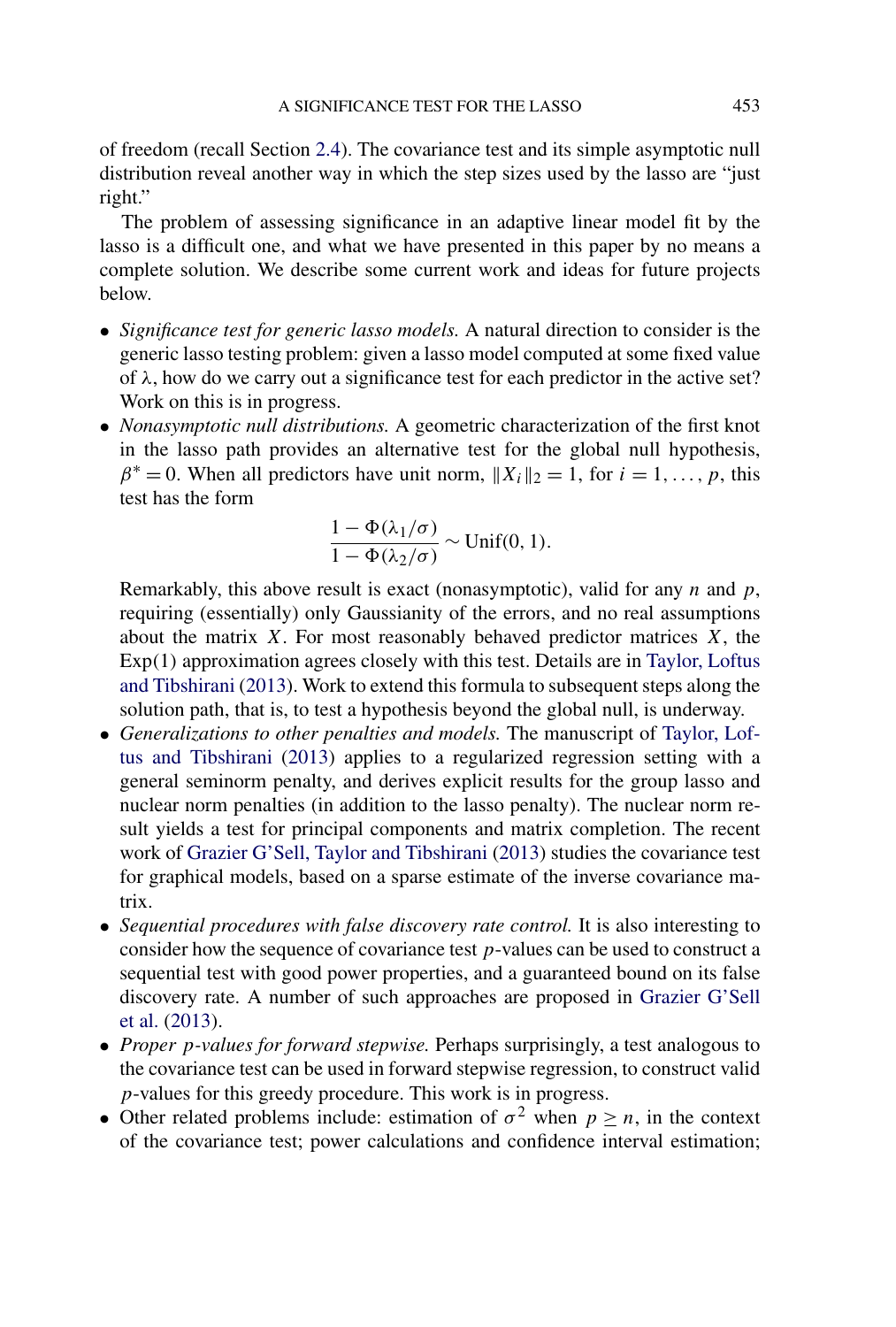<span id="page-41-0"></span>theory for linear models having strong and weak signals (large and small true coefficients); theory for the elastic net, generalized linear models, and the Cox model.

As is clear from the above discussion, the covariance test work has created much excitement and activity among our close collaborators and students. It is our hope that the current paper will also broadly stimulate other researchers' interest in this area, and that at some point, the joint efforts of the community will yield a full set of inferential tools for the lasso and other commonly used adaptive procedures.

## APPENDIX

# **A.1. Proof of Lemma [1.](#page-9-0)** By continuity of the lasso solution path at *λk*,

$$
P_A y - \lambda_k (X_A^T)^{+} s_A = P_{A \cup \{j\}} y - \lambda_k (X_{A \cup \{j\}}^T)^{+} s_{A \cup \{j\}}
$$

and, therefore,

(55) 
$$
(P_{A\cup\{j\}} - P_A)y = \lambda_k((X_{A\cup\{j\}}^T)^+ s_{A\cup\{j\}} - (X_A^T)^+ s_A).
$$

From this, we can obtain two identities: the first is

(56) 
$$
y^{T} (P_{A \cup \{j\}} - P_{A}) y = \lambda_{k}^{2} \cdot \| (X_{A \cup \{j\}}^{T})^{+} s_{A \cup \{j\}} - (X_{A}^{T})^{+} s_{A} \|_{2}^{2},
$$

obtained by squaring both sides in (55) (more precisely, taking the inner product of the left-hand side with itself and the right-hand side with itself), and noting that  $(P_{A \cup \{j\}} - P_A)^2 = P_{A \cup \{j\}} - P_A$ ; the second is

(57) 
$$
y^T \left( \left( X_{A \cup \{j\}}^T \right)^+ s_{A \cup \{j\}} - \left( X_A^T \right)^+ s_A \right) \\
= \lambda_k \cdot \| \left( X_{A \cup \{j\}}^T \right)^+ s_{A \cup \{j\}} - \left( X_A^T \right)^+ s_A \|_2^2,
$$

obtained by taking the inner product of both sides in (55) with *y*, and then using (56). Plugging (56) and (57) in for the first and second terms in [\(7\)](#page-8-0), respectively, then gives the result in [\(9\)](#page-9-0).

# **A.2. Proof of Lemma [4.](#page-19-0)** Note that

$$
g(j_1, s_1) > g(j, s)
$$
  
\n
$$
\iff \frac{g(j_1, s_1) - ss_1 R_{j, j_1} g(j_1, s_1)}{1 - ss_1 R_{j, j_1}} > \frac{g(j, s) - ss_1 R_{j, j_1} g(j_1, s_1)}{1 - ss_1 R_{j, j_1}}
$$
  
\n
$$
\iff g(j_1, s_1) > h^{(j_1, s_1)}(j, s),
$$

the first step following since  $1 - ss_1 R_{j,j_1} > 0$ , and the second step following from the definition of  $h^{(j_1, s_1)}$ . The intersection of the right-hand side above, over all  $(j, s) \neq (j_1, s_1)$ , is equivalent to

$$
g(j_1, s_1) > g(j_1, -s_1),
$$
  $g(j_1, s_1) > M(j_1, s_1).$ 

But the former inequality is the same as  $g(j_1, s_1) > 0$ , because  $g(j_1, s_1)$  and  $g(j_1, -s_1)$  have opposite signs. Further, the inequality  $g(j_1, s_1) > 0$  is redundant, as  $M(j_1, s_1) \geq 0$ . This gives the result.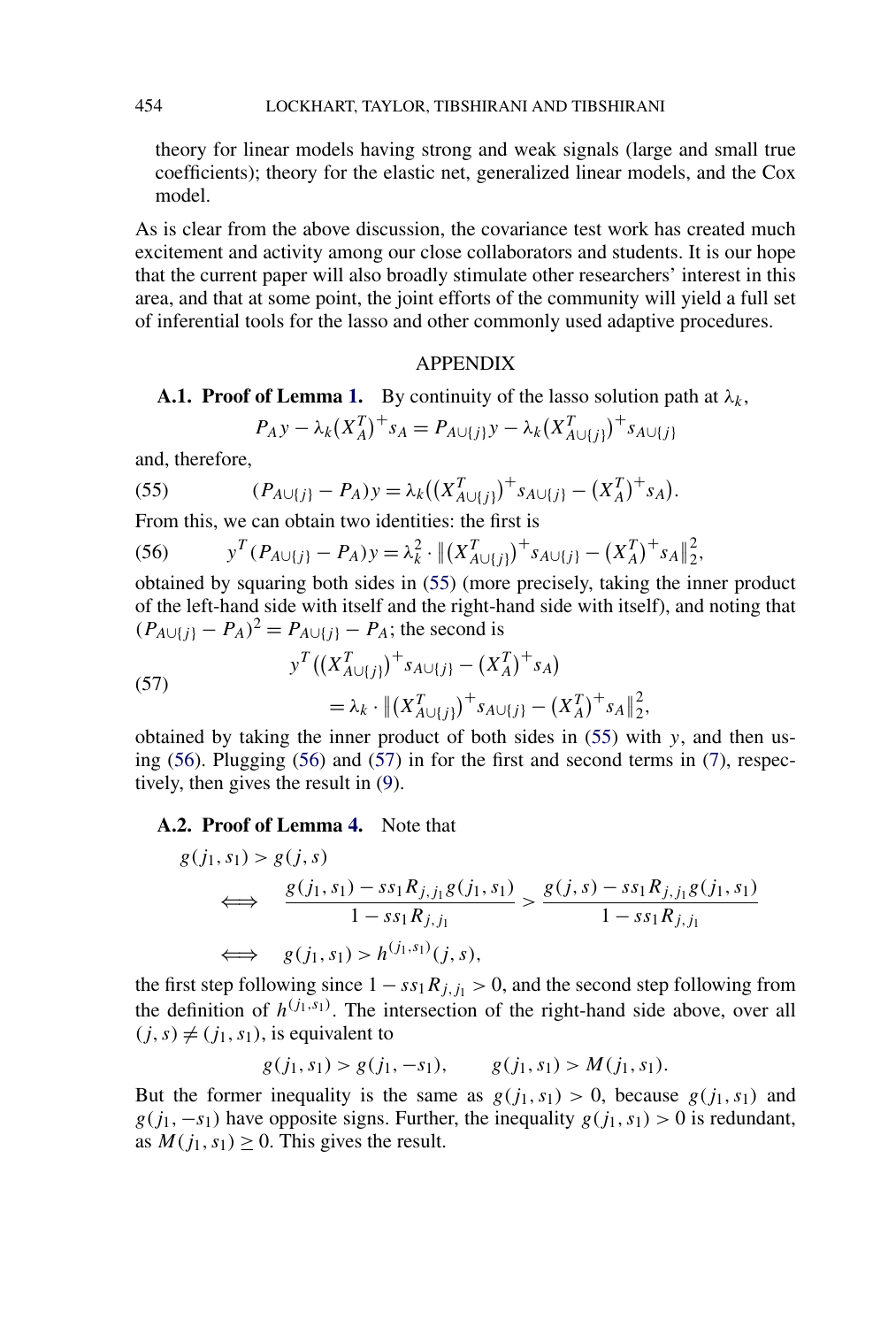# <span id="page-42-0"></span>**A.3. Proof of Lemma [5.](#page-20-0)** By l'Hôpital's rule,

$$
\lim_{m \to \infty} \frac{\overline{\Phi}(u(t, m))}{\overline{\Phi}(m)} = \lim_{m \to \infty} \frac{\phi(u(t, m))}{\phi(m)} \cdot \frac{\partial u(t, m)}{\partial m},
$$

where  $\phi$  is the standard normal density. First, note that

$$
\frac{\partial(t,m)}{\partial m} = \frac{1}{2} + \frac{m}{2\sqrt{m^2 + 4t}} \to 1 \quad \text{as } m \to \infty.
$$

Also, a straightforward calculation shows

 $\overline{\phantom{a}}$ İ  $\overline{\phantom{a}}$  $\overline{\phantom{a}}$ 

$$
\log \phi(u(t,m)) - \log \phi(m) = \frac{m^2}{2} \left(1 - \sqrt{1 + 4t/m^2}\right) - \frac{t}{2} \to -t \quad \text{as } m \to \infty,
$$

where in the last step we used the fact that  $(1 - \sqrt{1 + 4t/m^2})/(2/m^2) \rightarrow -t/2$ , again by l'Hôpital's rule. Therefore,  $\phi(u(t,m))/\phi(m) \rightarrow e^{-t}$ , which completes the proof.

**A.4. Proof of Lemma [6.](#page-20-0)** Fix  $\varepsilon > 0$ , and choose  $m_0$  large enough that

$$
\frac{\overline{\Phi}(u(t, m/\sigma))}{\overline{\Phi}(m/\sigma)} - e^{-t} \Big| \le \varepsilon \quad \text{for all } m \ge m_0.
$$

Starting from [\(24\)](#page-20-0),

$$
\left|\mathbb{P}(T_1 > t) - e^{-t}\right| \leq \sum_{j_1, s_1} \int_0^{\infty} \left|\frac{\overline{\Phi}(u(t, m/\sigma))}{\overline{\Phi}(m/\sigma)} - e^{-t}\right| \overline{\Phi}(m/\sigma) F_{M(j_1, s_1)}(dm)
$$
  

$$
\leq \varepsilon \sum_{j_1, s_1} \int_{m_0}^{\infty} \overline{\Phi}(m/\sigma) F_{M(j_1, s_1)}(dm) + \sum_{j_1, s_1} \int_0^{m_0} F_{M(j_1, s_1)}(dm)
$$
  

$$
\leq \varepsilon \sum_{j_1, s_1} \mathbb{P}(g(j_1, s_1) > M(j_1, s_1)) + \sum_{j_1, s_1} \mathbb{P}(M(j_1, s_1) \leq m_0).
$$

Above, the term multiplying  $\varepsilon$  is equal to 1, and the second term can be made arbitrarily small (say, less than *ε*) by taking *p* sufficiently large.

**A.5. Proof of Theorem [2.](#page-21-0)** We will show that for any fixed  $m_0 > 0$  and  $j_1, s_1$ ,

(58) 
$$
\mathbb{P}(M(j_1, s_1) \leq m_0) \leq c^{|S|},
$$

where  $S \subseteq \{1, ..., p\} \setminus \{j_1\}$  is as in the theorem for  $j = j_1$ , with size  $|S| \ge d_p$ , and  $c < 1$  is a constant (not depending on  $j_1$ ). This would imply that

$$
\sum_{j_1,s_1} \mathbb{P}(M(j_1,s_1) \le m_0) \le 2p \cdot c^{d_p} \to 0 \quad \text{as } p \to \infty,
$$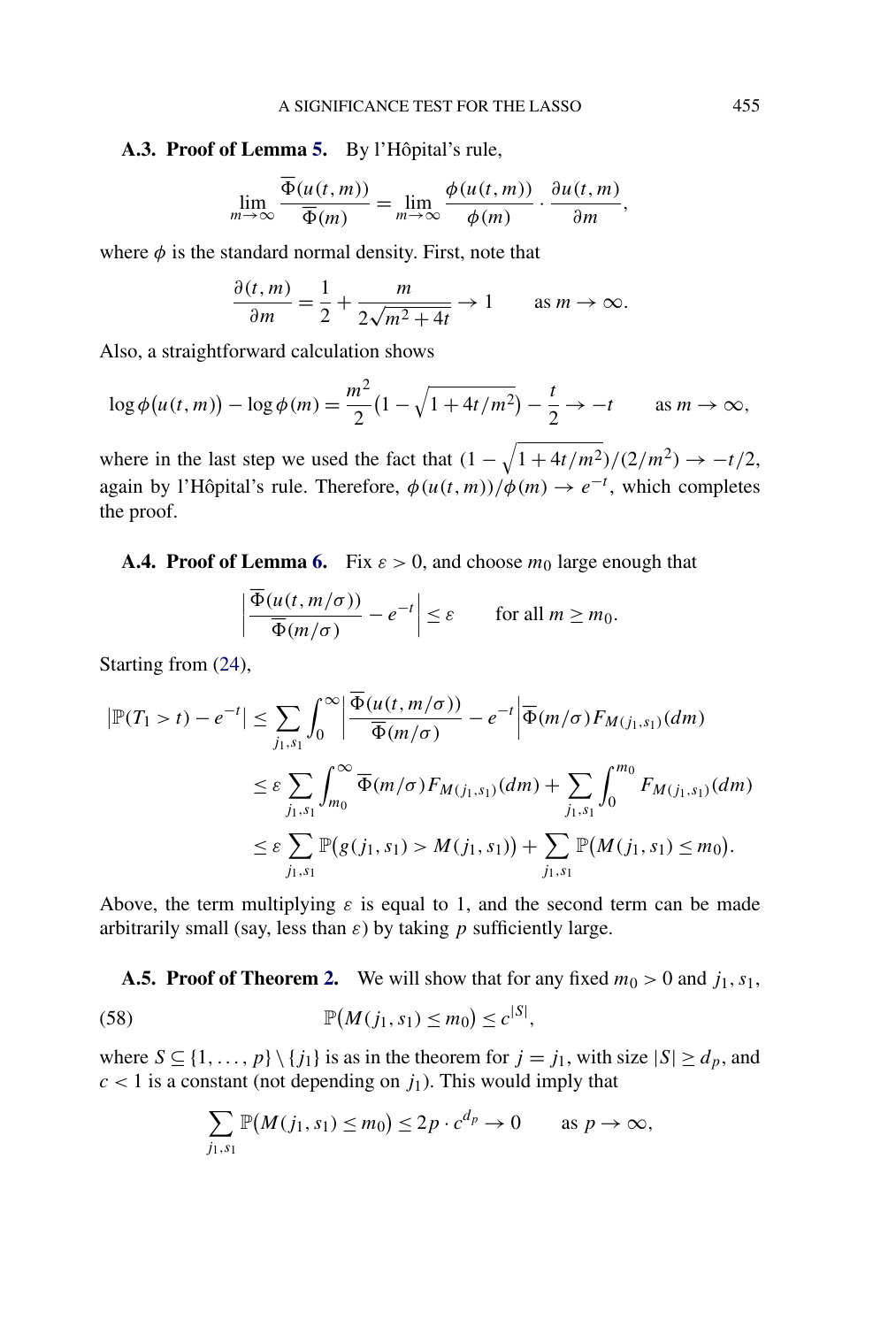<span id="page-43-0"></span>where we used the fact that  $d_p / \log p \to \infty$  by [\(27\)](#page-21-0). The above sum tending to zero now implies the desired convergence result by Lemma [6,](#page-20-0) and hence it suffices to show [\(58\)](#page-42-0). To this end, consider

$$
M(j_1, s_1) = \max_{j \neq j_1, s} \frac{sU_j - sR_{j, j_1}U_{j_1}}{1 - s s_1 R_{j, j_1}} \\
\geq \max_{j \neq j_1} \frac{|U_j - R_{j, j_1}U_{j_1}|}{1 + |R_{j, j_1}|} \\
\geq \max_{j \in S} \frac{|U_j - R_{j, j_1}U_{j_1}|}{2},
$$

where in both inequalities above we used the fact that  $|R_{j,j}| < 1$ . We can therefore use the bound

$$
\mathbb{P}(M(j_1, s_1) \le m_0) \le \mathbb{P}(|V_j| \le m_0, j \in S),
$$

where we define  $V_j = (U_j - R_{j,j} U_{j})/2$  for  $j \in S$ . Let  $r = |S|$ , and without a loss of generality, let  $S = \{1, \ldots, r\}$ . We will show that

P -|*V*1| ≤ *m*0*,...,*|*Vr*| ≤ *m*<sup>0</sup> ≤ *c<sup>r</sup>* (59)

for  $c = \Phi(2m_0/(\sigma \delta)) - \Phi(-2m_0/(\sigma \delta)) < 1$ , by induction; this would complete the proof, as it would imply [\(58\)](#page-42-0). Before presenting this argument, we note a few important facts. First, the condition in [\(26\)](#page-21-0) is really a statement about conditional variances:

$$
\text{Var}(U_i | U_\ell, \ell \in S \setminus \{i\}) = \sigma^2 \cdot [1 - R_{i, S \setminus \{i\}} (R_{S \setminus \{i\}}, S \setminus \{i\})^{-1} R_{S \setminus \{i\}, i}] \ge \sigma^2 \delta^2
$$
\nfor all  $i \in S$ ,

where recall that  $U_j = X_j^T y$ ,  $j = 1, ..., p$ . Second, since  $U_1, ..., U_r$  are jointly normal, we have

(60) 
$$
\text{Var}(U_i | U_\ell, \ell \in S') \geq \text{Var}(U_i | U_\ell, \ell \in S \setminus \{i\}) \geq \sigma^2 \delta^2
$$

for any  $S' \subseteq S \setminus \{i\}$  and  $i \in S$ ,

which can be verified using the conditional variance formula (i.e., the law of total variance). Finally, the collection  $V_1, \ldots, V_r$  is independent of  $U_{i_1}$ , because these random variables are jointly normal, and  $\mathbb{E}[V_jU_{j_1}] = 0$  for all  $j = 1, \ldots, r$ .

Now we give the inductive argument for (59). For the base case, note that *V*<sub>1</sub> ∼  $N(0, \tau_1^2)$ , where its variance is

$$
\tau_1^2 = \text{Var}(V_1) = \text{Var}(V_1 | U_{j_1}) = \text{Var}(U_1) / 4 \ge \sigma^2 \delta^2 / 4,
$$

the second equality is due to the independence of  $V_1$  and  $U_{j_1}$ , and the last inequality comes from the fact that conditioning can only decrease the variance, as stated above in (60). Hence,

$$
\mathbb{P}(|V_1| \le m_0) = \Phi(m_0/\tau_1) - \Phi(-m_0/\tau_1)
$$
  
\n
$$
\le \Phi(2m_0/(\sigma \delta)) - \Phi(-2m_0/(\sigma \delta)) = c.
$$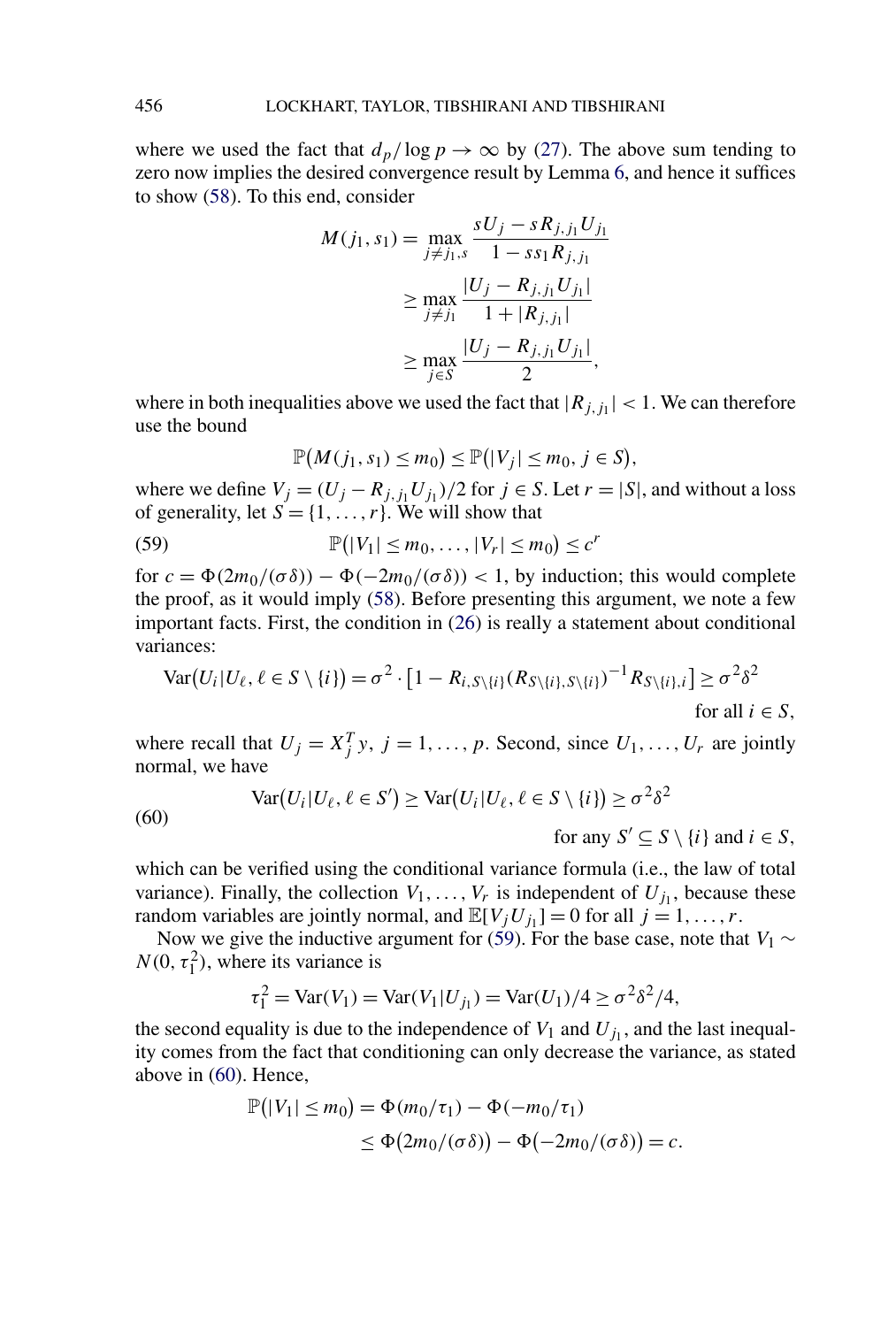Assume as the inductive hypothesis that  $\mathbb{P}(|V_1| \le m_0, \ldots, |V_q| \le m_0) \le c^q$ . Then

$$
\mathbb{P}(|V_1| \le m_0, \ldots, |V_{q+1}| \le m_0)
$$
  
=  $\mathbb{P}(|V_{q+1}| \le m_0||V_1| \le m_0, \ldots, |V_q| \le m_0) \cdot c^q$ .

We have, using the independence of  $V_1, \ldots, V_{q+1}$  and  $U_{j_1}$ ,

$$
V_{q+1}|V_1, ..., V_q \stackrel{d}{=} V_{q+1}|V_1, ..., V_q, U_{j_1}
$$
  

$$
\stackrel{d}{=} V_{q+1}|U_1, ..., U_q, U_{j_1}
$$
  

$$
\stackrel{d}{=} N(0, \tau_{q+1}^2),
$$

where the variance is

$$
\tau_{q+1}^2 = \text{Var}(V_{q+1}|U_1,\ldots,U_q,U_{j_1}) = \text{Var}(U_{q+1}|U_1,\ldots,U_q)/4 \ge \sigma^2 \delta^2/4
$$

and here we again used the fact that conditioning further can only reduce the variance, as in [\(60\)](#page-43-0). Therefore,

$$
\mathbb{P}(|V_{q+1}| \leq m_0|V_1,\ldots,V_q) \leq \Phi(2m_0/(\sigma\delta)) - \Phi(-2m_0/(\sigma\delta)) = c
$$

and so

$$
\mathbb{P}(|V_1| \le m_0, \ldots, |V_{q+1}| \le m_0) \le c \cdot c^q = c^{q+1},
$$

completing the inductive step.

# **A.6. Proof of Lemma [7.](#page-24-0)** Notice that

$$
g(j_k, s_k) > g(j, s)
$$
  

$$
\iff g(j_k, s_k)(1 - \Sigma_{j, j'} / \Sigma_{jj}) > g(j, s) - (\Sigma_{j, j'} / \Sigma_{jj})g(j_k, s_k).
$$

We now handle division by  $1 - \sum_{j,j'} / \sum_{jj}$  in three cases:

• if  $1 - \sum_{j,j'} / \sum_{jj} > 0$ , then

$$
g(j_k, s_k) > g(j, s) \iff g(j_k, s_k) > \frac{g(j, s) - (\Sigma_{j, j'}/\Sigma_{jj})g(j_k, s_k)}{1 - \Sigma_{j, j'}/\Sigma_{jj}};
$$

• if 
$$
1 - \sum_{j,j'} / \sum_{j,j} < 0
$$
, then

$$
g(j_k, s_k) > g(j, s) \iff g(j_k, s_k) < \frac{g(j, s) - (\Sigma_{j, j'}/\Sigma_{jj})g(j_k, s_k)}{1 - \Sigma_{j, j'}/\Sigma_{jj}};
$$

• if 
$$
1 - \sum_{j,j'} / \sum_{jj} = 0
$$
, then  
\n $g(j_k, s_k) > g(j, s) \iff 0 > g(j, s) - (\sum_{j,j'} / \sum_{jj}) g(j_k, s_k).$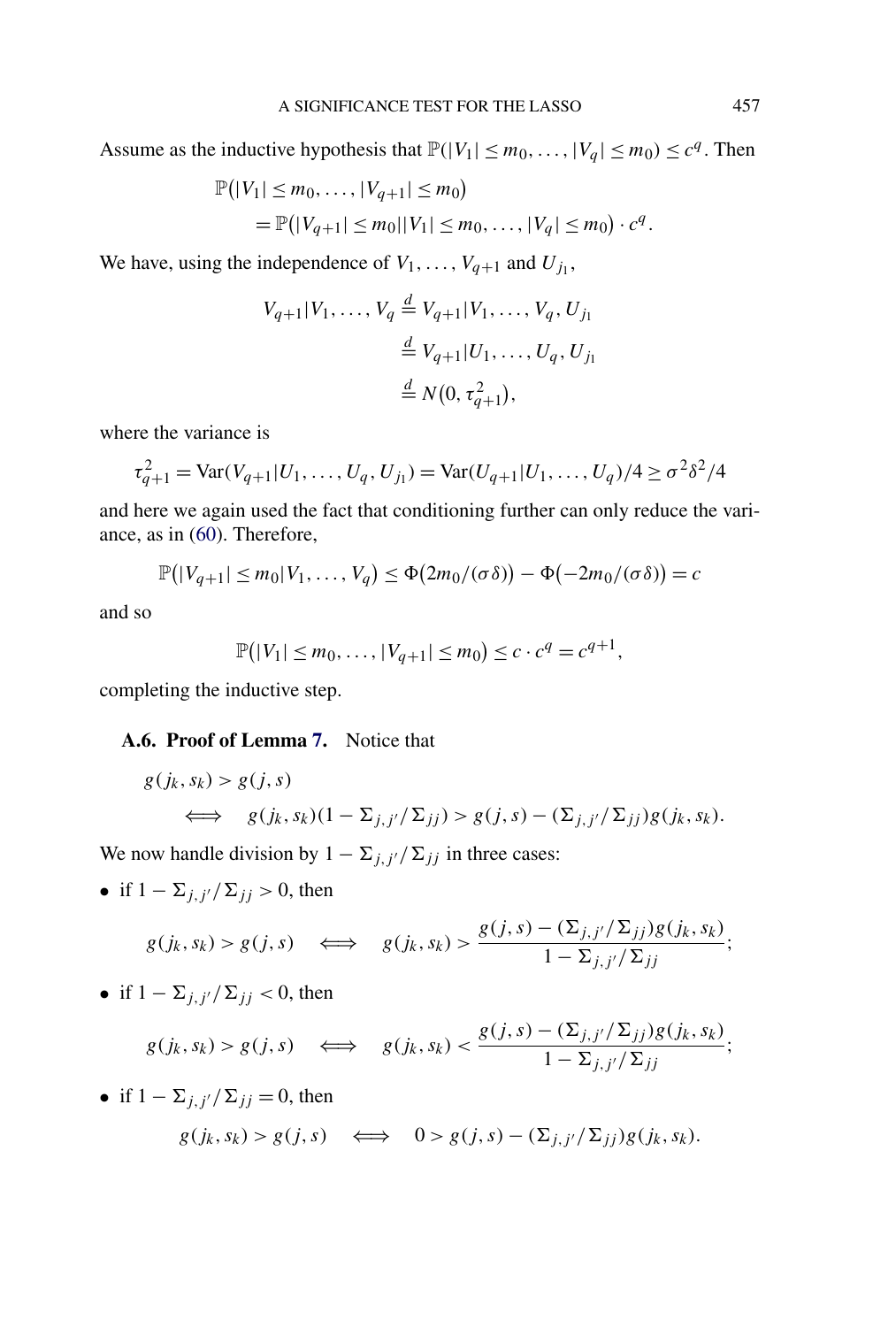Using this breakdown, we see that the statement  $g(j_k, s_k) > g(j, s)$  for all  $(j, s) \neq$  $(j_k, s_k)$  is then equivalent to

$$
g(j_k, s_k) > g(j_k, -s_k), \t g(j_k, s_k) > M^+(j_k, s_k),
$$
  

$$
g(j_k, s_k) < M^-(j_k, s_k), \t 0 > M^0(j_k, s_k).
$$

Noting that  $g(j_k, s_k)$  and  $g(j_k, -s_k)$  must have opposite signs, the above is equivalent to

$$
g(j_k, s_k) > 0, \t g(j_k, s_k) > M^+(j_k, s_k),
$$
  

$$
g(j_k, s_k) < M^-(j_k, s_k), \t 0 > M^0(j_k, s_k),
$$

which gives the result in the lemma.

**A.7. Proof of Lemma [8.](#page-25-0)** Define  $\sigma_k = \sigma/\sqrt{C(j_k, s_k)}$  and  $u(a, b) = (b + b)$ √  $\sqrt{b^2 + 4a}$ )/2. Exactly as before (dropping for simplicity the notational dependence of *g*,  $M^+$  on  $j_k$ ,  $s_k$ ),

$$
g(g-M^+)/\sigma_k^2>t
$$
,  $g>M^+$   $\iff$   $g/\sigma_k > u(t, M^+/\sigma_k)$ .

Therefore, we can rewrite [\(40\)](#page-25-0) as

$$
\mathbb{P}(\widetilde{T}_k > t) = \sum_{j_k, s_k} \mathbb{P}\big(g(j_k, s_k)/\sigma_k > u\big(t, M^+(j_k, s_k)/\sigma_k\big),
$$
\n
$$
g(j_k, s_k) < M^-(j_k, s_k), 0 > M^0(j_k, s_k)\big).
$$

Note that we have dropped the inequality  $g(j_k, s_k) > 0$  from each term, as it is implied by the first inequality  $g(j_k, s_k)/\sigma_k > u(t, M^+(j_k, s_k)/\sigma_k) \geq 0$ . We can upper bound the right-hand side above by replacing  $g(j_k, s_k) < M^-(j_k, s_k)$  with

$$
g(j_k, s_k) < M^-(j_k, s_k) + u\big(t\sigma_k^2, M^+(j_k, s_k)\big) - M^+(j_k, s_k),
$$

because  $u(a, b) \ge b$  for all  $a \ge 0$  and *b*. Furthermore, Lemma [10](#page-50-0) (Appendix [A.10\)](#page-50-0) shows that indeed  $\sigma_k^2 = \sigma^2/C(j_k, s_k) = \text{Var}(g(j_k, s_k))$  for fixed  $j_k, s_k$ , and hence  $g(j_k, s_k)/\sigma_k$  is standard normal for fixed  $j_k, s_k$ . Therefore,

$$
\mathbb{P}(\widetilde{T}_k > t) \le \sum_{j_k, s_k} \int \left[ \Phi(m^-/\sigma_k + u(t, m^+/\sigma_k) - m^+/\sigma_k) - \Phi(u(t, m^+/\sigma_k)) \right] \times G_{j_k, s_k}(dm^+, dm^-, dm^0),
$$

where

$$
G_{j_k, s_k}(dm^+, dm^-, dm^0)
$$
  
= 1{ $m^+ < m^-, m^0 < 0$ } \cdot F\_{M^+(j\_k, s\_k), M^-(j\_k, s\_k), M^0(j\_k, s\_k)}(dm^+, dm^-, dm^0)

<span id="page-45-0"></span>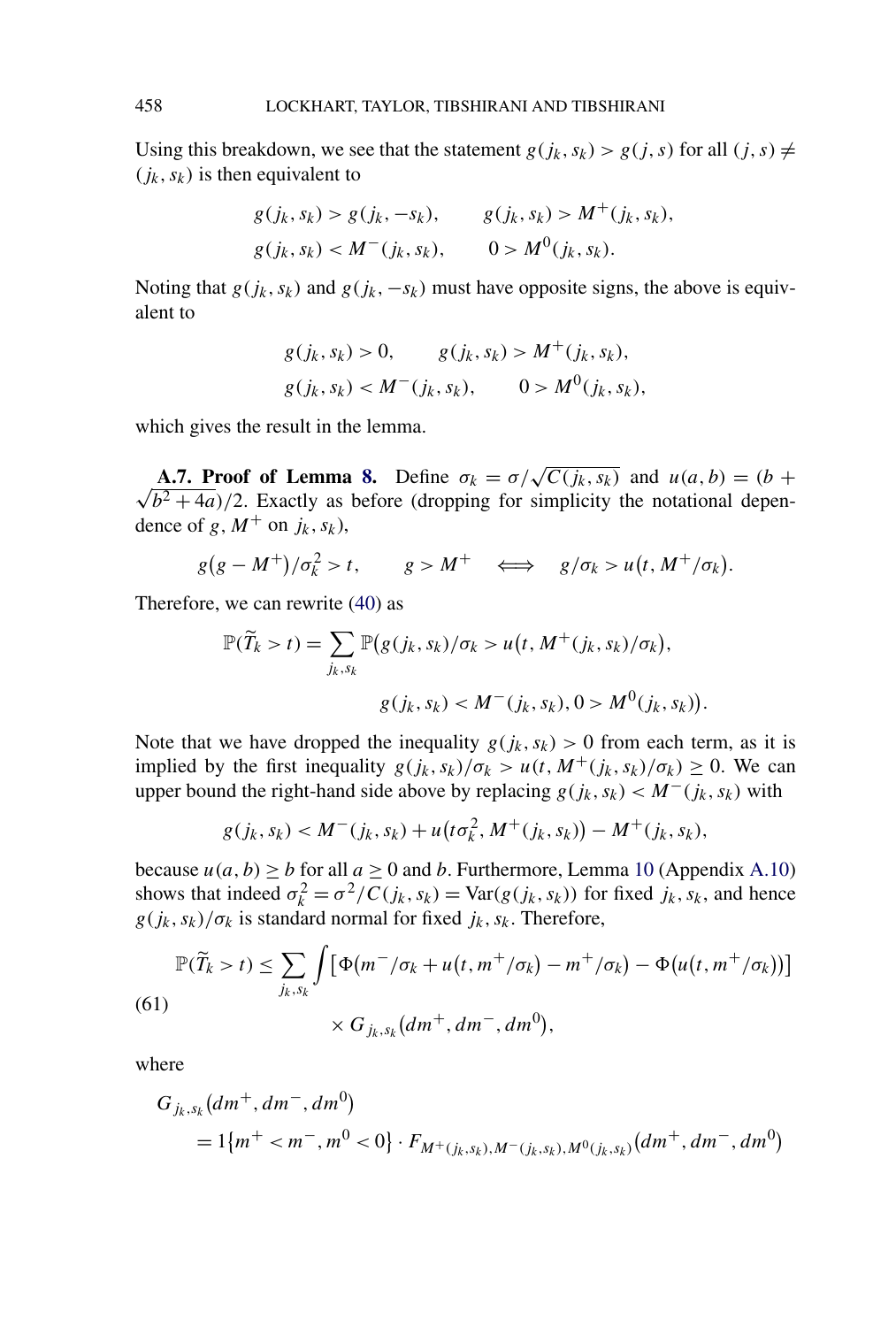with  $F_{M^+(j_k,s_k),M^-(j_k,s_k),M^0(j_k,s_k)}$  the joint distribution of  $M^+(j_k,s_k),M^-(j_k,s_k)$ ,  $M^0(j_k, s_k)$ , and we used the fact that *g* is independent of  $M^+$ ,  $M^-$ ,  $M^0$  for fixed  $j_k$ ,  $s_k$ . From [\(61\)](#page-45-0),

$$
\mathbb{P}(\widetilde{T}_k > t) - e^{-t}
$$
\n
$$
(62) \leq \sum_{j_k, s_k} \int \left( \frac{\Phi(m^-/\sigma_k + u(t, m^+/\sigma_k) - m^+/\sigma_k) - \Phi(u(t, m^+/\sigma_k))}{\Phi(m^-/\sigma_k) - \Phi(m^+/\sigma_k)} - e^{-t} \right)
$$
\n
$$
\times \left[ \Phi(m^-/\sigma_k) - \Phi(m^+/\sigma_k) \right] \cdot G_{j_k, s_k} \left( dm^+, dm^-, dm^0 \right),
$$

where we here used the fact that

$$
\sum_{j_k, s_k} \int \left[ \Phi(m^-/\sigma_k) - \Phi(m^+/\sigma_k) \right] G_{j_k, s_k} (dm^+, dm^-, dm^0)
$$
  
= 
$$
\sum_{j_k, s_k} \mathbb{P}(g(j_k, s_k) > M^+(j_k, s_k), g(j_k, s_k) < M^-(j_k, s_k), 0 > M^0(j_k, s_k))
$$
  

$$
\geq \sum_{j_k, s_k} \mathbb{P}(g(j_k, s_k) > 0, g(j_k, s_k) > M^+(j_k, s_k),
$$
  

$$
g(j_k, s_k) < M^-(j_k, s_k), 0 > M^0(j_k, s_k))
$$
  
= 1,

the last equality following by Lemma [7](#page-24-0) (i.e., each term in the last sum is exactly the probability of  $j_k$ ,  $s_k$  maximizing  $g$ ). We show in Lemma [11](#page-51-0) (Appendix [A.11\)](#page-51-0) that

$$
\lim_{m^+\to\infty} \frac{\Phi(m^- + u(t, m^+) - m^+) - \Phi(u(t, m^+))}{\Phi(m^-) - \Phi(m^+)} \le e^{-t},
$$

provided that  $m^{-} > m^{+}$ . Hence, fix  $\varepsilon > 0$ , and choose  $m_0$  sufficiently large, so that for each *k*,

$$
\frac{\Phi(m^{-}/\sigma_{k}+u(t,m^{+}/\sigma_{k})-m^{+}/\sigma_{k})-\Phi(u(t,m^{+}/\sigma_{k}))}{\Phi(m^{-}/\sigma_{k})-\Phi(m^{+}/\sigma_{k})}-e^{-t}\leq\varepsilon
$$

for all  $m^-/\sigma_k > m^+/\sigma_k \geq m_0$ .

Working from (62),

$$
\mathbb{P}(\widetilde{T}_k > t) - e^{-t}
$$
  
\n
$$
\leq \varepsilon \sum_{j_k, s_k} \int_{m^+/\sigma_k \geq m_0} [\Phi(m^-/\sigma_k) - \Phi(m^+/\sigma_k)] G_{j_k, s_k}(dm^+, dm^-, dm^0)
$$
  
\n
$$
+ \sum_{j_k, s_k} \int_{m^+/\sigma_k \leq m_0} G_{j_k, s_k}(dm^+, dm^-, dm^0).
$$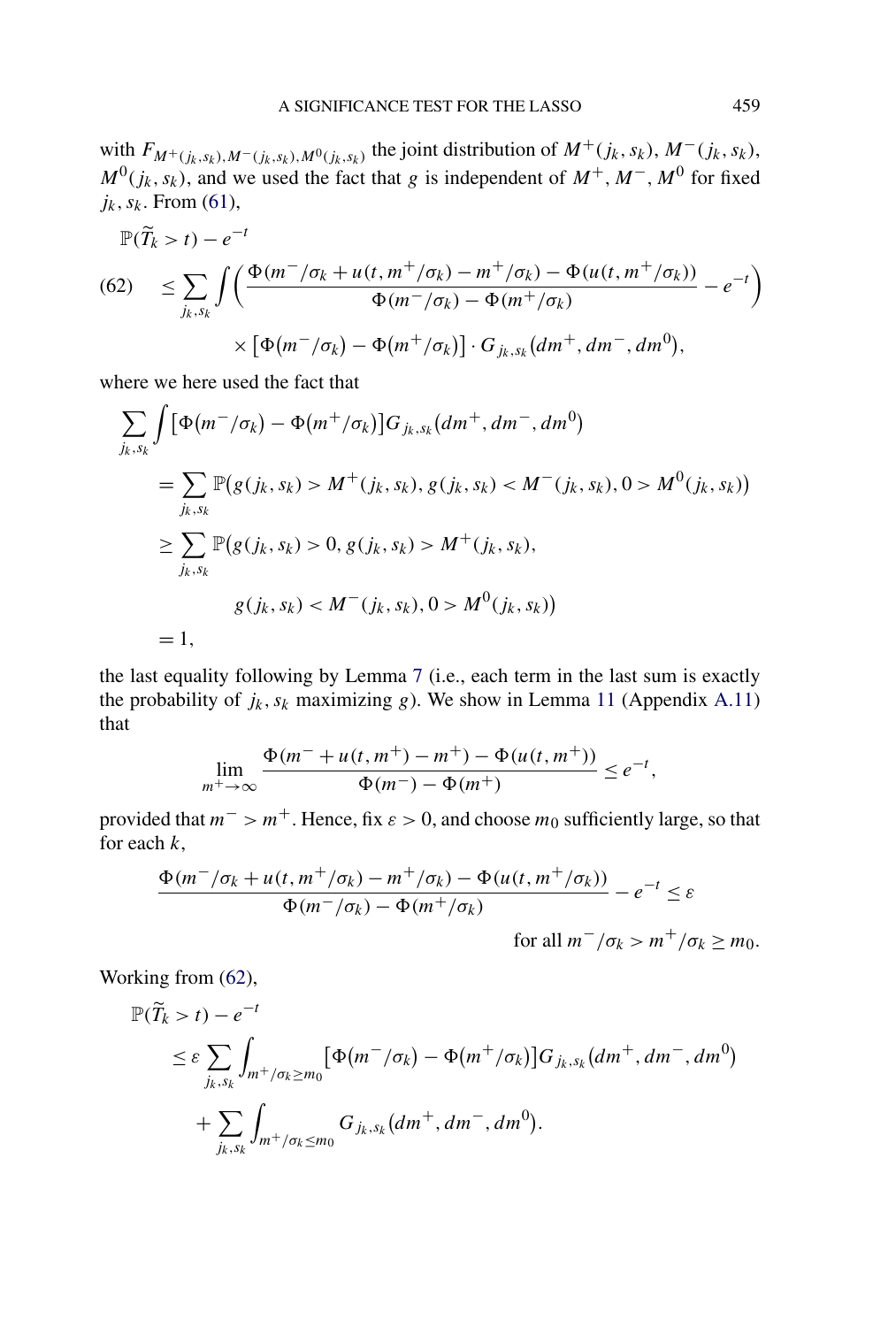Note that the first term on the right-hand side above is  $\leq \varepsilon$ , and the second term is bounded by  $\sum_{j_k, s_k} \mathbb{P}(M^+(j_k, s_k) \leq m_0 \sigma_k)$ , which by assumption can be made arbitrarily small (smaller than, say, *ε*) by taking *p* large enough.

**A.8. Proof of Lemma [9.](#page-26-0)** For now, we reintroduce the notational dependence of the process *g* on *A,sA*, as this will be important. We show in Lemma [12](#page-52-0) (Ap-pendix [A.12\)](#page-52-0) that for any fixed  $j_k$ ,  $s_k$ ,  $j$ ,  $s$ ,

$$
\frac{g^{(A,s_A)}(j,s) - (\sum_{j_k,j}/\sum_{j_k,j_k})g^{(A,s_A)}(j_k,s_k)}{1 - \sum_{j_k,j}/\sum_{j_k,j_k}} = g^{(A \cup \{j_k\},s_{A \cup \{j_k\}})}(j,s),
$$

where  $\Sigma_{j_k,j} = \mathbb{E}[g^{(A,s_A)}(j_k,s_k), g^{(A,s_A)}(j,s)]$ , as given in [\(30\)](#page-22-0), and as usual,  $s_{A\cup\{j_k\}}$  denotes the concatenation of  $s_A$  and  $s_k$ . According to its definition in [\(35\)](#page-24-0), therefore,

$$
M^+(j_k, s_k) = \max_{(j,s) \in S^+(j_k, s_k)} g^{(A \cup \{j_k\}, s_{A \cup \{j_k\}})}(j, s)
$$

and hence on the event  $E(j_k, s_k)$ , since we have  $g^{(A,s_A)}(j_k, s_k) > M^+(j_k, s_k)$ ,

$$
M^{+}(j_{k}, s_{k})
$$
\n
$$
= \max_{(j,s)\in S^{+}(j_{k}, s_{k})} g^{(A\cup\{j_{k}\}, s_{A\cup\{j_{k}\}})}(j, s)
$$
\n
$$
\times 1\{g^{(A\cup\{j_{k}\}, s_{A\cup\{j_{k}\}})}(j, s) < g^{(A, s_{A})}(j_{k}, s_{k})\}
$$
\n
$$
\leq \max_{j \notin A\cup\{j_{k}\}, s} g^{(A\cup\{j_{k}\}, s_{A\cup\{j_{k}\}})}(j, s) \cdot 1\{g^{(A\cup\{j_{k}\}, s_{A\cup\{j_{k}\}})}(j, s) < g^{(A, s_{A})}(j_{k}, s_{k})\}
$$
\n
$$
= M(j_{k}, s_{k}).
$$

This means that (now we return to writing  $g^{(A,s_A)}$  as g, for brevity)

$$
\sum_{j_k, s_k} \mathbb{P}\big(\big\{C(j_k, s_k) \cdot g(j_k, s_k)(g(j_k, s_k) - M(j_k, s_k)\big)/\sigma^2 > t\big\} \cap E(j_k, s_k)\big) \n\leq \sum_{j_k, s_k} \mathbb{P}\big(\big\{C(j_k, s_k) \cdot g(j_k, s_k)(g(j_k, s_k) - M^+(j_k, s_k)\big)/\sigma^2 > t\big\} \cap E(j_k, s_k)\big)
$$

and so  $\lim_{p\to\infty} \mathbb{P}(T_k > t) \le \lim_{p\to\infty} \mathbb{P}(\widetilde{T}_k > t) \le e^{-t}$ , the desired conclusion.

**A.9. Proof of Theorem [3.](#page-26-0)** Since we are assuming that  $\mathbb{P}(B) \to 1$ , we know that  $\mathbb{P}(T_k > t | B) - \mathbb{P}(T_k > t) \to 0$ , so we only need to consider the marginal limiting distribution of  $T_k$ . We write  $A = A_0$  and  $s_A = s_{A_0}$ . The general idea here is similar to that used in the proof of Theorem [2.](#page-21-0) Fixing  $m_0$  and  $j_k$ ,  $s_k$ , we will show that

(63) 
$$
\mathbb{P}(M^+(j_k,s_k)\leq m_0\sigma_k)\leq c^{|S|},
$$

<span id="page-47-0"></span>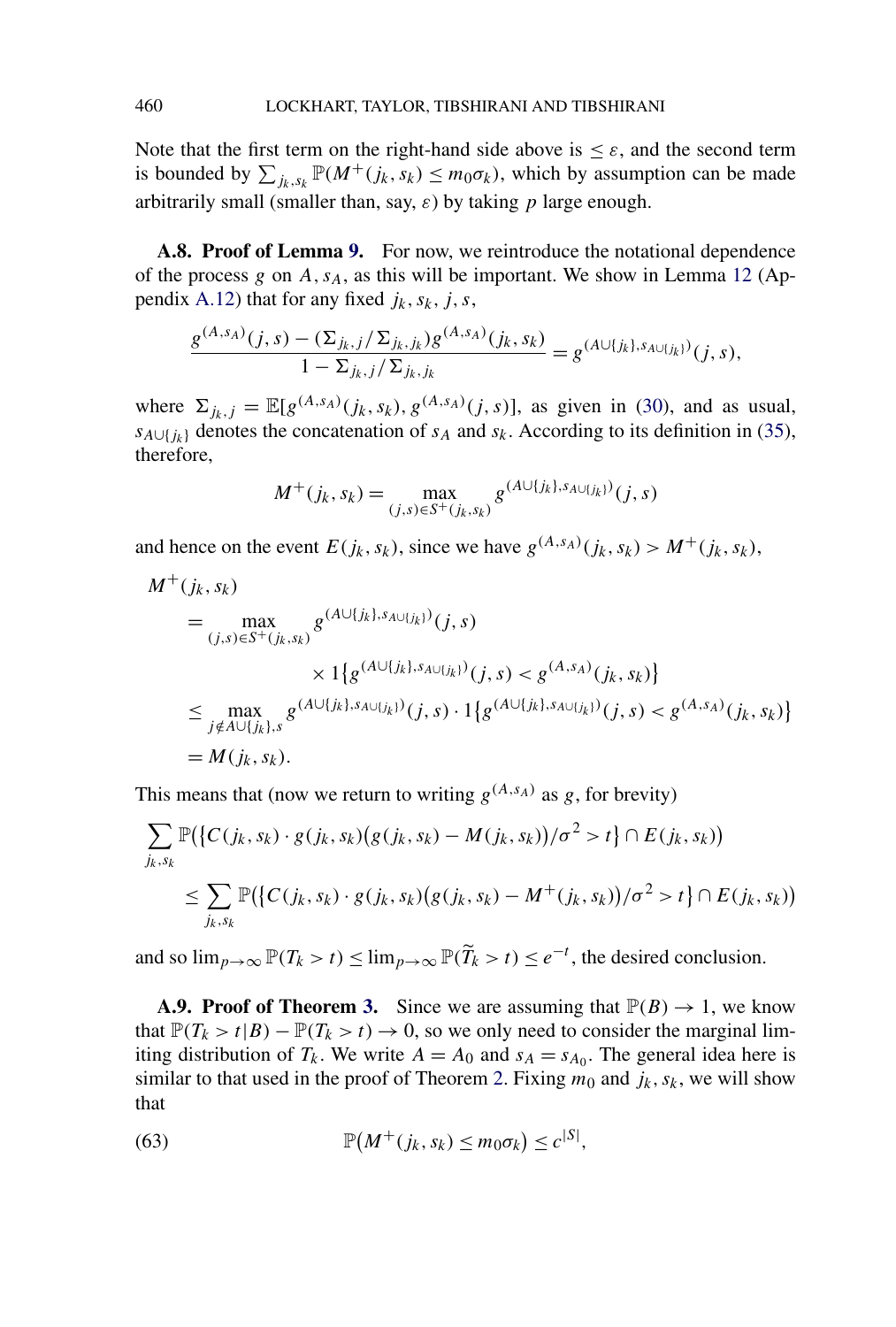where  $S \subseteq \{1, ..., p\} \setminus (A \cup \{j_k\})$  is as in the statement of the theorem for  $j = j_k$ , with size  $|S| \ge d_p$ , and  $c < 1$  is a constant (not depending on  $j_k$ ). Also, as in the proof of Lemma [8,](#page-25-0) we abbreviated  $\sigma_k = \sigma / \sqrt{C(j_k, s_k)}$ . This bound would imply that

$$
\sum_{j_k, s_k} \mathbb{P}(M^+(j_k, s_k) \le m_0 \sigma_k) \le 2p \cdot c^{d_p} \to 0 \quad \text{as } p \to \infty,
$$

since  $d_p/\log p \to 0$ . The above sum converging to zero is precisely the condition required by Lemma [9,](#page-26-0) which then gives the desired (conservative) exponential limit for  $T_k$ . Hence, it is suffices to show [\(63\)](#page-47-0). For this, we start by recalling the definition of  $M^+$  in [\(35\)](#page-24-0):

$$
M^{+}(j_{k}, s_{k}) = \max_{(j,s) \in S^{+}(j_{k}, s_{k})} \frac{g(j,s) - (\Sigma_{j_{k},j} / \Sigma_{j_{k},j_{k}})g(j_{k}, s_{k})}{1 - \Sigma_{j_{k},j} / \Sigma_{j_{k},j_{k}}}
$$
  
where  $S^{+}(j_{k}, s_{k}) = \left\{(j,s) : j \notin A \cup \{j_{k}\}, \frac{\Sigma_{j_{k},j}}{\Sigma_{j_{k},j_{k}}} < 1\right\}.$ 

Here, we write  $\Sigma_{jk,j} = \mathbb{E}[g(j_k, s_k)g(j, s)]$ ; note that  $\Sigma_{jk,jk} = \sigma_k^2$  (as shown in Lemma [10\)](#page-50-0). First, we show that the conditions of the theorem actually imply that  $S^+(j_k, s_k) \supseteq S \times \{-1, 1\}^{|S|}$ . This is true because for  $j \in S$  and any  $s \in \{-1, 1\}$ , we have  $|R_{i,jk}|/R_{ik,jk} < \eta/(2-\eta)$  by [\(44\)](#page-26-0), and

$$
|R_{j,j_k}|/R_{j_k,j_k} < \eta/(2-\eta) \quad \Longrightarrow \quad \left| \frac{R_{j,j_k}}{R_{j_k,j_k}} \cdot \frac{s_k - X_{j_k}^T (X_A^T)^+ s_A}{s - X_j^T (X_A^T)^+ s_A} \right| < 1
$$

$$
\Longrightarrow \quad \Sigma_{j_k,j} / \Sigma_{j_k,j_k} < 1.
$$

The first implication uses the assumption [\(42\)](#page-26-0), as  $|s_k - X_{jk}^T (X_A^T)^+ s_A| \leq 1 + \frac{1}{2}$  $||(X_A)^+X_{j_k}||_1 \leq 2 - \eta$  and  $|s - X_j^T (X_A^T)^+ s_A| \geq 1 - ||(X_A)^+ X_{j_k}||_1 \geq \eta$ , and the second simply follows from the definition of  $\Sigma_{j_k,j}$  and  $\Sigma_{j_k,j_k}$ . Therefore,

$$
M^{+}(j_{k}, s_{k}) \geq \max_{j \in S, s} \frac{g(j, s) - (\sum_{j_{k}, j} / \sum_{j_{k}, j_{k}}) g(j_{k}, s_{k})}{1 - \sum_{j_{k}, j} / \sum_{j_{k}, j_{k}}}.
$$

Let  $U_j = X_j^T (I - P_A) y$  and  $\theta_{j_k, j} = R_{j_k, j} / R_{j_k, j_k}$  for  $j \in S$ . By the arguments given in the proof of Lemma [12,](#page-52-0) we can rewrite the right-hand side above, yielding

$$
M^{+}(j_{k}, s_{k}) \geq \max_{j \in S, s} \frac{U_{j} - \theta_{j_{k}, j} U_{j_{k}}}{s - X_{j}^{T} (X_{A \cup \{j_{k}\}}^{T})^{+} s_{A \cup \{j_{k}\}}}
$$
  
= 
$$
\max_{j \in S, s} \frac{s(U_{j} - \theta_{j_{k}, j} U_{j_{k}})}{1 - s X_{j}^{T} (X_{A \cup \{j_{k}\}}^{T})^{+} s_{A \cup \{j_{k}\}}}
$$
  

$$
\geq \max_{j \in S} \frac{|U_{j} - \theta_{j_{k}, j} U_{j_{k}}|}{1 + |X_{j}^{T} (X_{A \cup \{j_{k}\}}^{T})^{+} s_{A \cup \{j_{k}\}}|}
$$
  

$$
\geq \max_{j \in S} \frac{|U_{j} - \theta_{j_{k}, j} U_{j_{k}}|}{2},
$$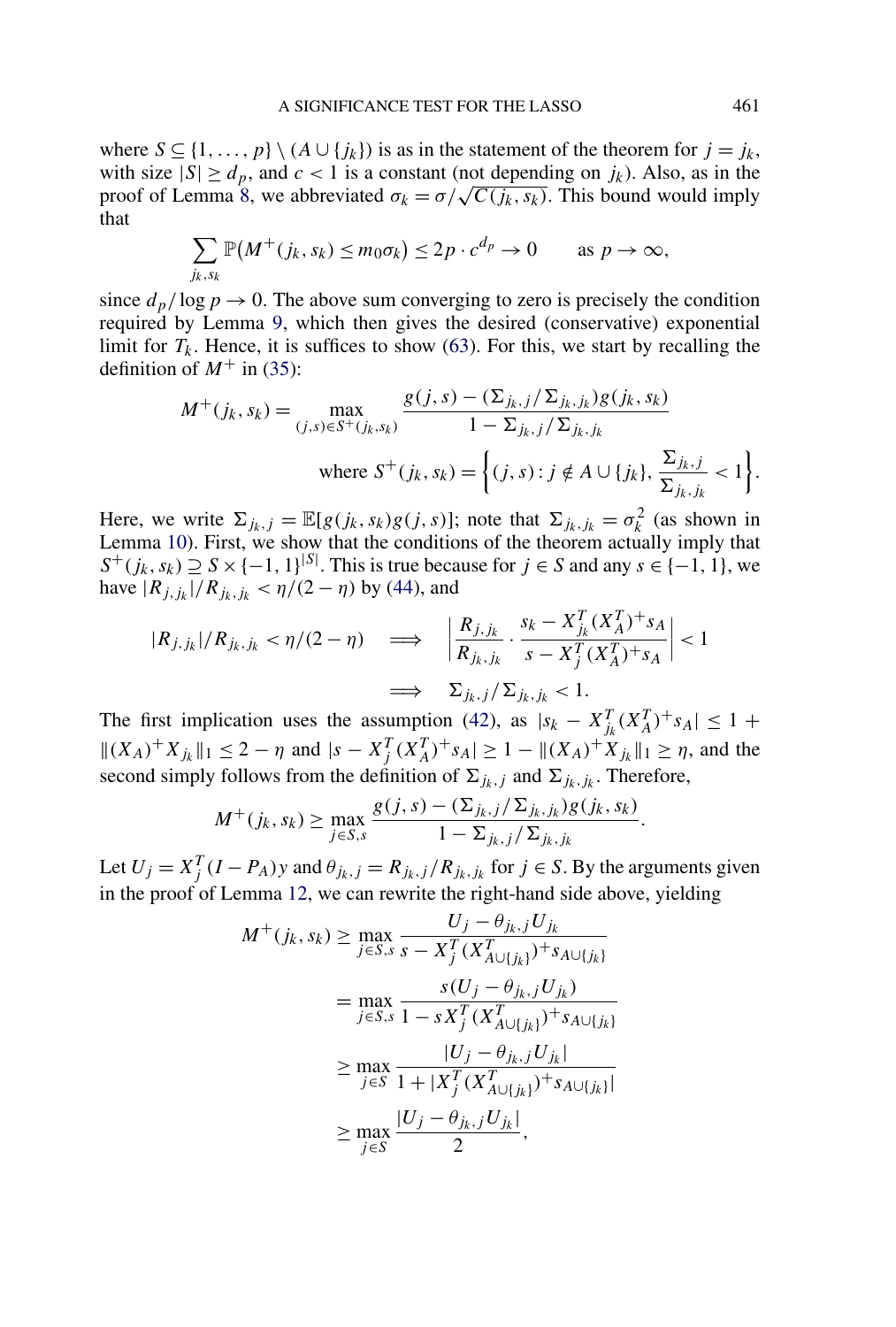where the last two inequalities above follow as  $|X_j^T(X_{A\cup\{j_k\}})^+s_{A\cup\{j_k\}}| < 1$  for all *j* ∈ *S*, which itself follows from the assumption that  $\|(X_{A\cup\{i_k\}})^+X_i\|_{\infty}$  < 1 for all  $j \in S$ , in [\(45\)](#page-26-0). Hence,

$$
\mathbb{P}(M^+(j_k,s_k)\leq m_0\sigma_k)\leq \mathbb{P}(|V_j|\leq m_0\sigma_k,\,j\in S),
$$

where  $V_j = (U_j - \theta_{j_k}, jU_{j_k})/2$ . Writing without a loss of generality  $r = |S|$  and  $S = \{1, \ldots, r\}$ , it now remains to show that

(64) 
$$
\mathbb{P}(|V_1| \leq m_0 \sigma_k, \ldots, |V_r| \leq m_0 \sigma_k) \leq c^r.
$$

Similar to the arguments in the proof of Theorem [2,](#page-21-0) we will show (64) by induc-Similar to the arguments in the proof of Theorem 2, we will show (64) by induction, for the constant  $c = \Phi(2m_0\sqrt{C}/(\delta\eta)) - \Phi(-2m_0\sqrt{C}/(\delta\eta)) < 1$ . Before this, it is helpful to discuss three important facts. First, we note that [\(43\)](#page-26-0) is actually a lower bound on the ratio of conditional to unconditional variances:

$$
\operatorname{Var}(U_i | U_\ell, \ell \in S \setminus \{i\}) / \operatorname{Var}(U_i)
$$
  
=  $[R_{ii} - R_{i, S \setminus \{i\}} (R_{S \setminus \{i\}, S \setminus \{i\}})^{-1} R_{S \setminus \{i\}, i}] / R_{ii} \ge \delta^2$  for all  $i \in S$ .

Second, conditioning on a smaller set of variables can only increase the conditional variance:

$$
\operatorname{Var}(U_i | U_\ell, \ell \in S') \ge \operatorname{Var}(U_i | U_\ell, \ell \in S \setminus \{i\}) \ge \delta^2 \sigma^2 R_{ii}
$$
\n
$$
\text{for any } S' \subseteq S \setminus \{i\} \text{ and } i \in S,
$$

which holds as  $U_1, \ldots, U_r$  are jointly normal. Third, and lastly, the collection  $V_1, \ldots, V_r$  is independent of  $U_{i_k}$ , since these variables are all jointly normal, and it is easily verified that  $\mathbb{E}[V_jU_{jk}] = 0$  for each  $j = 1, \ldots, r$ .

We give the inductive argument for (64). For the base case, we have  $V_1 \sim$  $N(0, \tau_1^2)$ , where

$$
\tau_1^2 = \text{Var}(V_1) = \text{Var}(V_1 | U_{jk}) = \text{Var}(U_1)/4 \ge \delta^2 \sigma^2 R_{11}/4.
$$

Above, in the second equality, we used that  $V_1$  and  $U_{j_k}$  are independent, and in the last inequality, that conditioning on fewer variables (here, none) only increases the variance. This means that √

$$
\mathbb{P}(|V_1| \leq m_0 \sigma_k) \leq \mathbb{P}(|Z| \leq 2m_0 \sigma_k/(\delta \sigma \sqrt{R_{11}})) \leq \mathbb{P}(|Z| \leq 2m_0 \sqrt{C}/(\delta \eta)) = c,
$$

where *Z* is standard normal; note that in the last inequality above, we applied the upper bound

$$
\frac{\sigma_k^2}{\sigma^2 R_{11}} = \frac{\Sigma_{j_k, j_k}}{\sigma^2 R_{11}} = \frac{R_{j_k, j_k}}{R_{11}} \cdot \frac{1}{[s_k - X_{j_k}^T (X_A^T)^+ s_A]^2} \le \frac{C}{\eta^2}.
$$

Now, for the inductive hypothesis, assume that  $\mathbb{P}(|V_1| \leq m_0 \sigma_k, \ldots, |V_q| \leq$  $m_0 \sigma_k \leq c^q$ . Consider

$$
\mathbb{P}(|V_1| \leq m_0 \sigma_k, \ldots, |V_{q+1}| \leq m_0 \sigma_k)
$$
  
= 
$$
\mathbb{P}(|V_{q+1}| \leq m_0 \sigma_k ||V_1| \leq m_0 \sigma_k, \ldots, |V_q| \leq m_0 \sigma_k) \cdot c^q.
$$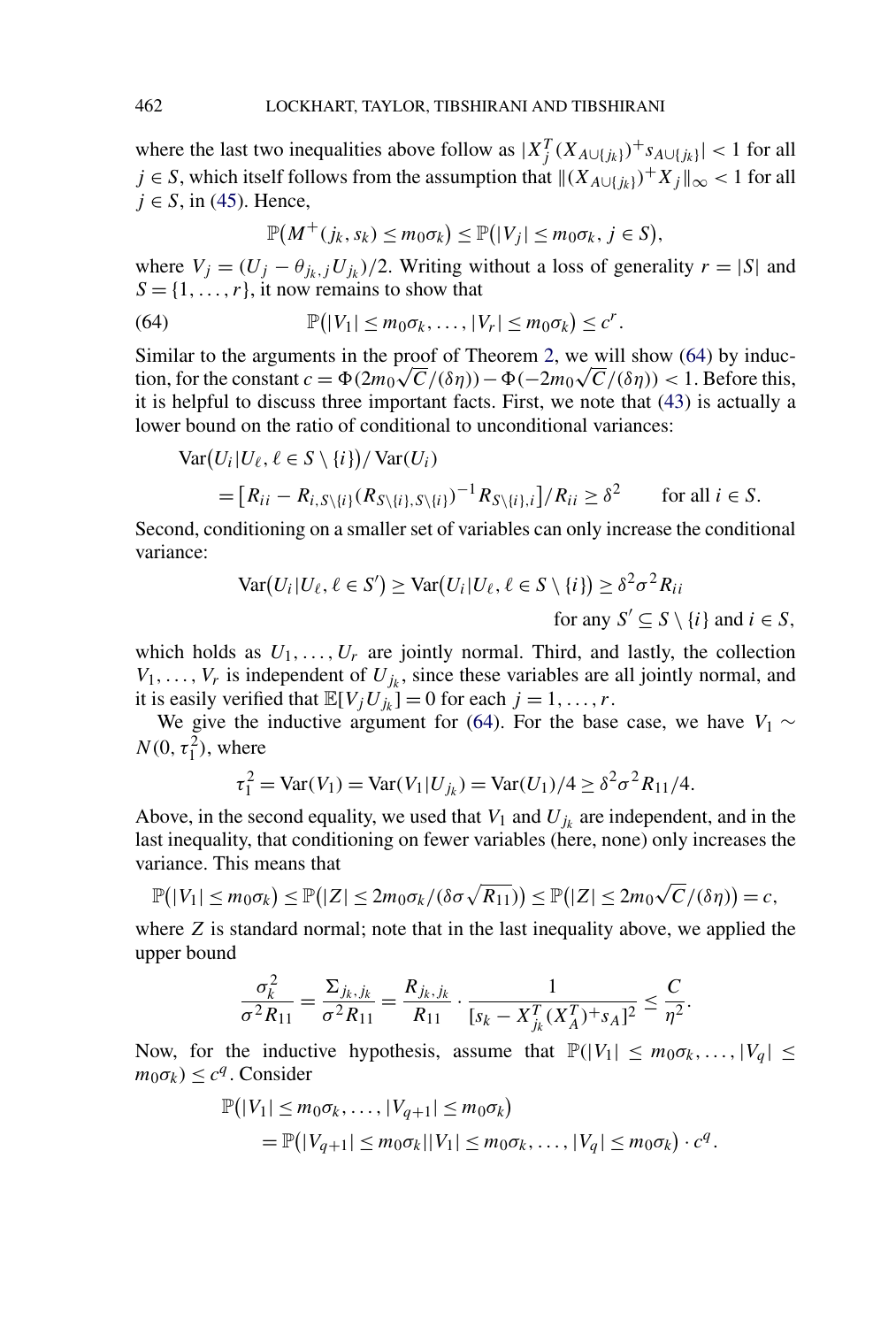<span id="page-50-0"></span>Using the independence of  $V_1, \ldots, V_{q+1}$  and  $U_{j_k}$ ,

$$
V_{q+1}|V_1, ..., V_q \stackrel{d}{=} V_{q+1}|V_1, ..., V_q, U_{j_k}
$$
  

$$
\stackrel{d}{=} V_{q+1}|U_1, ..., U_q, U_{j_k}
$$
  

$$
\stackrel{d}{=} N(0, \tau_{q+1}^2).
$$

The variance  $\tau_{q+1}^2$  is

$$
\tau_{q+1}^2 = \text{Var}(V_{q+1}|U_1, ..., U_q, U_{j_k})
$$
  
= 
$$
\text{Var}(U_{q+1}|U_1, ..., U_q)/4
$$
  

$$
\geq \delta^2 \sigma^2 R_{q+1,q+1}/4,
$$

where we again used the fact that conditioning on a smaller set of variables only makes the variance larger. Finally,

$$
\mathbb{P}(|V_{q+1}| \le m_0 \sigma_k | V_1, \dots, V_q) \le \mathbb{P}(|Z| \le 2m_0 \sigma_k / (\delta \sigma \sqrt{R_{q+1,q+1}}))
$$
  

$$
\le \mathbb{P}(|Z| \le 2m_0 \sqrt{C}/(\delta \eta))
$$
  

$$
= c,
$$

where we used  $\sigma_k^2/(\sigma^2 R_{q+1,q+1}) \le C/\eta^2$  as above, and so

$$
\mathbb{P}(|V_1| \leq m_0 \sigma_k, \ldots, |V_{q+1}| \leq m_0 \sigma_k) \leq c \cdot c^q = c^{q+1}.
$$

This completes the inductive proof.

# **A.10. Statement and proof of Lemma 10.**

LEMMA 10. *For any fixed*  $A$ ,  $s_A$ , and any  $j \notin A$ ,  $s \in \{-1, 1\}$ , we have

$$
\text{Var}(g(j,s)) = \frac{X_j^T (I - P_A) X_j^T \sigma^2}{[s - X_j^T (X_A^T)^+ s_A]^2} = \frac{\sigma^2}{\|(X_{A \cup \{j\}}^T)^+ s_{A \cup \{j\}} - (X_A^T)^+ s_A\|_2^2},
$$

*where*  $s_{A\cup\{j\}}$  *denotes the concatenation of*  $s_A$  *and*  $s$ .

PROOF. We will show that

(65) 
$$
\frac{[s - X_j^T (X_A^T)^+ s_A]^2}{X_j^T (I - P_A) X_j^T} = || (X_{A \cup \{j\}}^T)^+ s_{A \cup \{j\}} - (X_A^T)^+ s_A ||_2^2.
$$

The right-hand side above, after a straightforward calculation, is shown to be equal to

(66) 
$$
s_{A\cup\{j\}}^T (X_{A\cup\{j\}}^T X_{A\cup\{j\}})^{-1} s_{A\cup\{j\}} - s_A (X_A^T X_A)^{-1} s_A.
$$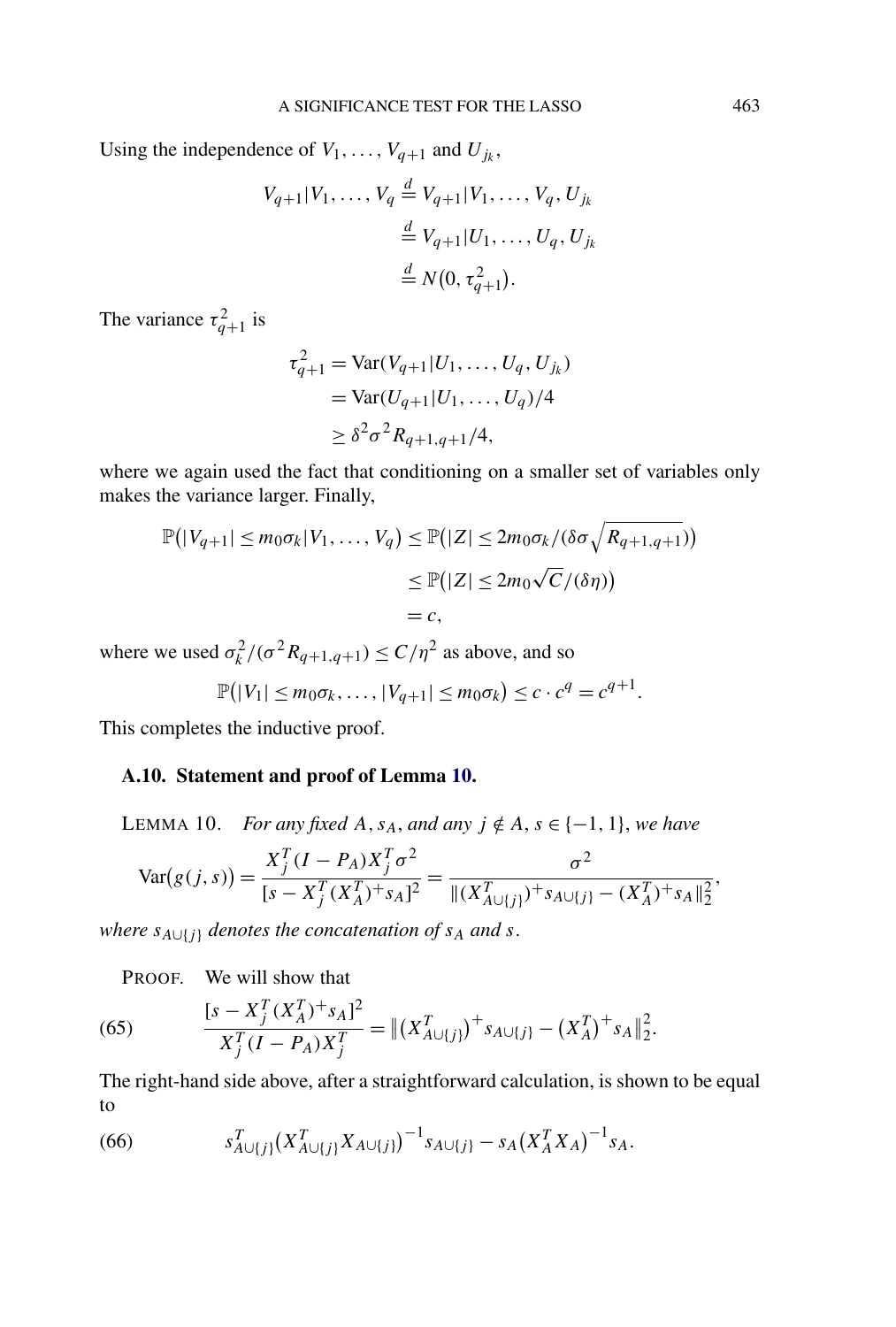<span id="page-51-0"></span>Now let  $z = (X_{A\cup\{j\}}^T X_{A\cup\{j\}})^{-1} s_{A\cup\{j\}}$ . In block form,

(67) 
$$
\begin{bmatrix} X_A^T X_A & X_A^T X_j \\ X_J^T X_A & X_J^T X_j \end{bmatrix} \begin{bmatrix} z_1 \\ z_2 \end{bmatrix} = \begin{bmatrix} s_A \\ s \end{bmatrix}.
$$

Solving for  $z_1$  in the first row yields

$$
z_1 = (X_A^T X_A)^{-1} s_A - (X_A)^+ X_j z_2
$$

and, therefore, [\(66\)](#page-50-0) is equal to

(68) 
$$
s_A^T z_1 + s z_2 - s_A^T (X_A^T X_A)^{-1} s_A = [s - s_A^T (X_A)^+ X_j] z_2.
$$

Solving for  $z_2$  in the second row of (67) gives

$$
z_2 = \frac{s - s_A^T (X_A)^+ X_j}{X_j^T (I - P_A) X_j}.
$$

Plugging this value into (68) produces the left-hand side in [\(65\)](#page-50-0), completing the proof.  $\Box$ 

# **A.11. Statement and proof of Lemma 11.**

LEMMA 11. If 
$$
v = v(m)
$$
 satisfies  $v > m$ , then for any  $t \ge 0$ ,  
\n
$$
\lim_{m \to \infty} \frac{\Phi(v + u(t, m) - m) - \Phi(u(t, m))}{\Phi(v) - \Phi(m)} \le e^{-t}.
$$

PROOF. First note, using a Taylor series expansion of  $\sqrt{1 + 4t/m^3}$ , that for sufficiently large *m*,

(69) 
$$
u(t,m) \ge m + \frac{t}{m} - \frac{t^2}{m^3}.
$$

Also, a simple calculation shows that  $\frac{\partial(u(t,m) - m)}{\partial m} \leq 0$  for all *m*, so that

(70) 
$$
u(t, w) - w \le u(t, m) - m \quad \text{for all } w \ge m.
$$

Now consider

$$
\Phi(v+u(t,m)-m) - \Phi(u(t,m)) = \int_{u(t,m)}^{v+u(t,m)-m} \frac{e^{-z^2/2}}{\sqrt{2\pi}} dz
$$
  
= 
$$
\int_{m}^{v} \frac{e^{-(w+u(t,m)-m)^2/2}}{\sqrt{2\pi}} dw
$$
  

$$
\leq \int_{m}^{v} \frac{e^{-u(t,m)^2/2}}{\sqrt{2\pi}} dw
$$
  

$$
\leq \int_{m}^{v} \frac{e^{-(w+t/m-t^2/m^3)^2/2}}{\sqrt{2\pi}} dw,
$$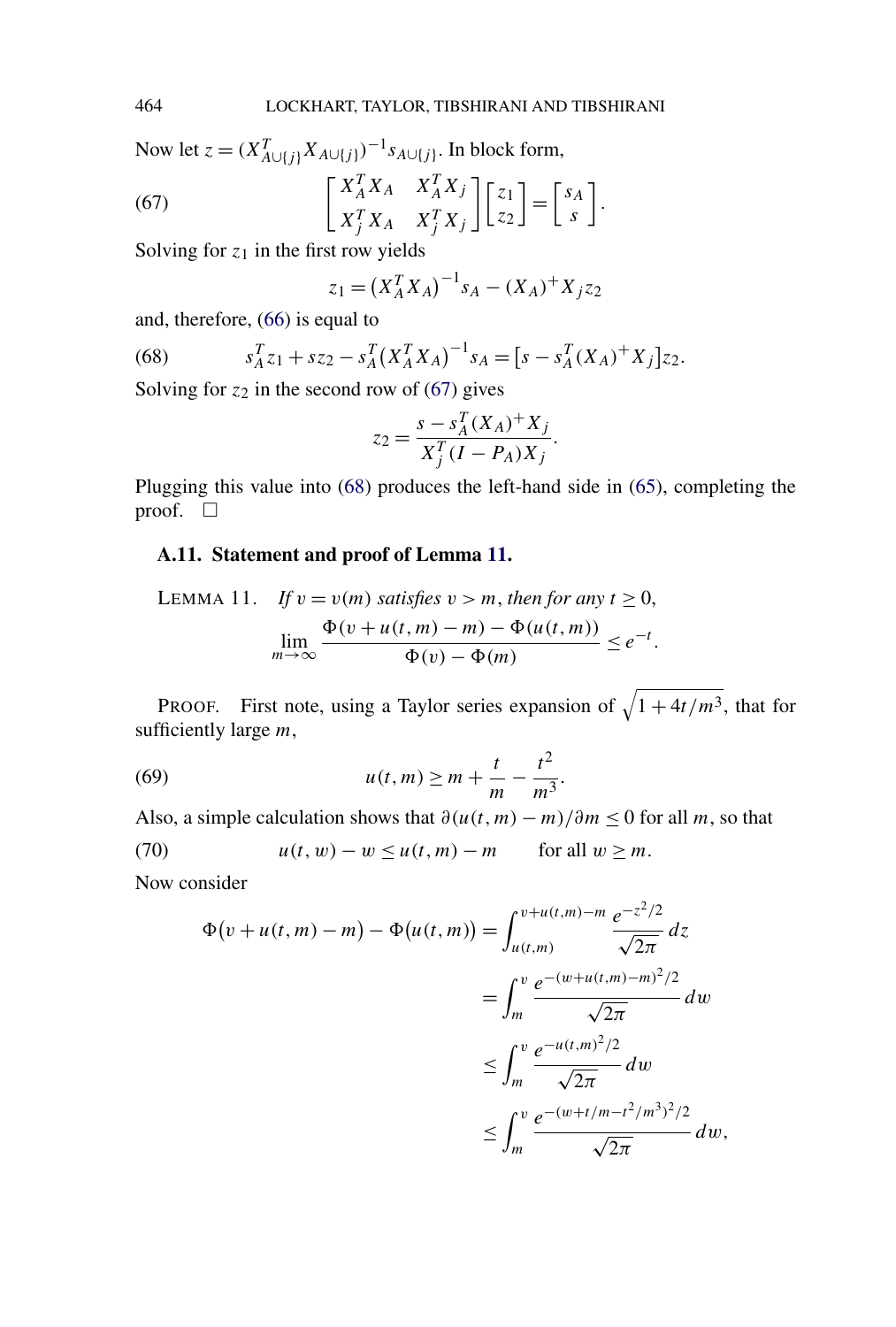<span id="page-52-0"></span>where the first inequality follows from [\(70\)](#page-51-0), and the second from [\(69\)](#page-51-0) (assuming *m* is large enough). Continuing from the last upper bound,

$$
\int_{m}^{v} \frac{e^{-(w+t/m-t^2/m^3)^2/2}}{\sqrt{2\pi}} dw = e^{-t} \int_{m}^{v} \frac{e^{-w^2/2}}{\sqrt{2\pi}} f(w, t) dw,
$$

where

$$
f(w, t) = \exp\left(\frac{t^2}{2w^2} + \frac{t^3}{w^4} - \frac{t^4}{2w^6}\right).
$$

Therefore, we have

(71)  
\n
$$
\frac{\Phi(v+u(t,m)-m)-\Phi(u(t,m))}{\Phi(v)-\Phi(m)}-e^{-t}
$$
\n
$$
\leq \left(\frac{\int_{m}^{v} (e^{-w^{2}/2}/\sqrt{2\pi}) f(w,t) dw}{\int_{m}^{v} (e^{-w^{2}/2}/\sqrt{2\pi}) dw}-1\right)\cdot e^{-t}
$$

It is clear that  $f(w, t) \to 1$  as  $w \to \infty$ . Fixing  $\varepsilon$ , choose  $m_0$  large enough so that for all  $w \ge m_0$ , we have  $|f(w, t) - 1| \le \varepsilon$ . Then the term multiplying  $e^{-t}$  on the right-hand side in (71), for  $m \ge m_0$ , is

$$
\frac{\int_m^v (e^{-w^2/2}/\sqrt{2\pi}) f(w,t) dw}{\int_m^v (e^{-w^2/2}/\sqrt{2\pi}) dw} - 1 \le \frac{\int_m^v (e^{-w^2/2}/\sqrt{2\pi}) |f(w,t) - 1| dw}{\int_m^v (e^{-w^2/2}/\sqrt{2\pi}) dw} \le \varepsilon,
$$

which shows that the right-hand side in (71) is  $\leq \varepsilon \cdot e^{-t} \leq \varepsilon$ , and completes the proof.  $\Box$ 

# **A.12. Statement and proof of Lemma 12.**

LEMMA 12. *For any fixed*  $j_k$ ,  $s_k$ ,  $j$ ,  $s$  (and fixed  $A$ ,  $s_A$ ), we have

(72) 
$$
\frac{g^{(A,s_A)}(j,s) - (\sum_{j_k,j}/\sum_{j_k,j_k})g^{(A,s_A)}(j_k,s_k)}{1 - \sum_{j_k,j}/\sum_{j_k,j_k}} = g^{(A \cup \{j_k\},s_{A \cup \{j_k\}})}(j,s),
$$

*where*  $\Sigma_{jk,j}$  *denotes the covariance between*  $g^{(A,s_A)}(j_k,s_k)$  *and*  $g^{(A,s_A)}(j,s)$ *,* 

$$
\Sigma_{j_k,j} = \frac{X_{j_k}^T (I - P_A) X_j \sigma^2}{[s_k - s_A^T (X_A)^+ X_{j_k}][s - s_A^T (X_A)^+ X_j]}.
$$

PROOF. Simple manipulations of the left-hand side in (72) yield the expression

(73) 
$$
\frac{X_j^T (I - P_A) y - \theta_{j_k, j} \cdot X_{j_k}^T (I - P_A) y}{s - s_A^T (X_A)^+ X_j - \theta_{j_k, j} \cdot [s_k - s_A^T (X_A)^+ X_{j_k}]},
$$

*.*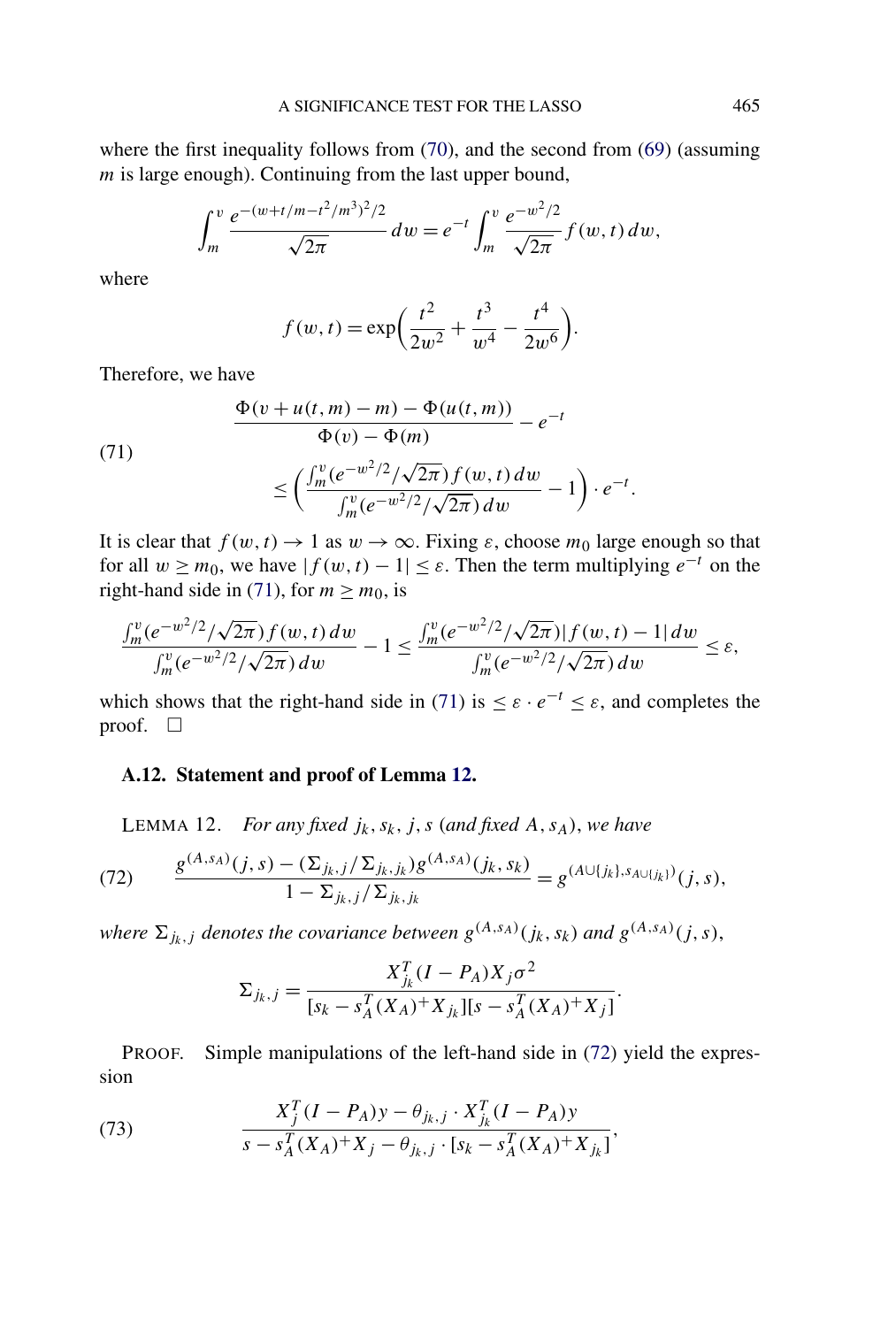where  $\theta_{j_k,j} = X_{j_k}^T (I - P_A) X_j / (X_{j_k}^T (I - P_A) X_{j_k})$ . Now it remains to show that [\(73\)](#page-52-0) is equal to

(74) 
$$
\frac{X_j^T (I - P_{A \cup \{j_k\}}) y}{s - s_{A \cup \{j_k\}}^T (X_{A \cup \{j_k\}})^+ X_j}.
$$

We show individually that the numerators and denominators in [\(73\)](#page-52-0) and (74) are equal. First the denominators: starting with [\(73\)](#page-52-0), notice that

(75) 
$$
s - s_A^T (X_A)^+ X_j - \theta_{j_k,j} [s_k - s_A^T (X_A)^+ X_{j_k}]
$$

$$
= s - s_{A \cup \{j_k\}}^T \left[ \frac{(X_A)^+ (X_j - \theta_{j_k,j} X_{j_k})}{\theta_{j_k,j}} \right].
$$

By the well-known formula for partial regression coefficients,

$$
\theta_{j_k,j} = \frac{X_{j_k}^T (I - P_A) X_j}{X_{j_k}^T (I - P_A) X_{j_k}} = [(X_{A \cup \{j_k\}})^+ X_j]_{j_k},
$$

that is,  $\theta_{jk}$ , *j* is the  $(j_k)$ th coefficient in the regression of  $X_j$  on  $X_{A\cup \{j_k\}}$ . Hence, to show that (75) is equal to the denominator in (74), we need to show that  $(X_A)^+(X_j - \theta_{ik,j}X_{ik})$  gives the coefficients in *A* in the regression of  $X_j$  on *X*<sub>*A*∪{*j<sub>k</sub>*}</sub>. This follows by simply noting that the coefficients  $(X_{A\cup \{j_k\}})^+X_j =$  $(\theta_{A,j}, \theta_{j_k,j})$  satisfy the equation

$$
X_A \theta_{A,j} + X_{jk} \theta_{jk,j} = P_{A \cup \{j_k\}} X_j
$$

and so solving for  $\theta_{A,i}$ ,

$$
\theta_{A,j} = (X_A)^+ (P_{A \cup \{j_k\}} X_j - \theta_{j_k,j} X_{j_k}) = (X_A)^+ (X_j - \theta_{j_k,j} X_{j_k}).
$$

Now for the numerators: again beginning with [\(73\)](#page-52-0), its numerator is

(76) 
$$
y^{T}(I - P_{A})(X_{j} - \theta_{j_{k},j}X_{j_{k}})
$$

and by essentially the same argument as above, we have

$$
P_A(X_j - \theta_{j_k,j}X_{j_k}) = P_{A \cup \{j_k\}}X_j,
$$

therefore, (76) matches the numerator in (74).  $\Box$ 

**Acknowledgements.** We thank Jacob Bien, Trevor Hastie, Fred Huffer and Larry Wasserman for helpful comments.

## REFERENCES

<span id="page-53-0"></span>

BECK, A. and TEBOULLE, M. (2009). A fast iterative shrinkage-thresholding algorithm for linear inverse problems. *SIAM J*. *Imaging Sci*. **2** 183–202. [MR2486527](http://www.ams.org/mathscinet-getitem?mr=2486527)

BECKER, S., BOBIN, J. and CANDÈS, E. J. (2011). NESTA: A fast and accurate first-order method for sparse recovery. *SIAM J*. *Imaging Sci*. **4** 1–39. [MR2765668](http://www.ams.org/mathscinet-getitem?mr=2765668)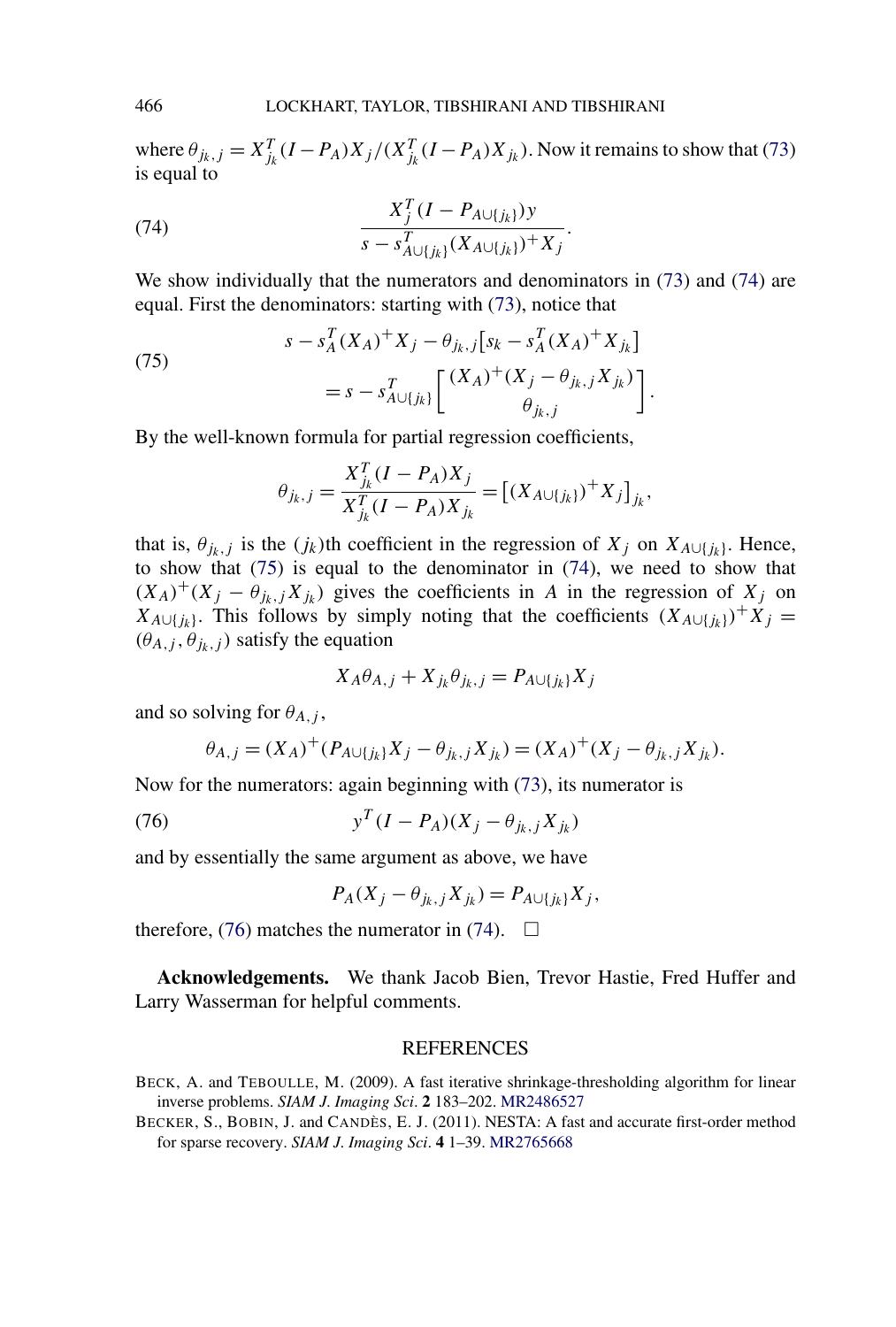- <span id="page-54-0"></span>BECKER, S. R., CANDÈS, E. J. and GRANT, M. C. (2011). Templates for convex cone problems with applications to sparse signal recovery. *Math*. *Program*. *Comput*. **3** 165–218. [MR2833262](http://www.ams.org/mathscinet-getitem?mr=2833262)
- BOYD, S., PARIKH, N., CHU, E., PELEATO, B. and ECKSTEIN, J. (2011). Distributed optimization and statistical learning via the alternative direction method of multipliers. *Faund*. *Trends Mach*. *Learn*. **3** 1–122.
- BÜHLMANN, P. (2013). Statistical significance in high-dimensional linear models. *Bernoulli* **19** 1212–1242. [MR3102549](http://www.ams.org/mathscinet-getitem?mr=3102549)
- CANDÈS, E. J. and PLAN, Y. (2009). Near-ideal model selection by  $\ell_1$  minimization. *Ann. Statist.* **37** 2145–2177. [MR2543688](http://www.ams.org/mathscinet-getitem?mr=2543688)
- CANDES, E. J. and TAO, T. (2006). Near-optimal signal recovery from random projections: Universal encoding strategies? *IEEE Trans*. *Inform*. *Theory* **52** 5406–5425. [MR2300700](http://www.ams.org/mathscinet-getitem?mr=2300700)
- CHEN, S. S., DONOHO, D. L. and SAUNDERS, M. A. (1998). Atomic decomposition by basis pursuit. *SIAM J*. *Sci*. *Comput*. **20** 33–61. [MR1639094](http://www.ams.org/mathscinet-getitem?mr=1639094)
- DE HAAN, L. and FERREIRA, A. (2006). *Extreme Value Theory*: *An Introduction*. Springer, New York. [MR2234156](http://www.ams.org/mathscinet-getitem?mr=2234156)
- DONOHO, D. L. (2006). Compressed sensing. *IEEE Trans*. *Inform*. *Theory* **52** 1289–1306. [MR2241189](http://www.ams.org/mathscinet-getitem?mr=2241189)
- EFRON, B. (1986). How biased is the apparent error rate of a prediction rule? *J*. *Amer*. *Statist*. *Assoc*. **81** 461–470. [MR0845884](http://www.ams.org/mathscinet-getitem?mr=0845884)
- EFRON, B., HASTIE, T., JOHNSTONE, I. and TIBSHIRANI, R. (2004). Least angle regression. *Ann*. *Statist*. **32** 407–499. [MR2060166](http://www.ams.org/mathscinet-getitem?mr=2060166)
- FAN, J., GUO, S. and HAO, N. (2012). Variance estimation using refitted cross-validation in ultrahigh-dimensional regression. *J*. *R*. *Stat*. *Soc*. *Ser*. *B Stat*. *Methodol*. **74** 37–65. [MR2885839](http://www.ams.org/mathscinet-getitem?mr=2885839)
- FRIEDMAN, J., HASTIE, T. and TIBSHIRANI, R. (2010). Regularization paths for generalized linear models via coordinate descent. *J*. *Stat*. *Softw*. **33** 1–22.
- FRIEDMAN, J., HASTIE, T., HÖFLING, H. and TIBSHIRANI, R. (2007). Pathwise coordinate optimization. *Ann*. *Appl*. *Stat*. **1** 302–332. [MR2415737](http://www.ams.org/mathscinet-getitem?mr=2415737)
- FUCHS, J. J. (2005). Recovery of exact sparse representations in the presence of bounded noise. *IEEE Trans*. *Inform*. *Theory* **51** 3601–3608. [MR2237526](http://www.ams.org/mathscinet-getitem?mr=2237526)
- GRAZIER G'SELL, M., TAYLOR, J. and TIBSHIRANI, R. (2013). Adaptive testing for the graphical lasso. Preprint. Available at [arXiv:1307.4765](http://arxiv.org/abs/arXiv:1307.4765).
- GRAZIER G'SELL, M., WAGER, S., CHOULDECHOVA, A. and TIBSHIRANI, R. (2013). False discovery rate control for sequential selection procedures, with application to the lasso. Preprint. Available at [arXiv:1309.5352.](http://arxiv.org/abs/arXiv:1309.5352)
- GREENSHTEIN, E. and RITOV, Y. (2004). Persistence in high-dimensional linear predictor selection and the virtue of overparametrization. *Bernoulli* **10** 971–988. [MR2108039](http://www.ams.org/mathscinet-getitem?mr=2108039)
- HASTIE, T., TIBSHIRANI, R. and FRIEDMAN, J. (2008). *The Elements of Statistical Learning*; *Data Mining*, *Inference*, *and Prediction*, 2nd ed. Springer, New York. [MR2722294](http://www.ams.org/mathscinet-getitem?mr=2722294)
- JAVANMARD, A. and MONTANARI, A. (2013a). Confidence intervals and hypothesis testing for high-dimensional regression. Preprint. Available at [arXiv:1306.3171](http://arxiv.org/abs/arXiv:1306.3171).
- JAVANMARD, A. and MONTANARI, A. (2013b). Hypothesis testing in high-dimensional regression under the Gaussian random design model: Asymptotic theory. Preprint. Available at [arXiv:1301.4240.](http://arxiv.org/abs/arXiv:1301.4240)
- MEINSHAUSEN, N. and BÜHLMANN, P. (2010). Stability selection. *J*. *R*. *Stat*. *Soc*. *Ser*. *B Stat*. *Methodol*. **72** 417–473. [MR2758523](http://www.ams.org/mathscinet-getitem?mr=2758523)
- MEINSHAUSEN, N., MEIER, L. and BÜHLMANN, P. (2009). *p*-values for high-dimensional regression. *J*. *Amer*. *Statist*. *Assoc*. **104** 1671–1681. [MR2750584](http://www.ams.org/mathscinet-getitem?mr=2750584)
- MINNIER, J., TIAN, L. and CAI, T. (2011). A perturbation method for inference on regularized regression estimates. *J*. *Amer*. *Statist*. *Assoc*. **106** 1371–1382. [MR2896842](http://www.ams.org/mathscinet-getitem?mr=2896842)
- OSBORNE, M. R., PRESNELL, B. and TURLACH, B. A. (2000a). A new approach to variable selection in least squares problems. *IMA J*. *Numer*. *Anal*. **20** 389–403. [MR1773265](http://www.ams.org/mathscinet-getitem?mr=1773265)